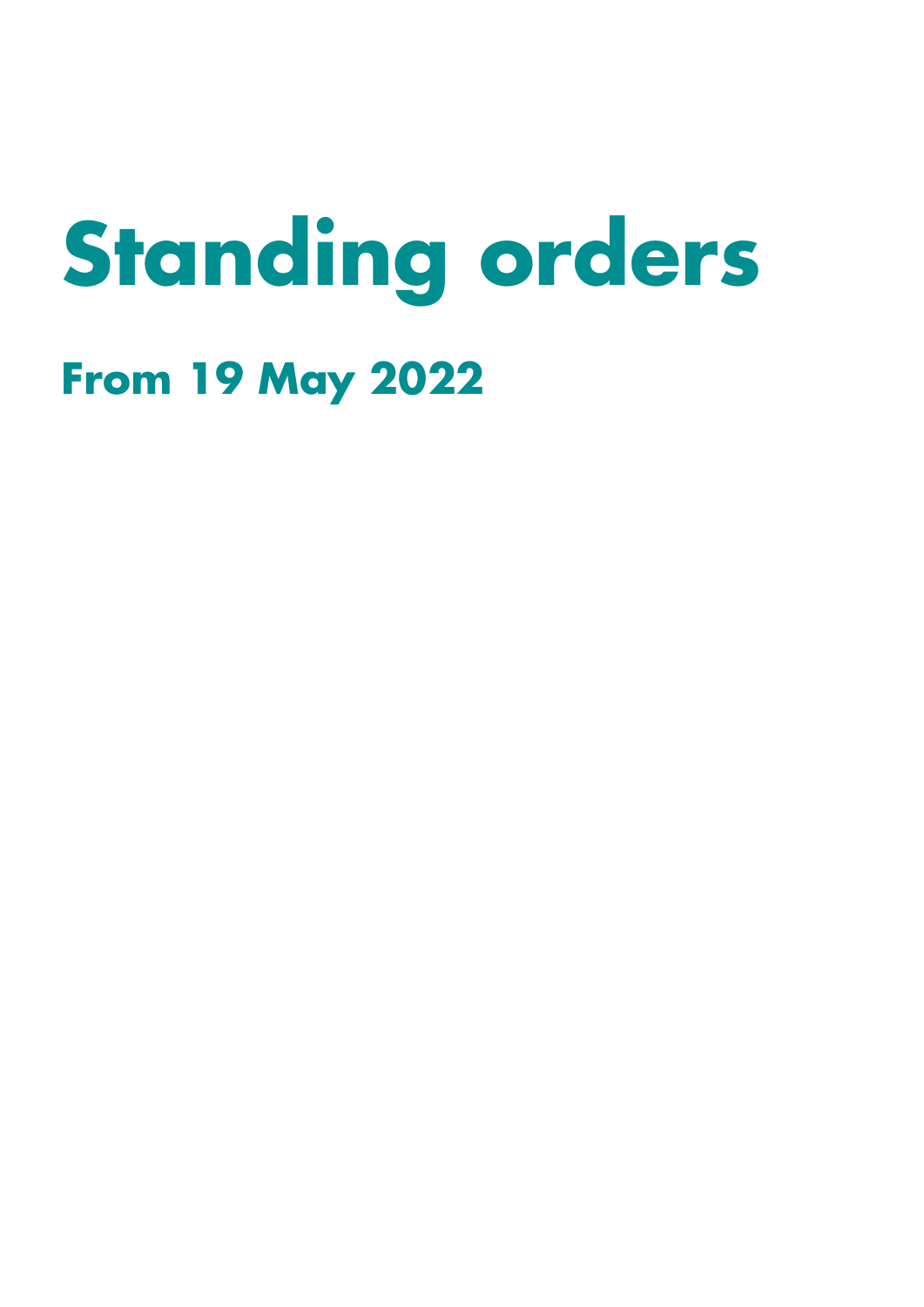#### Version control

Reviewed and approved by Authority on [9 December 2009.](http://www.hfea.gov.uk/5646.html)

Amendments approved by Authority on [20 January 2010](http://www.hfea.gov.uk/5721.html) and [12 May 2010.](http://www.hfea.gov.uk/5892.html)

Typographical corrections made on 4 August 2010

Reviewed and amendments approved by Authority via written resolution (issued 12 November 2010) and decision noted at Authority meeting on [8 December 2010.](http://www.hfea.gov.uk/6193.html)

Reviewed and amended in light of new equalities legislation and approved by Authority on [23](http://www.hfea.gov.uk/6391.html)  [March 2011.](http://www.hfea.gov.uk/6391.html)

Reviewed, amended and approved by Authority on 7 December 2011.

Amendments approved by Authority on 12 September 2012.

Amendments approved by Authority on 23 January 2013.

Reviewed, amended and approved by Authority on 20 March 2013.

Amendments approved by Authority on 13 November 2013.

Reviewed, amended and approved by Authority on 5 March 2014.

Reviewed, amended and approved by Authority on 11 March 2015.

Reviewed, amended and approved by Authority on 17 September 2015.

Reviewed, amended and approved by Authority on 9 March 2016.

Reviewed, amended and approved by Authority on 15 March 2017.

Reviewed, amended and approved by Authority on 14 March 2018.

Reviewed, amended and approved by Authority on 30 January 2019.

Reviewed, amended and approved by Authority on 24 March 2021.

Reviewed, amended and approved by Authority on 23 March 2022.

Reviewed, amended and approved by Authority on 18 May 2022.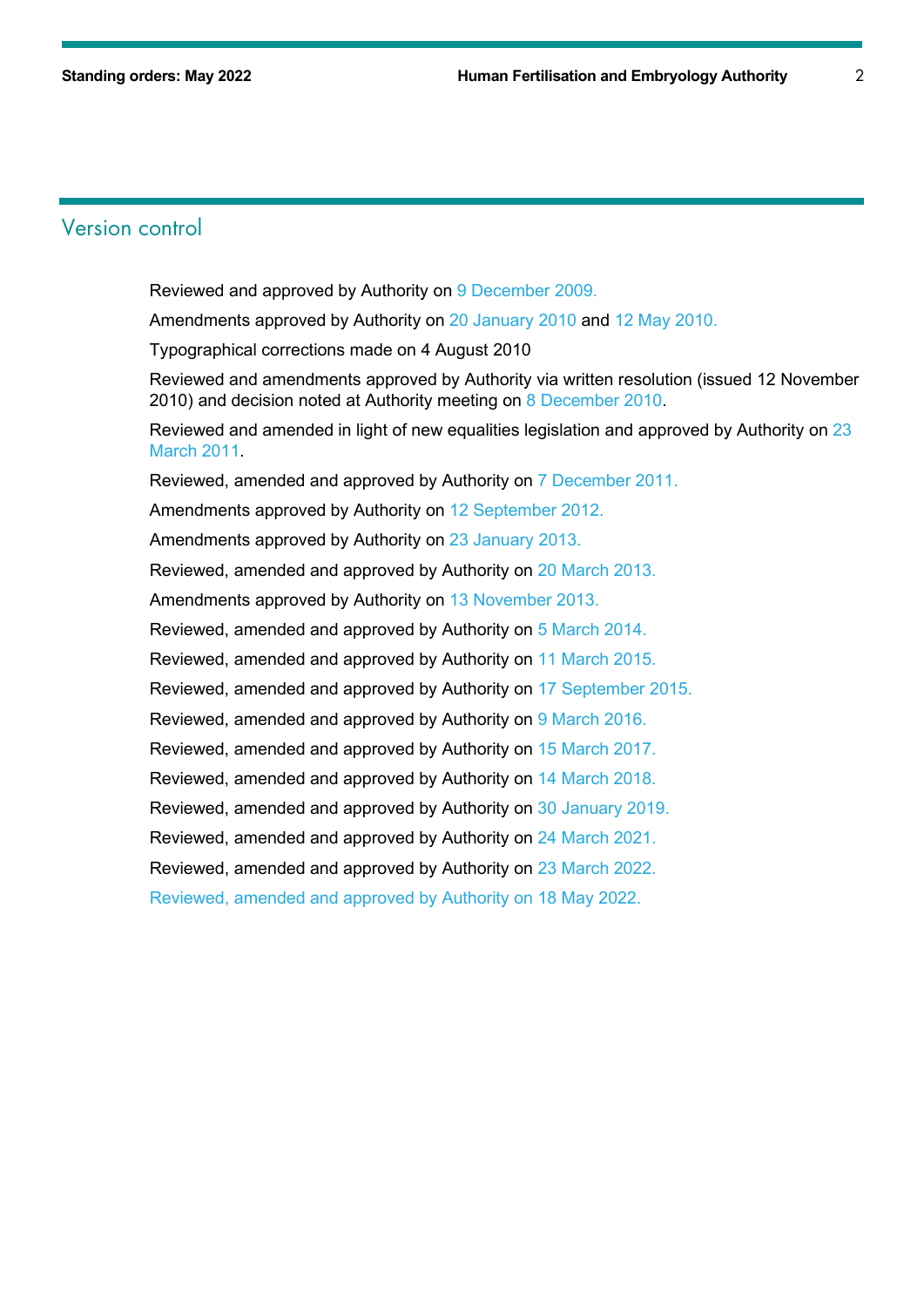# **Contents**

#### **Foreword**

#### **1: Use of standing orders**

- 1.1 Power to make standing orders
- 1.2 Commencement
- 1.3 Variation and amendment of standing orders
- 1.4 Standing orders to be given to Authority members, committee members and officers
- 1.5 Non-compliance with standing orders
- 1.6 Review of standing orders

#### **2: Interpretation**

- 2.1 Role of Chair of the Authority
- 2.2 Definition of terms

#### **3. The Authority**

- 3.1 Responsibilities of Authority members
- 3.2 Responsibilities of Authority members, committee members and employees
- 3.3 Particular responsibilities of Chair of Authority
- 3.4 Particular responsibilities of Deputy Chair of Authority
- 3.5 Particular responsibilities of Chief Executive
- 3.6 Registers of interests and hospitality
- 3.7 Declarations of interest and potential conflicts
- 3.8 Access to external legal advice by Authority members
- 3.9 Register of policies

#### **4: Meetings**

- 4.1 Ordinary meetings
- 4.2 Extraordinary meetings
- 4.3 Written resolutions
- 4.4 Notice of meetings and written resolutions
- 4.5 Agendas
- 4.6 Distribution of papers
- 4.7 Chair of meeting
- 4.8 Quorum
- 4.9 Voting
- 4.10 Minutes
- 4.11 Attendance by officers and auditors
- 4.12 Attendance of non-Authority members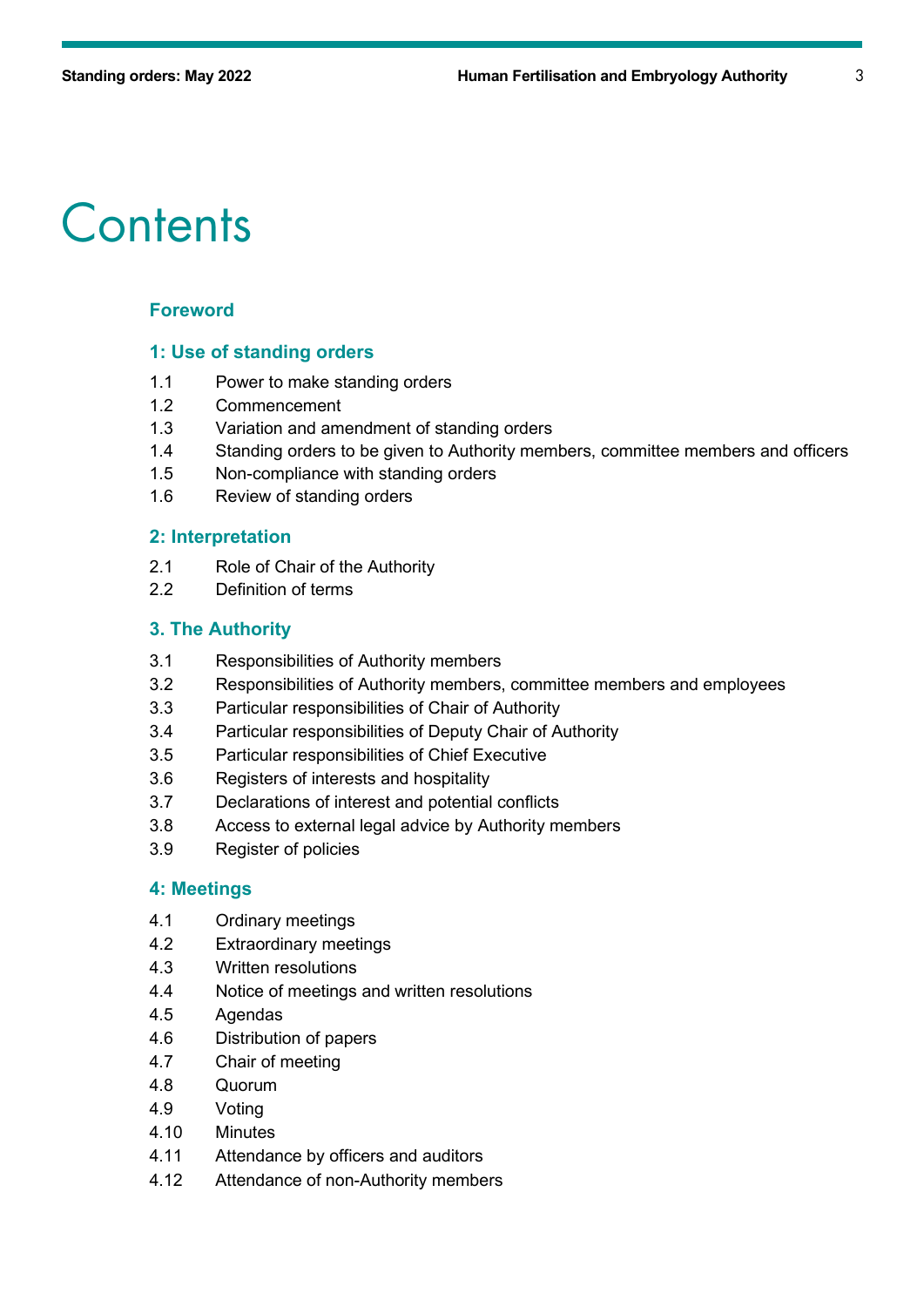#### **5: Reservation of powers to the Authority**

- 5.1 List of reserved matters
- 5.2 Emergency powers of Chair and Chief Executive

#### **6: Arrangements for the exercise of functions by delegation**

- 6.1 Power to delegate
- 6.2 Litigation
- 6.3 Licensing functions
- 6.4 Reconsideration of licensing decisions
- 6.5 Disclosure of information for research purposes
- 6.6 Delegation of amendments to the Code of Practice, General Directions and other guidance
- 6.7 Delegation to other committees, working groups and individual members
- 6.8 Delegation to officers

#### **7: Committees, working groups and advisory groups**

- 7.1 Power to establish committees and working groups
- 7.2 Membership of committees and working groups
- 7.3 Conduct of meetings of committees and working groups
- 7.4 Distribution of agenda and papers
- 7.5 Minutes of meetings
- 7.6 Publication of papers
- 7.7 Advisers and advisory groups

#### **8: Sealing and execution of documents**

- 8.1 Application of seal
- 8.2 Signing of documents
- 8.3 Signing of contracts

#### **Annex A: Standing committees and additional committees established by the Authority and their terms of reference**

**Annex B: Instrument of delegation in respect of Authority licensing functions**

**Annex C: Protocol for the conduct of meetings of the Authority's Executive Licensing Panel**

**Annex D: Protocol for the conduct of meetings of the Licence Committee** 

**Annex E: Code of conduct for Authority members and the seven principles underpinning public life**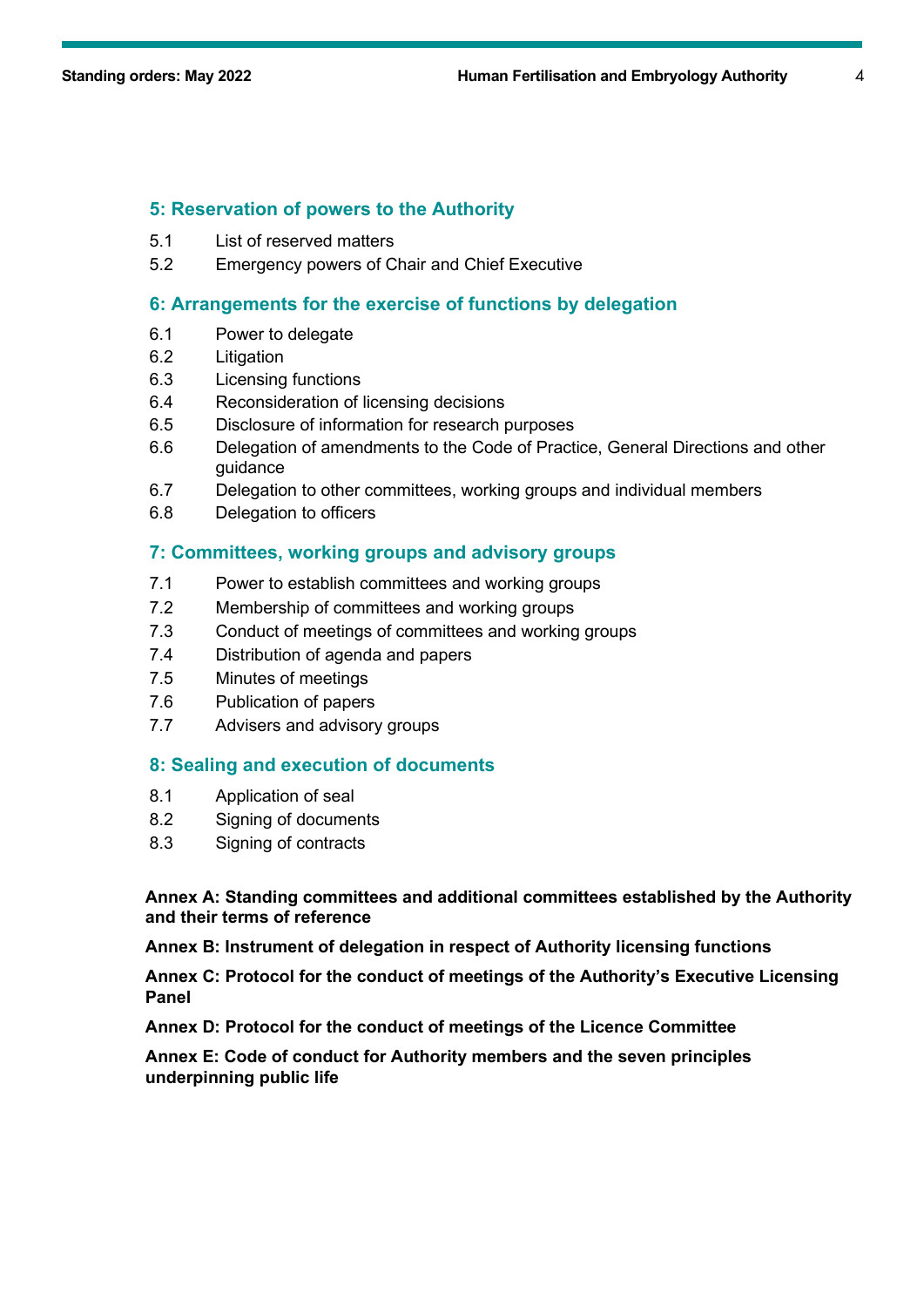#### Foreword[1](#page-4-0)

- 1. The Human Fertilisation and Embryology Authority (HFEA) is an executive non-departmental public body sponsored by the Department of Health. The HFEA is a body corporate, established by Section 5 of the Human Fertilisation and Embryology Act 1990 (as amended) (the Act). In accordance with Schedule 1 to that Act, the Chair and members of the Authority are appointed by the Secretary of State for Health.
- 2. The HFEA is the UK's independent regulator of treatment using eggs and sperm, and of treatment and research involving human embryos. The HFEA sets standards for, and issues licences to, centres. It provides authoritative information for the public, in particular for people seeking treatment, donorconceived people and donors. The HFEA determines the policy framework for fertility issues, which are sometimes ethically and clinically complex.
- 3. The HFEA is committed to adopting best practice in corporate governance. These standing orders form part of the corporate governance framework with which the HFEA must comply, and which includes:
	- the Act
	- regulations issued by the Secretary of State for Health or the HFEA
	- the framework agreement between the HFEA and the Department of Health, or any other memorandum of understanding (MoU) or other agreement
	- standing financial instructions adopted by the HFEA, and
	- financial procedures for procurement and payment of goods and services, budget management and travel and subsistence.
- 4. As a public body, the HFEA is also required to comply with applicable legislation including that relating to human rights, equalities, freedom of information, environment information and data protection; and with relevant government policies on information assurance and data security. In addition, the HFEA is expected to comply with the statutory code of practice for regulators ('The regulators' code').
- 5. In accordance with the Act (under Section 8) the HFEA shall:
	- i. keep under review information about embryos and any subsequent development of embryos and about the provision of treatment services and activities governed by this act, and advise the Secretary of State, if he/she asks it to do so, about these matters
	- ii. publicise the services provided to the public by the HFEA or provided in pursuance of **licences**
	- iii. provide, to such extent as it considers appropriate, advice and information for persons to whom licences apply or who are receiving treatment services or providing gametes or embryos for use for the purpose of activities governed by the Act, or may wish to do so
	- iv. maintain a statement of the general principles which it considers should be followed in the carrying–on of activities governed by the Act, and in the carrying-out of its functions in relation to such activities
	- v. promote, in relation to activities governed by this act, compliance with requirements imposed by or under this act, and the Code of Practice under Section 25 of the Act, and
	- vi. perform such other functions as may be specified in regulations.

<span id="page-4-0"></span><sup>&</sup>lt;sup>1</sup> This foreword is not part of the standing orders.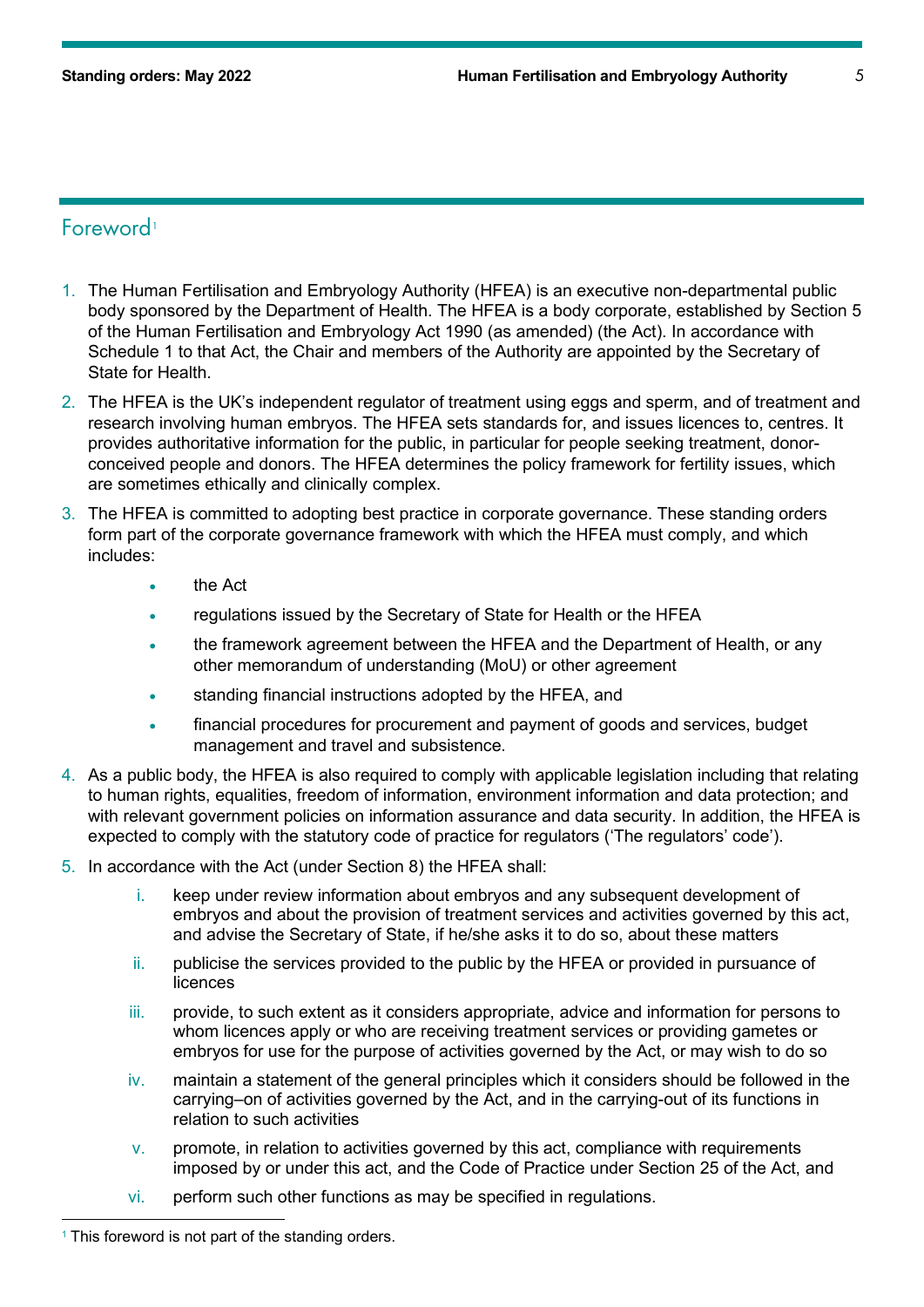- 6. In accordance with the Act (under Section 8ZA) the HFEA must carry out its functions effectively, efficiently and economically and, so far as relevant, have regard to the principles of best regulatory practice.
- 7. These standing orders take account of the relevant Cabinet Office guidance for public bodies which is intended to secure the public service values of impartiality, integrity, objectivity, openness and accountability, and to ensure that value for money is optimised.
- 8. These standing orders primarily govern the procedures for meetings of the Authority and the committees established by the Authority.
- 9. In the conduct of operational activities, Authority members and employees are also expected to comply with the HFEA's published principles and policies approved by the Authority and employees of the HFEA are, in addition, expected to comply with the requirements set out in the employee handbook.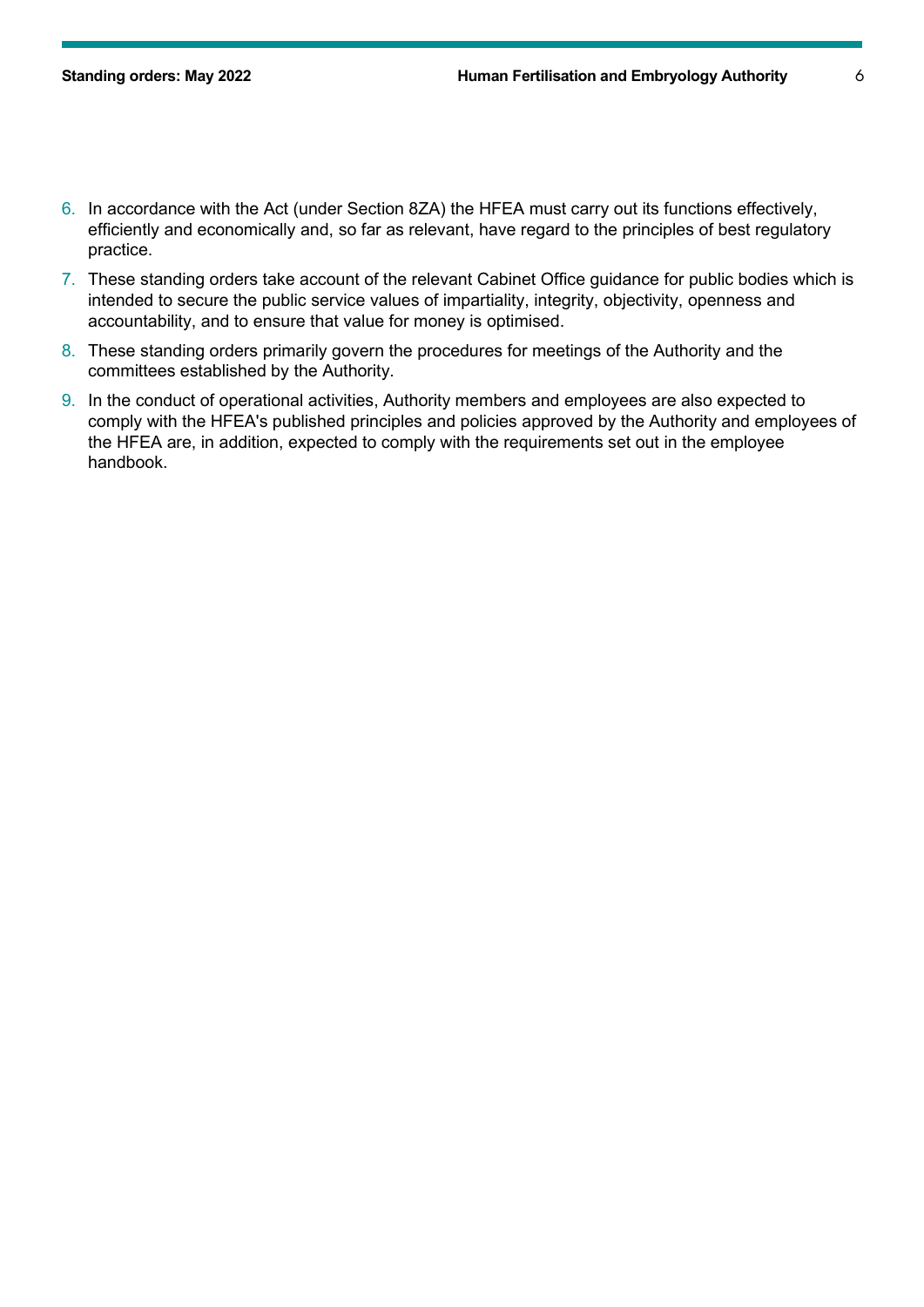# Standing orders

**Current version 19 May 2022**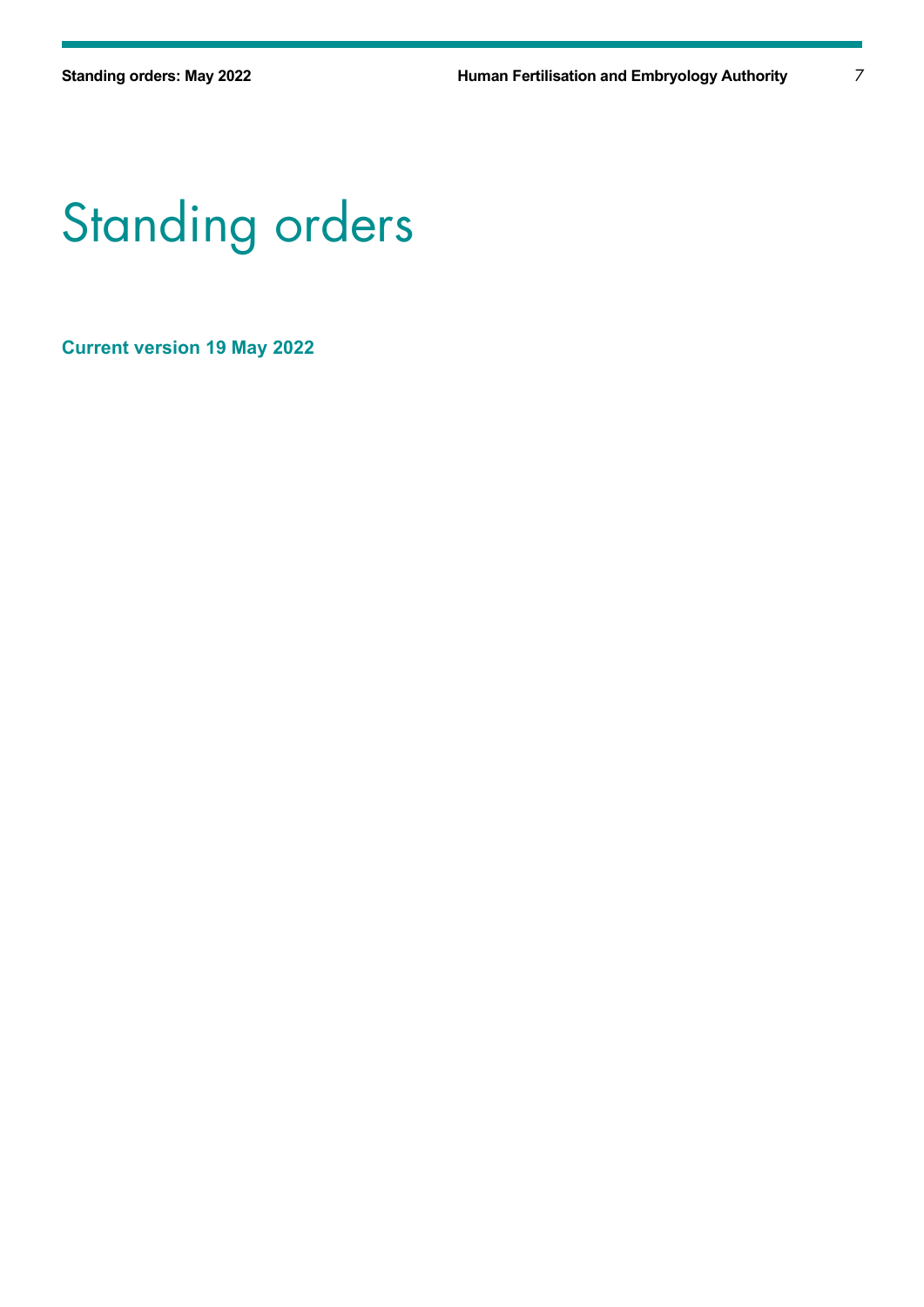#### **1.** Use of standing orders

# **1.1.** Power to make standing orders

- 1.1.1. These standing orders are made in accordance with the powers of the HFEA:
	- a) under paragraph 9 of Schedule 1 to the Act, to regulate its own proceedings and to make such arrangements as it considers appropriate for the discharge of its functions, and
	- b) under section 9A of the Act, to establish committees and to delegate functions to committees, Authority members and employees.
- 1.1.2. These standing orders shall govern the proceedings of the Authority and its committees and working groups.

#### **1.2. Commencement**

1.2.1. These standing orders were adopted by the Authority at its public meeting on 9 December 2009, and first came into force on 1 January 2010.

# **1.3. Variation and amendment of standing orders**

- 1.3.1. These standing orders can be amended by the Authority, provided that:
- a notice of motion has been given, and
- no fewer than half of the Authority members at the meeting vote in favour of amendment, and
- at least two-thirds of the Authority members are present, and
- the variation proposed does not contravene any statutory provision, or a direction made by the Secretary of State.

# **1.4. Standing orders to be given to Authority members, committee members and officers**

- 1.4.1. It shall be the duty of the Chief Executive to ensure that:
	- a) existing Authority members, committee members and officers and all new appointees are provided with a copy of these standing orders and informed of their obligation to comply with these standing orders; and
	- b) a copy of these standing orders is published on the Authority's website.

#### **1.5. Non-compliance with standing orders**

- 1.5.1. All Authority members, committee members, officers and employees shall have a duty to disclose any non-compliance with these standing orders to the Chair of the HFEA or Chief Executive.
- 1.5.2. If for any reason these standing orders are not complied with, details of the noncompliance and any justification for non-compliance shall be reported to the next formal meeting of the Authority for action or ratification.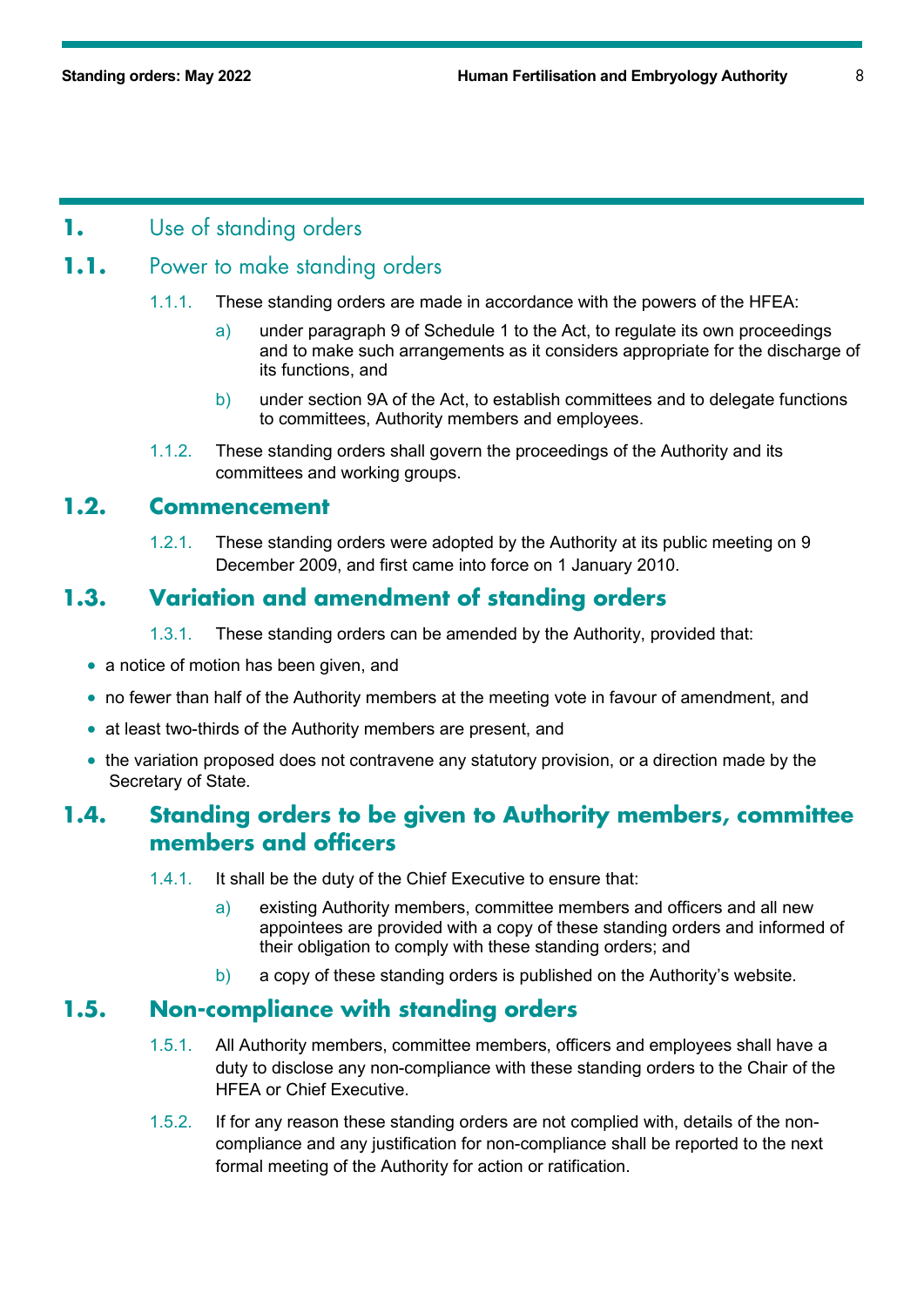# **1.6. Review of standing orders**

1.6.1. These standing orders shall be reviewed at least annually by the Authority. The scope or extent of such a review can be agreed in advance by the Chair, with input from the executive and committee chairs, where relevant.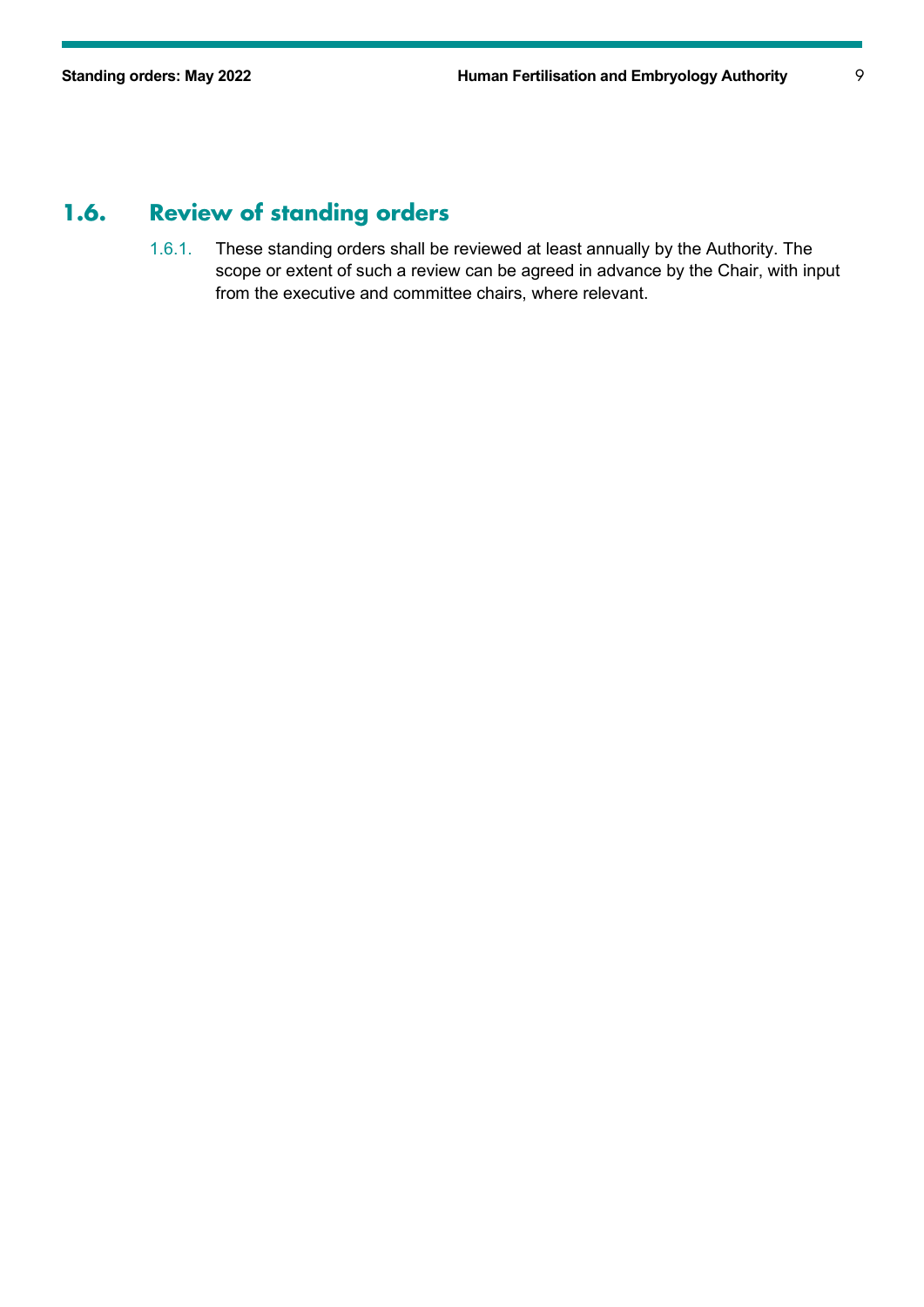#### **2.** Interpretation

#### **2.1. Role of Chair of the Authority**

2.1.1. The Chair of the HFEA shall be the final authority on the interpretation of these standing orders.

#### **2.2. Definition of terms**

2.2.1. The following terms are used in these standing orders:

'The Act' means the Human and Fertilisation and Embryology Act 1990 (as amended).

'Adviser' means persons appointed to provide advice to the Authority, its committees or working groups.

'Advisory group' means a group of persons appointed to provide advice to the Authority, its committees or working groups.

'Chair of the HFEA' means the person appointed by the Secretary of State for Health to chair the HFEA and shall be deemed to include the Deputy Chair of the Authority, if the Chair is absent from the meeting or is otherwise unavailable.

'Chief Executive' means the person appointed by the HFEA to act as Chief Officer and Accounting Officer of the Authority.

'Committee' means a committee established by the HFEA (under s.9A(2)of the Act).

'Committee members' means persons formally appointed by the Chair of the HFEA to sit on or to chair specific committees.

'Corporate Management Group' (CMG) means the executive management group established by the Chief Executive for effective management of the HFEA.

'Deputy Chair of the HFEA' means the HFEA member appointed by the Secretary of State to take on the Chair's duties if the Chair of the HFEA is absent for any reason.

'Lay member' means a member of the Authority, who is not, nor has been:

• a medical practitioner registered under the Medical Act 1983,

• concerned with keeping or using gametes or embryos outside the body, or

• directly concerned with commissioning or funding any research involving such keeping or use, or actively participated in any decision to do so.

'Officer' means a member of the CMG.

'Secretary of State' means the Secretary of State for Health.

'Working group' means a non-standing committee of the HFEA, established and maintained for a specific purpose.

'Working group members' means persons formally appointed by the Chair of the HFEA to sit on or to chair specific working groups.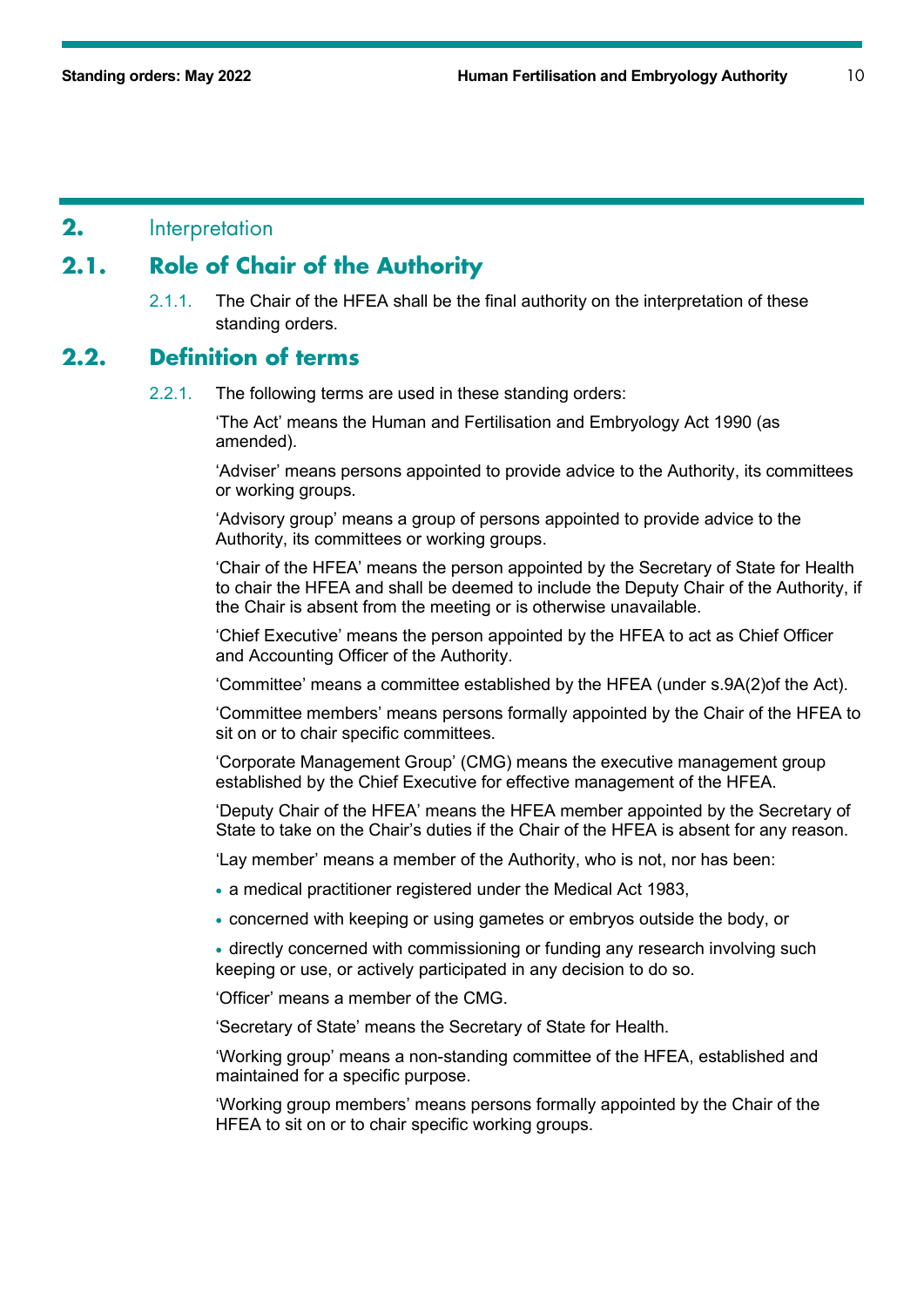#### **3.** The Authority

# **3.1. Responsibilities of Authority members**

- 3.1.1. Authority members shall, at all times, act in accordance with the provisions of the Act and with the provisions of the Code of conduct for Authority members annexed to these standing orders.
- 3.1.2. Authority members shall not give the Chief Executive instructions which conflict with his/her duties as the Authority's accounting officer.
- 3.1.3. No Authority member shall solicit for any person any appointment as a member or employee of the Authority, or recommend any person for such appointment.
- 3.1.4. Authority members shall, as soon as possible, disclose to the Chief Executive any relationship between them and a candidate of whose candidature they become aware. It shall be the duty of the Chief Executive to report to the Authority any such disclosure made.
- 3.1.5. Authority members shall, in the conduct of Authority business, have regard to the functions and duties of the Authority set out in sections 8 and 8ZA of the Act.
- 3.1.6. Authority members shall, in the conduct of Authority business, comply with all relevant legislation applying to public bodies and with government policies on information assurance and data security. In addition, Authority members shall have proper regard to the principles set out in the statutory code of practice for regulators ('The regulators' code').
- 3.1.7. Authority members shall ensure that the financial transactions of the Authority are carried out in accordance with the standing financial instructions and other financial procedures adopted by the Authority.
- 3.1.8. The Authority shall appoint an Authority member to act as equality champion, who will promote compliance with equalities legislation and from time-to-time report to the Authority on it.

# **3.2. Responsibilities of Authority members, committee members and employees**

- 3.2.1. In the conduct of operational activities, Authority members and employees shall comply with applicable policies approved by the HFEA.
- 3.2.2. Authority members, committee members and employees shall ensure compliance with the financial procedures for procurement and payment of goods and services, budget management and travel and subsistence adopted by the Authority.

# **3.3. Particular responsibilities of Chair of the Authority**

- 3.3.1. The Chair of the HFEA shall in addition to the responsibilities shared by all Authority members have particular responsibility for:
	- a) approving the agenda for meetings of the Authority
	- b) chairing meetings of the Authority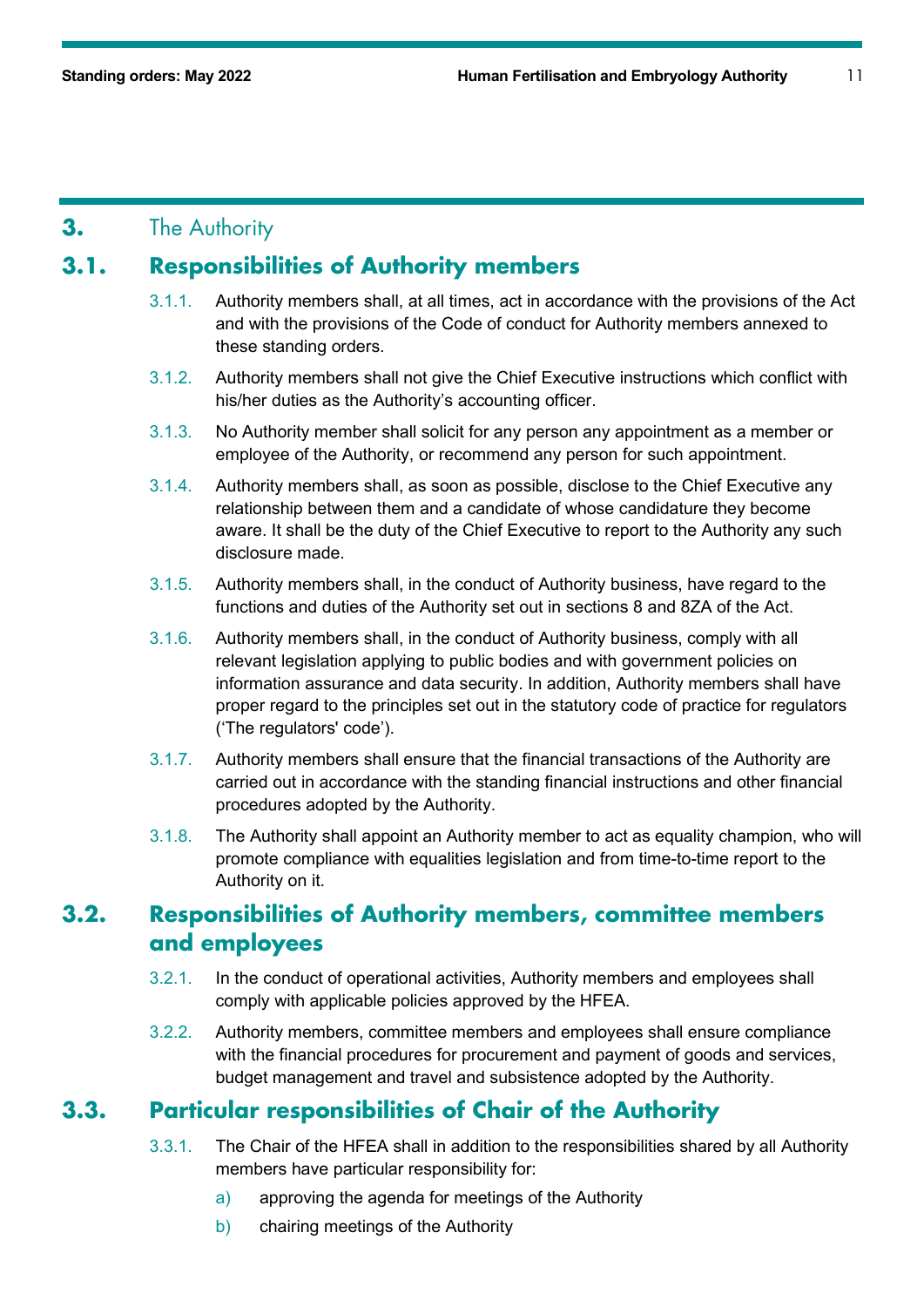- c) signing minutes of Authority meetings
- d) briefing Authority members
- e) ensuring that these standing orders are complied with
- f) the appraisal of Authority members
- g) the appraisal of the Chief Executive
- h) the appointment of members to committees or working groups
- i) the appointment of external members and advisers to committees or working groups, and the oversight of associated selection processes
- j) taking decisions on litigation
- k) ensuring a log of whistle blowing incidents is maintained
- l) liaison with the Secretary of State for Health and other relevant Ministers on behalf of the Authority
- m) representing the HFEA to the public, and
- n) issuing 'Chair's letters' to licensed centres setting out changes of policy, the issuing of new directions under the Act, or any other important messages.
- 3.3.2. The Chair of the HFEA may consult with two or more Authority members as appropriate before discharging the particular responsibilities set out above or before undertaking any action on behalf of the Authority.

# **3.4. Particular responsibilities of Deputy Chair of the Authority**

3.4.1. Where the Chair of the HFEA has died or has ceased to hold office, or where he/she has been unable to perform his/her duties as Chair owing to illness, absence from the UK or any other cause, the Deputy Chair shall act as chair until a new Chair is appointed or the existing Chair resumes his/her duties, as the case may be; and reference to the Chair in these standing orders shall, so long as there is no Chair able to perform his/her duties, be taken to include references to the Deputy Chair.

# **3.5. Particular responsibilities of the Chief Executive**

- 3.5.1. The Chief Executive is the HFEA's designated accounting officer and, as such, is accountable to Parliament and the Secretary of State for:
	- a) safeguarding the public funds for which he/she has been charged
	- b) handling those public funds, ensuring propriety and regularity when doing so
	- c) day-to-day operations and management of the HFEA.
- 3.5.2. The Chief Executive shall establish the Corporate Management Group to ensure:
	- a) effective management of the HFEA's business and operational activities
	- b) achievement of the HFEA's strategic and statutory objectives
	- c) continuous improvement within the HFEA, and
	- d) monitoring of compliance with applicable legislation, and oversight of executive working groups on particular subjects.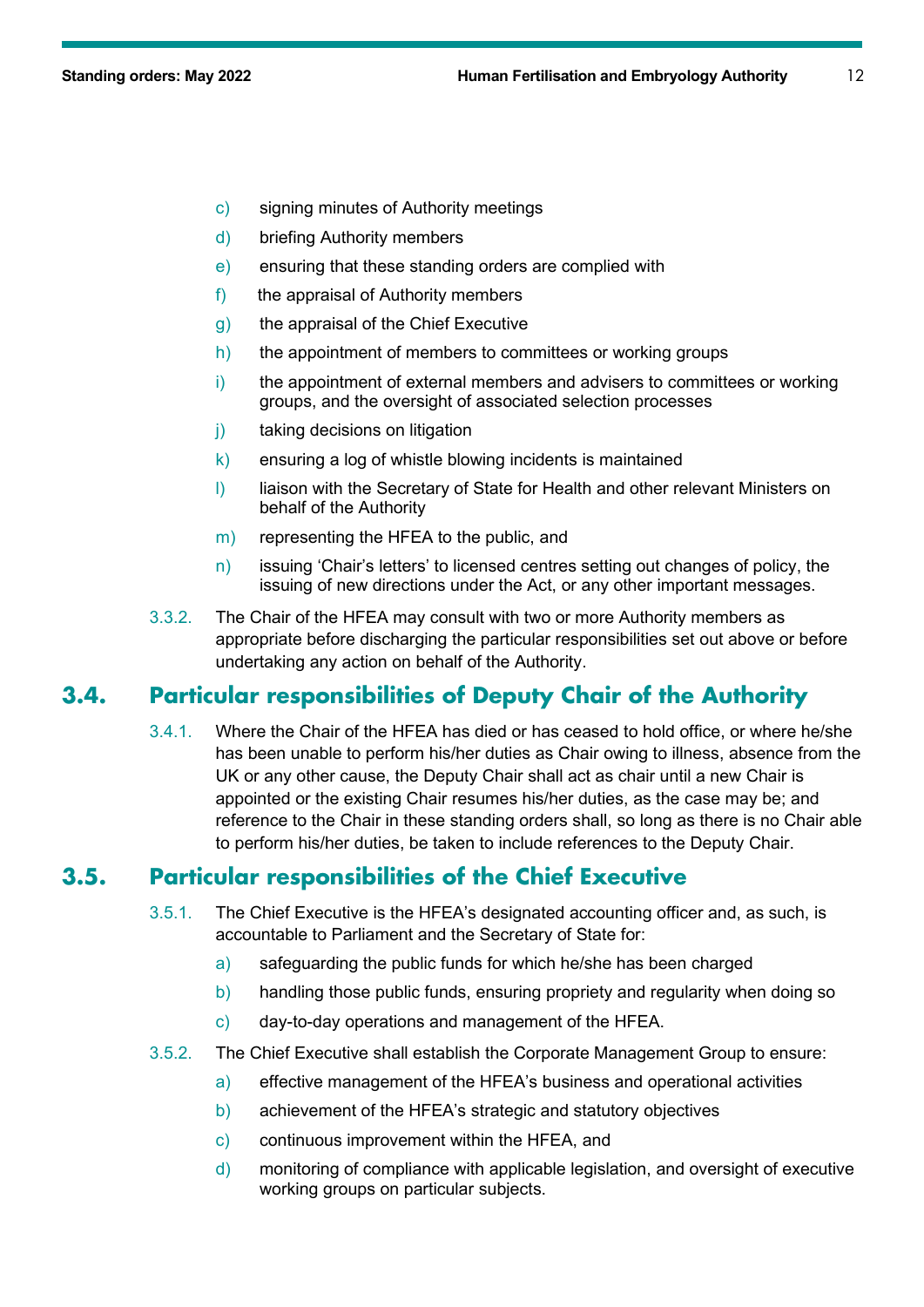3.5.3. The Chief Executive shall determine the membership and terms of reference of the Corporate Management Group.

# **3.6. Registers of interests and hospitality**

3.6.1. The HFEA shall maintain and publish a register of interests and a register of hospitality, formally to record declarations of Authority members and employees.

#### **3.7. Declarations of interest and potential conflicts**

- 3.7.1. At every meeting of the Authority or of a committee, members shall be required to declare any interests they may have.
- 3.7.2. Authority members and committee members shall identify any potential conflicts as soon as possible after receipt of papers in advance of any meeting of the Authority or of a committee.
- 3.7.3. Where a potential for a conflict of interests is identified, Authority members and committee members shall consult and follow the 'Guidance for Authority and committee members on handling conflicts of interest'.

#### **3.8. Access to external legal advice by Authority members**

3.8.1. All external legal advice must usually be commissioned through the Authority's legal advisers and no advice can be commissioned without the approval of the Chair of the HFEA or the Chief Executive.

# **3.9. Register of policies**

3.9.1. The Authority shall maintain a register of all policies approved by it and relating to the effective running of the Authority, and shall review all such policies at regular intervals.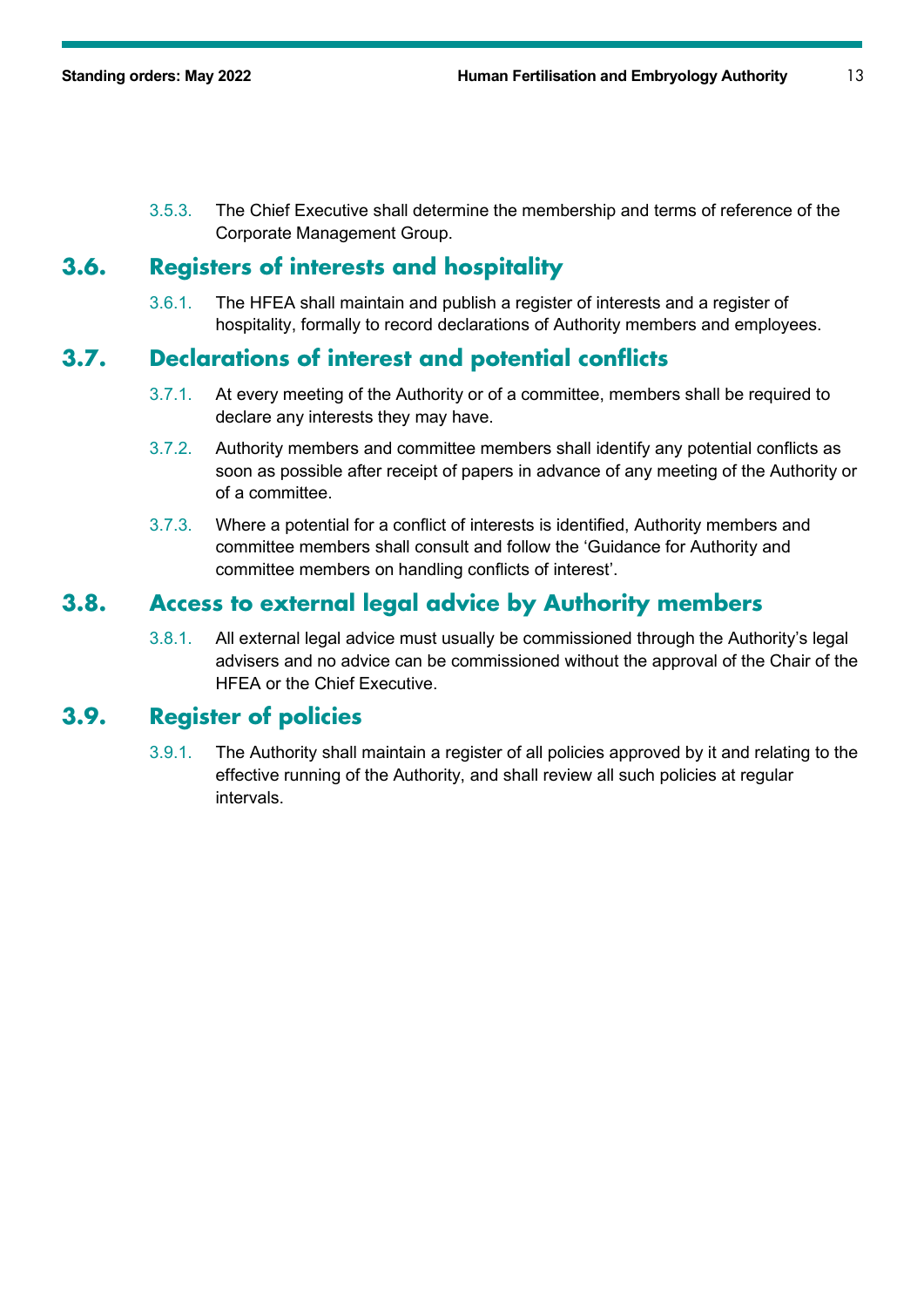#### **4.** Meetings

# **4.1. Ordinary meetings**

- 4.1.1. Members of the Authority shall usually meet as a full Authority no fewer than six times in each calendar year, and such meetings shall be held at such intervals and venues as the Chair may determine.
- 4.1.2. All ordinary meetings of the Authority will be open to members of the public to attend.
- 4.1.3. All ordinary meetings may begin with a private session of the Authority (which may, at the Chair's discretion, be attended by officers, advisers, auditors or Department of Health representatives), at which may normally be discussed:
	- a) any legal update
	- b) any commercially sensitive matters, and
	- c) any other business that the Chair judges is reasonable to be conducted in private.

#### **4.2. Extraordinary meetings**

- 4.2.1. In addition to the fixed ordinary meetings, extraordinary meetings of the Authority may be called:
	- a) at any time by the Chair, and
	- b) subject to paragraph 4.2.2, at the request of any Authority member.
- 4.2.2. An extraordinary meeting requested by an Authority member shall only be held if:
	- a) the request is made in writing to the Chair of the Authority, specifying the item(s) to be considered at the meeting
	- b) the written request is signed by at least one-third of the Authority members, and
	- c) the written request sets out the need for an extraordinary meeting and the reason why the matters to be considered should not be considered at the next ordinary meeting of the Authority.
- 4.2.3. It will be for the Chair to decide whether the extraordinary meeting is held in public or in private.

#### **4.3. Written resolutions**

- 4.3.1. A written resolution shall be as valid and effectual as if it had been passed at a full meeting of the Authority provided that:
	- a) the resolution is circulated by email to all Authority members
	- b) Authority members shall have at least three days to respond to the resolution
	- c) no fewer than one-third of the Authority members respond, and
	- d) the majority of those responding are in favour of, and approve, the resolution.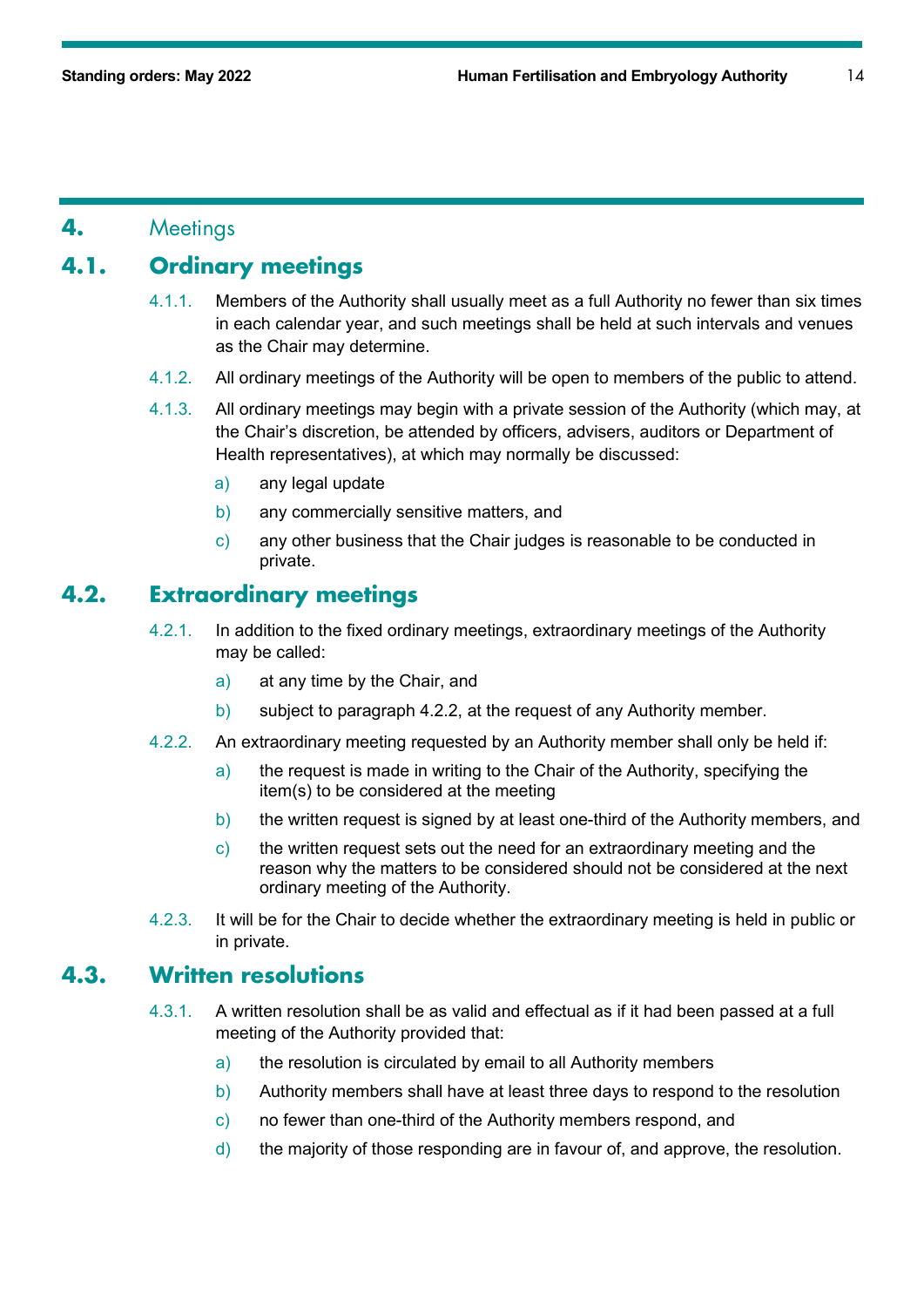# **4.4. Notice of meetings and written resolutions**

- 4.4.1. Other than in exceptional circumstances, the Chair of the HFEA shall notify Authority members of the dates of the ordinary meetings of the Authority in any calendar year at least one month before the beginning of that year.
- 4.4.2. Failure to serve notice on any Authority member shall not affect the validity of an ordinary meeting.
- 4.4.3. The Chair of the HFEA shall notify Authority members of the date of an extraordinary meeting or written resolution to be considered by the Authority and shall provide Authority members with such notice as is reasonable in the circumstances.

# **4.5. Agendas**

- 4.5.1. The Chair of the Authority, in consultation with the Chief Executive, shall determine the agenda for all meetings of the full Authority.
- 4.5.2. An Authority member desiring a matter to be included on an agenda shall make his/her request to the Chair at least 10 working days before the meeting, and should include appropriate supporting information. Requests made less than 10 days before a meeting may be included on the agenda at the discretion of the Chair.
- 4.5.3. Papers may be tabled at a meeting of the full Authority only with the permission of the Chair and no business other than that set out in the agenda shall be considered at a meeting of the Authority, except where the Chair considers that the nature or urgency of the matter is such that it would be desirable to consider the matter at that meeting.
- 4.5.4. Agenda items which are not considered at a meeting may be carried forward for consideration at an appropriate later ordinary meeting, or at an extraordinary meeting.

# **4.6. Distribution of papers**

- 4.6.1. The Chief Executive shall endeavour to ensure that agendas and supporting papers (where possible) are sent to Authority members in good time before an Authority meeting, and shall usually send out such papers five working days before the meeting.
- 4.6.2. Agendas and papers may be distributed by such method as the Chief Executive considers appropriate, including by email.
- 4.6.3. Agendas and papers for a meeting, including those sent by email, shall be deemed to have been received on the day following the day they were sent.
- 4.6.4. Provided that the agenda and/or papers for a meeting have been sent to Authority members in accordance with this standing order, their non-receipt by any Authority member shall not invalidate the business transacted at that meeting.
- 4.6.5. Papers for consideration by the full Authority or by a committee shall be presented in the standard template approved by the Chief Executive.
- 4.6.6. The papers considered by Authority members at a meeting of the Authority and the minutes of the meetings of the Authority shall be published in accordance with the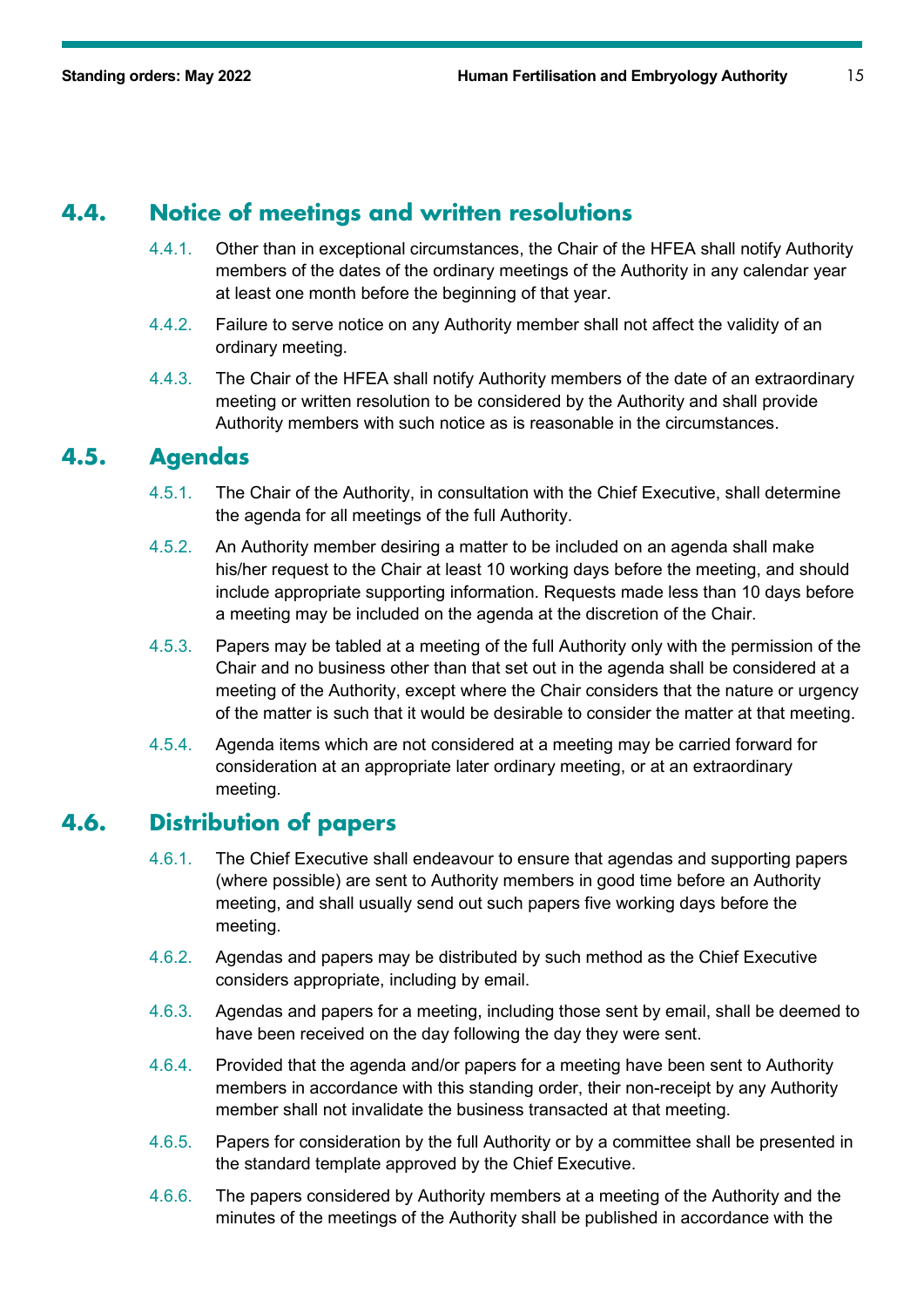HFEA's policy on the publication of Authority and committee papers and shall be made available to the public in accordance with the HFEA's publication scheme and the Freedom of Information Act 2000.

# **4.7. Chair of meeting**

- 4.7.1. At any meeting of the Authority, the Chair, if present, shall preside. If the Chair is absent from the meeting, the Deputy Chair shall preside. If the Chair and Deputy Chair are absent, such Authority member as the Authority members present shall choose, shall preside.
- 4.7.2. If the Chair of the HFEA is absent temporarily or is disqualified from participating on the grounds of a declared conflict of interest, the Deputy Chair, if present, shall preside. If the Chair and Deputy Chair are absent, or are disqualified from participating, such Authority member as the Authority members present shall choose, shall preside.
- 4.7.3. The decision of the Chair of the meeting on questions of order, procedure, relevancy, regularity and any other matters shall be final.

#### **4.8. Quorum**

- 4.8.1. No business shall be transacted at a meeting unless at least one third of the Authority members are in attendance at that meeting.
- 4.8.2. At the discretion of the Chair, Authority members may attend meetings of the Authority by telephone or video-conferencing.
- 4.8.3. In determining whether or not there is a quorum, the Chair shall take into account the provisions of section 4 (4) of Schedule 1 of the Act regarding the composition of the Authority. If the quorum comprises a majority of non-lay Authority members, the Chair of the HFEA may decide that a particular vote or decision cannot be taken. The decision of the Chair on such matters is final.
- 4.8.4. Any Authority member (including the Chair of the Authority) who has been disqualified from participating in the discussion on any matter and/or from voting on any question by reason of the declaration of a conflict of interest shall no longer count towards the quorum. If a quorum is then not available for the discussion and/or the decision on any matter, that matter may not be discussed further or voted upon at that meeting. Such a position shall be recorded in the minutes of the meeting.

#### **4.9. Voting**

- 4.9.1. The Authority shall usually seek to achieve consensus on issues requiring a decision by the Authority members.
- 4.9.2. Where the Chair determines that a vote is necessary, the nature of that vote shall be at the discretion of the Chair, and may be by oral expression or show of hands or by paper ballot if a majority of the Authority members present so request.
- 4.9.3. Only those Authority members (including the Chair of the Authority) actually in attendance at the time that a vote is to be taken shall be entitled to vote. Voting by proxy is not permitted.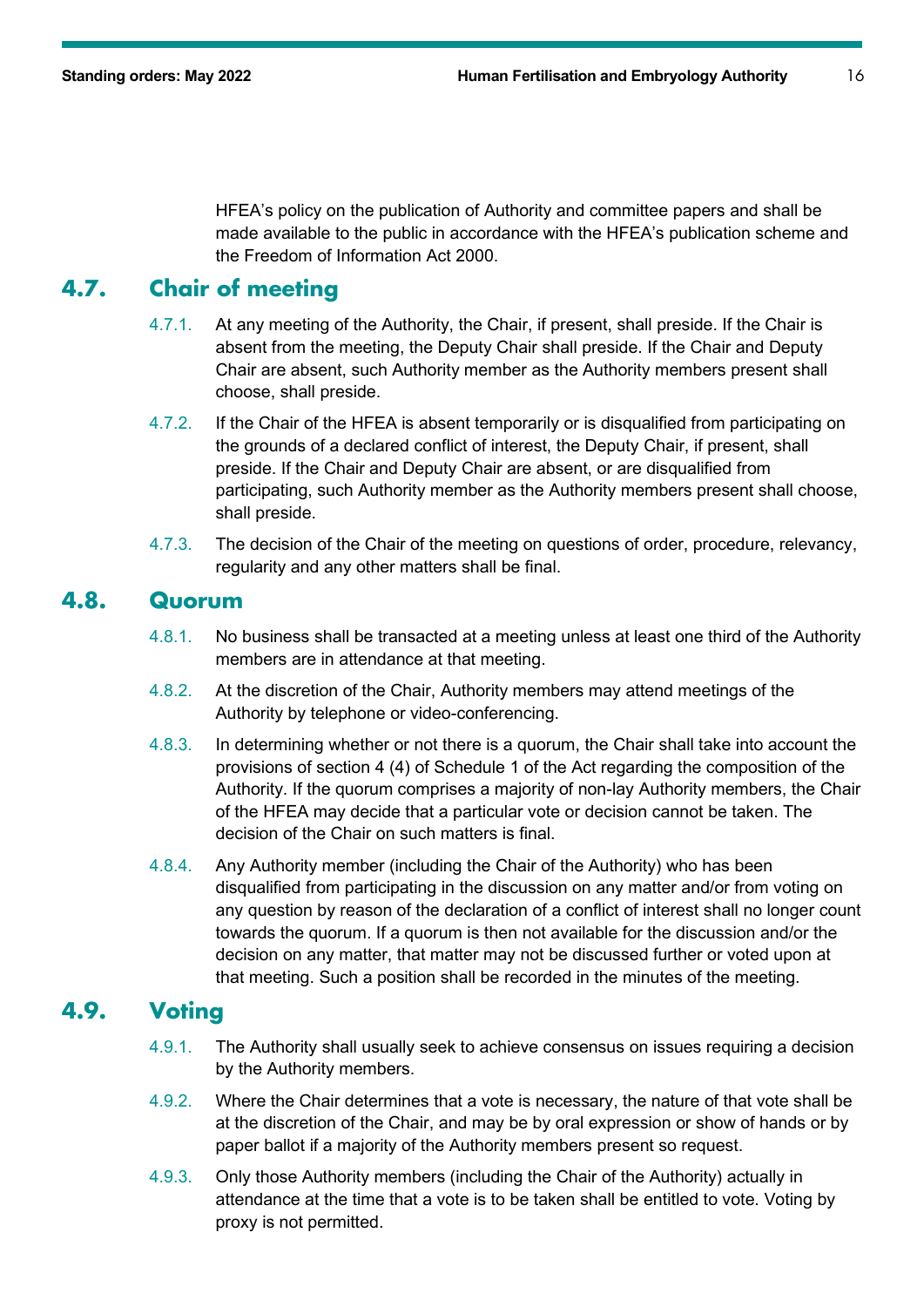- 4.9.4. Where a vote is held, the issue shall be decided by a majority of the votes of the Authority members who are in attendance at the meeting (including the Chair of the Authority) and who have not been disqualified from participating in the decision by reason of any declared conflict of interest.
- 4.9.5. In the event of the number of votes for and against a motion being equal, the Chair of the meeting shall have a second or casting vote.

#### **4.10. Minutes**

- 4.10.1. The proceedings of every meeting of the Authority shall be formally recorded. The recording shall be made available on the Authority's website as soon as is reasonably practicable.
- 4.10.2. The Chief Executive shall ensure that an employee is present at every meeting of the Authority to act as secretary to that meeting and to produce the minutes of the meeting.
- 4.10.3. The names of the Chair and Authority members present at the meeting shall be recorded in the minutes.
- 4.10.4. The minutes shall not usually record:
	- a) the names of individual Authority members who made specific comments, contributions or suggestions at a meeting, or
	- b) the vote (or abstention) of individual Authority members.
- 4.10.5. If an Authority member so requests, his/her vote or the fact that he/she abstained from participating in a discussion or voting on any matter, shall be recorded in the minutes.
- 4.10.6. The draft minutes of the proceedings of a meeting of the Authority shall be drawn up and submitted for agreement by the Authority members at the next meeting, and the person chairing that meeting shall sign the minutes with any agreed amendments which may be necessary.

# **4.11. Attendance by officers and auditors**

- 4.11.1. The following persons shall be entitled to attend all meetings of the Authority and to bring any matter to the attention of the Authority members:
	- a) Chief Executive
	- b) Corporate Management Group
	- c) internal auditors, and
	- d) external auditors.

# **4.12. Attendance of non-Authority members**

4.12.1. Observers from the Department of Health and employees of the Authority may attend ordinary meetings of the Authority.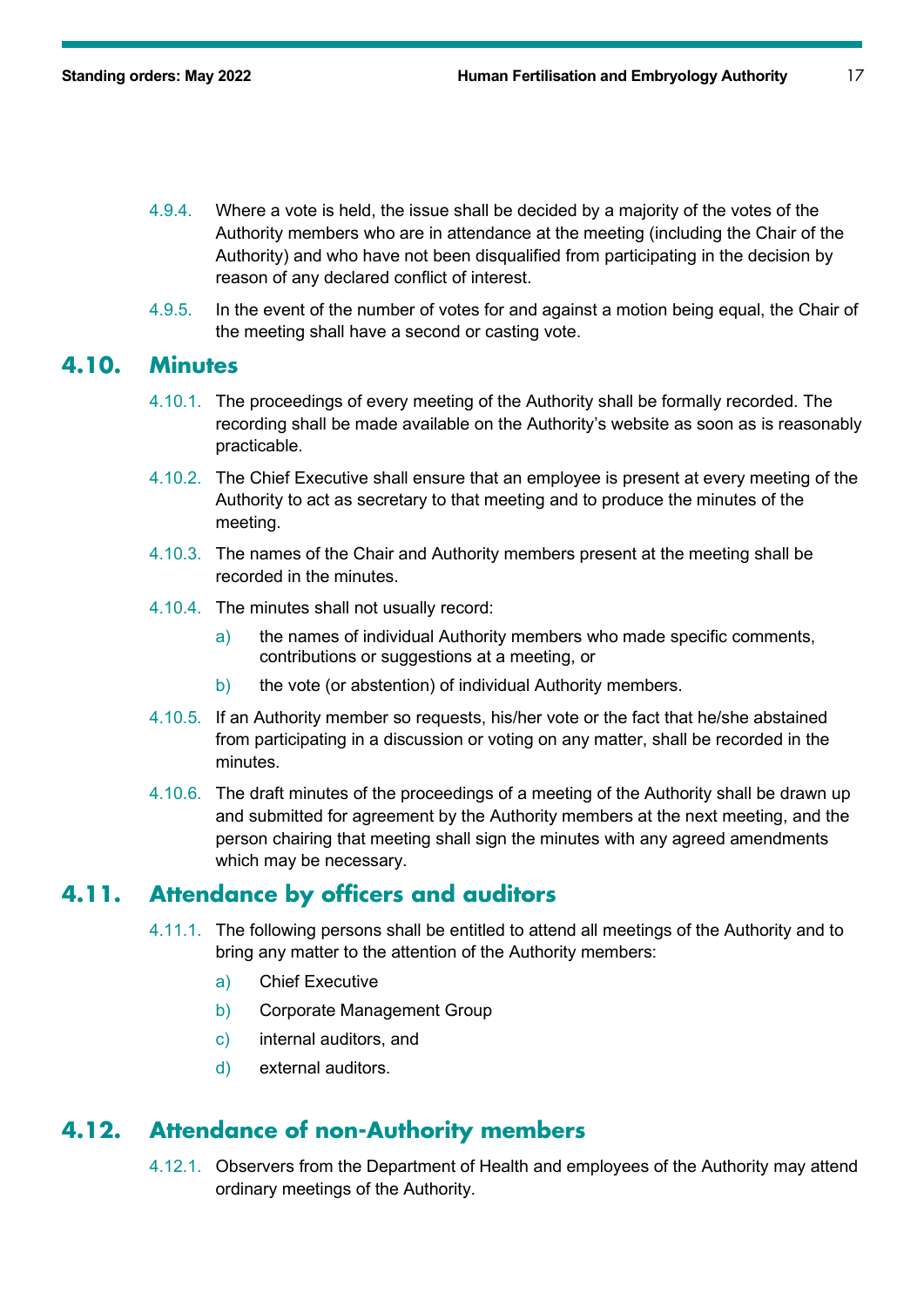- 4.12.2. At any meeting of the Authority, the Chair may require persons who are not Authority members (including members of the public, officers, other observers, and employees) to withdraw for any part of a meeting, if the Chair considers it desirable for the Authority members to meet in private or in the absence of some of those present.
- 4.12.3. The Chair of the HFEA may require any person whose presence the Chair considers to be disruptive to the proceedings to withdraw from the meeting.
- 4.12.4. The Chair of the HFEA may invite such persons as he or she considers desirable to attend a meeting of the Authority and to advise the Authority members on any matter on the agenda for that meeting.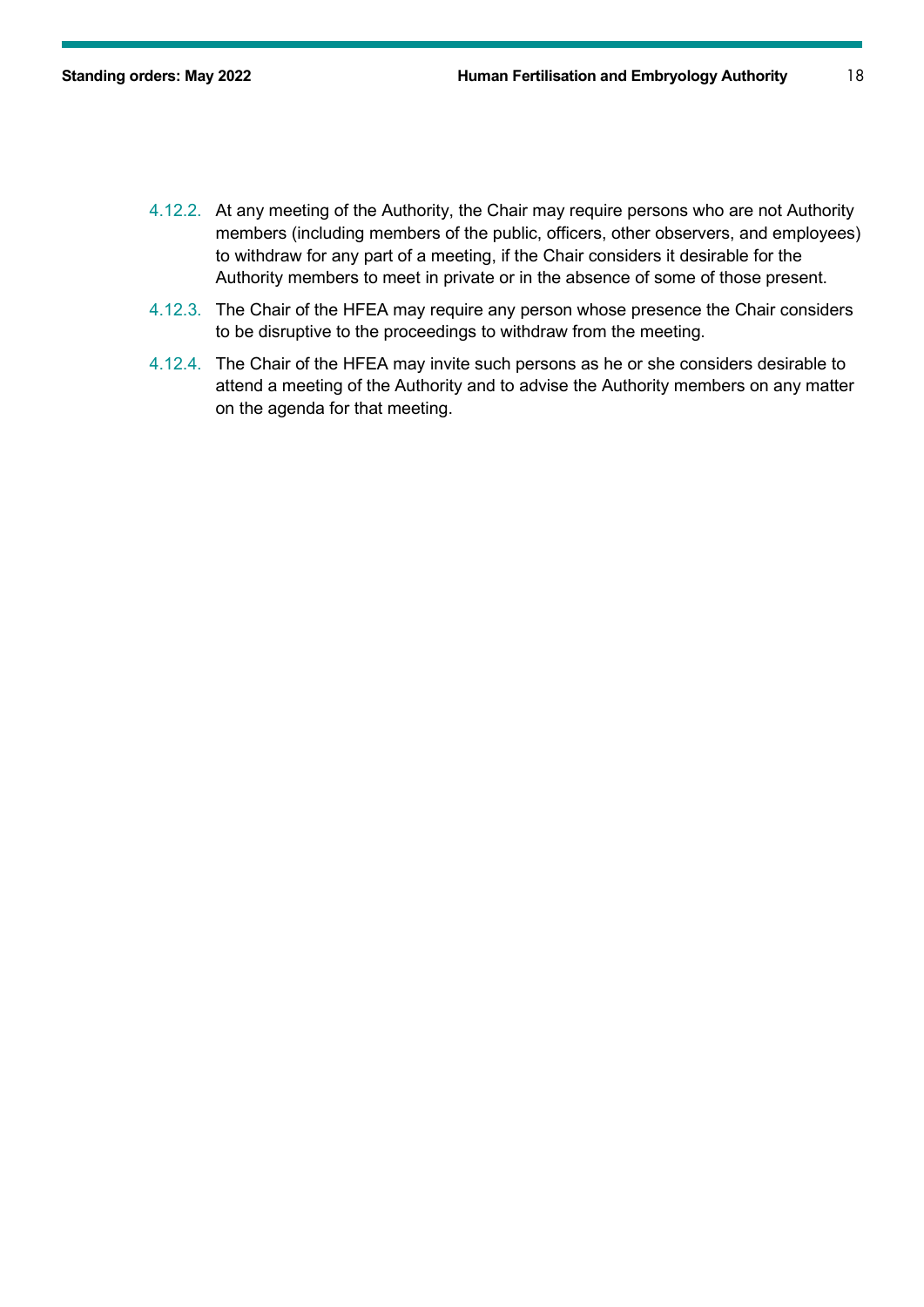#### **5.** Reservation of powers to the Authority

# **5.1. List of reserved matters**

- 5.1.1. The following matters shall be reserved to the Authority and shall not be delegated:
	- a) appointment of the Chief Executive, with the approval of the Secretary of State
	- b) disciplinary action against the Chief Executive
	- c) approval and amendments of standing orders
	- d) establishing of committees and working groups
	- e) agreement of the terms of reference and reporting arrangements of committees and working groups
	- f) receiving reports from committees, working groups and individual members
	- g) the appointment of HFEA representatives on external bodies
	- h) approving the strategic aims of the HFEA
	- i) approving the HFEA's corporate strategy or any equivalent documentation required by the Department of Health
	- j) approving the HFEA's annual business plan
	- k) approving the annual budget
	- l) approving the annual report and accounts
	- m) (in consultation with the Department of Health and the Treasury) approving the structure and level of fees levied on licence holders and applicants for licences
	- n) monitoring of the HFEA's performance against the strategy, the annual business plan and the budget
	- o) determination of all policies relating to the performance of the HFEA's functions under Section 8 of the Act
	- p) consideration of all proposed updates to the Code of Practice and general directions, while retaining the power to delegate revisions where necessary, provided this is done in accordance with paragraph 6.6 of Standing Orders
	- $q$ ) ratification of any urgent decisions taken by the Chair in accordance with section [5.2](#page-18-0) of these standing orders.

#### <span id="page-18-0"></span>**5.2. Emergency powers of Chair and Chief Executive**

- 5.2.1. The powers which the Authority has reserved to itself in paragraph 5.1 may, in an emergency, be exercised by the Chair of the HFEA and the Chief Executive.
- 5.2.2. An emergency is any situation in which decisions or actions are required and such decisions or actions cannot be postponed until the next ordinary meeting of the Authority.
- 5.2.3. The Chair of the HFEA shall, before exercising emergency powers under this section, make best endeavours to obtain the views of Authority members on the required decision or action.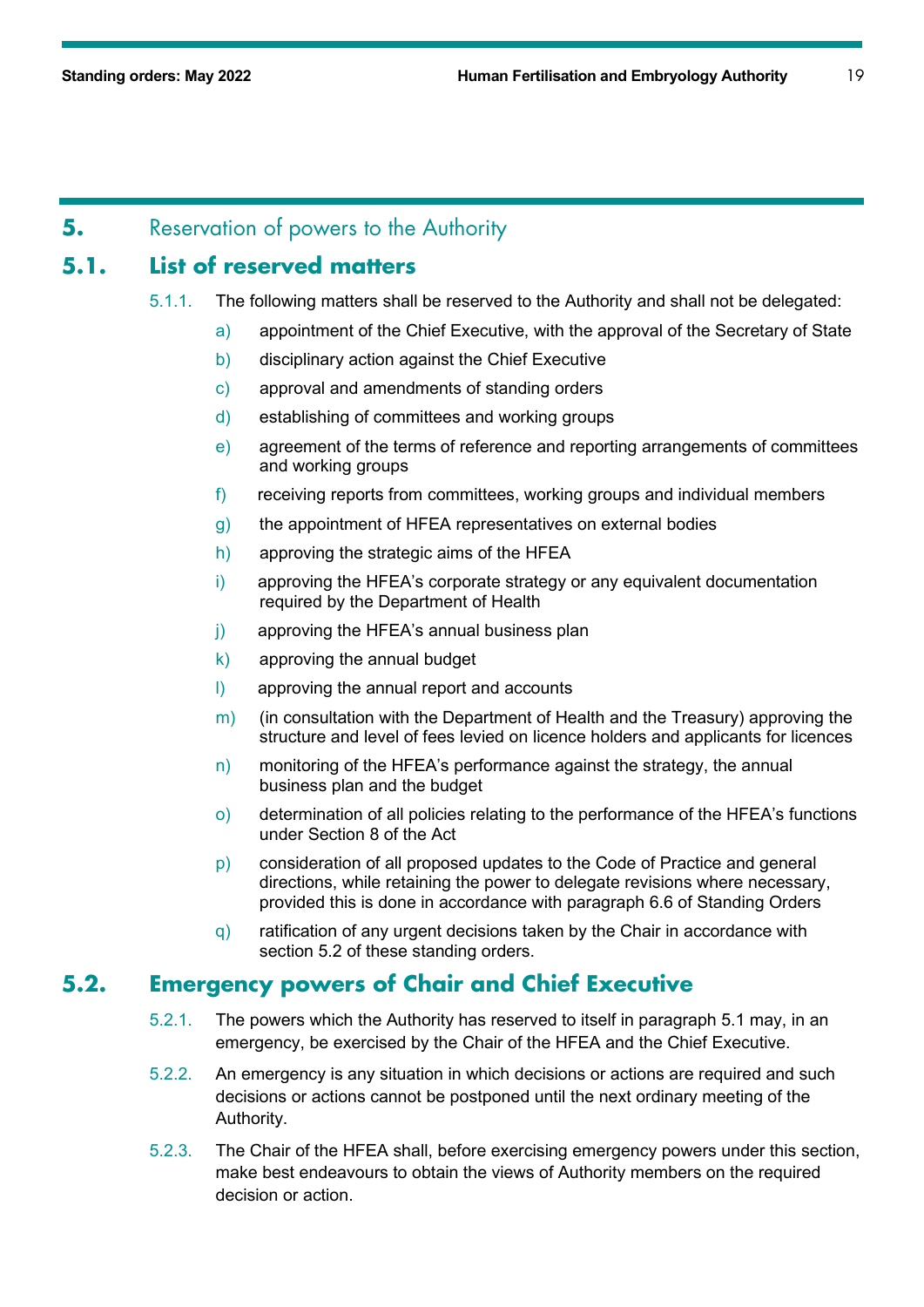- 5.2.4. The Chair of the HFEA may, alternatively, form a sub-group of members to make decisions outside the cycle of meetings in the event of urgent or business critical issues arising.
- 5.2.5. The exercise of emergency powers by the Chair of the HFEA and the Chief Executive shall be reported to the next meeting of the Authority, and may be ratified by the Authority members.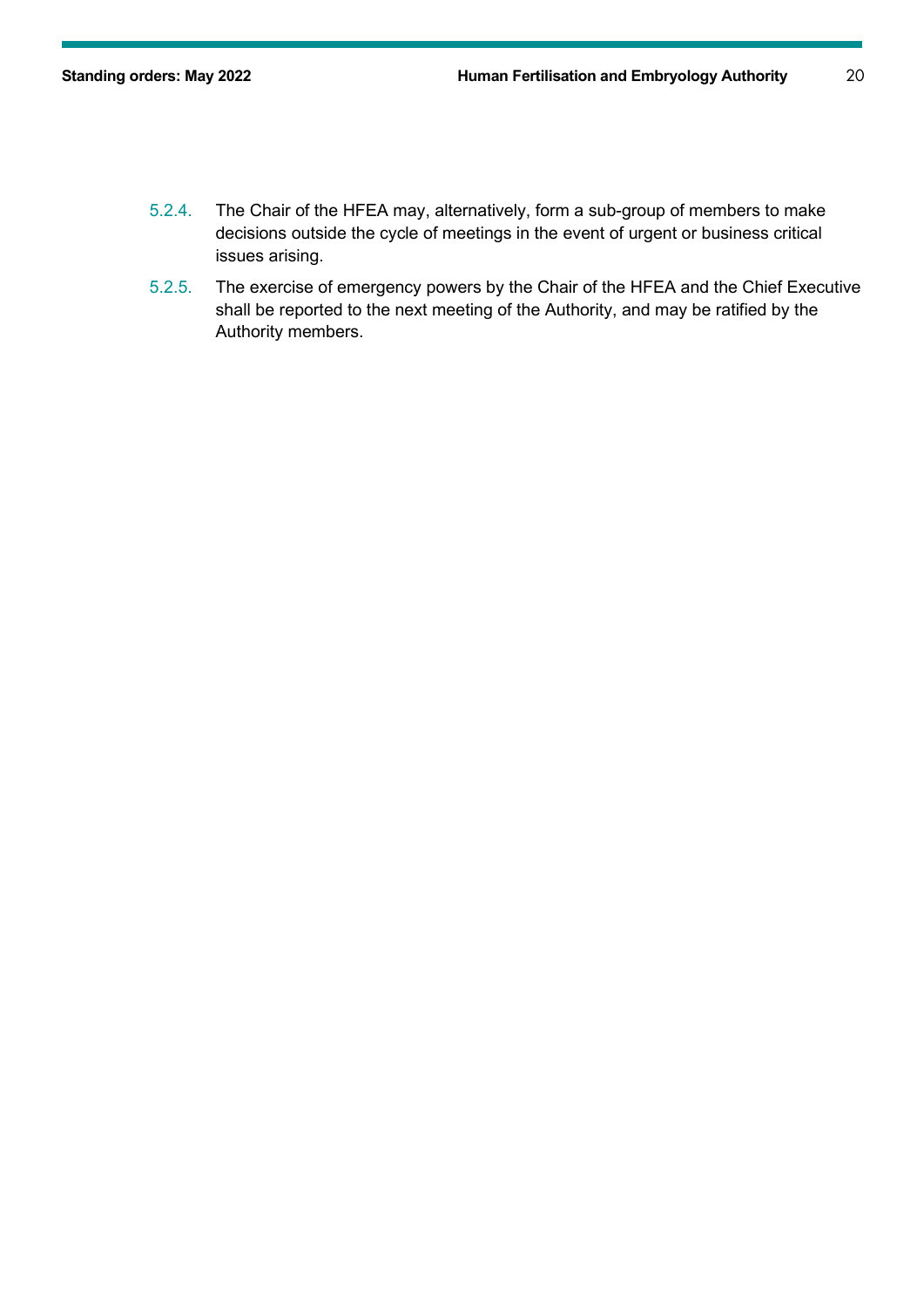### **6.** Arrangements for the exercise of functions by delegation

#### **6.1. Power to delegate**

6.1.1. The matters below are delegated in accordance with section 9A of the Act.

#### **6.2. Litigation**

- 6.2.1. Decisions on litigation against or on behalf of the HFEA shall be delegated to the Chair of the HFEA.
- 6.2.2. Before making a decision on litigation, the Chair of the HFEA may consult with the Deputy Chair of the HFEA and the Chair of the Audit and Governance Committee, or where appropriate, with two other Authority members.
- 6.2.3. Subject to [6.2.4](#page-20-0) below, the Chair of the HFEA shall ensure that Authority members are regularly updated on key decisions and stages reached, in respect of litigation affecting the HFEA.
- <span id="page-20-0"></span>6.2.4. Where the Chair of the HFEA considers that it would be inappropriate to update Authority members on litigation issues because there are associated matters that are yet to be determined by a committee of the HFEA, including licence applications, the Chair may defer updating Authority members until the associated matters are determined by the relevant committee.

# **6.3. Licensing functions**

- 6.3.1. The HFEA shall establish the role of Licensing Officer. The HFEA delegates to the Licensing Officer (who shall be an HFEA employee, a member of the Executive Licensing Panel and be appointed by the Chief Executive):
	- a) the exercise of certain administrative licensing functions, as set out in annex B to these standing orders and amended from time to time by the Authority.
- 6.3.2. The HFEA shall establish and maintain an Executive Licensing Panel. The HFEA delegates to the Executive Licensing Panel:
	- a) the exercise of certain routine licensing functions (including those delegated to the Licensing Officer), as set out in annex B to these standing orders and amended from time to time by the HFEA, and
	- b) the power to issue directions under sections  $24(5A)$  to (5E) and section  $24(13)$ of the Act.
- 6.3.3. The Executive Licensing Panel shall be constituted and shall operate in accordance with the Executive Licensing Panel protocol set out in annex C to these standing orders.
- 6.3.4. In accordance with Section 9A(2) of the Act, the HFEA shall establish and maintain a Licence Committee which will include Authority members and such additional committee members as the HFEA considers necessary.
- 6.3.5. The HFEA delegates to the Licence Committee: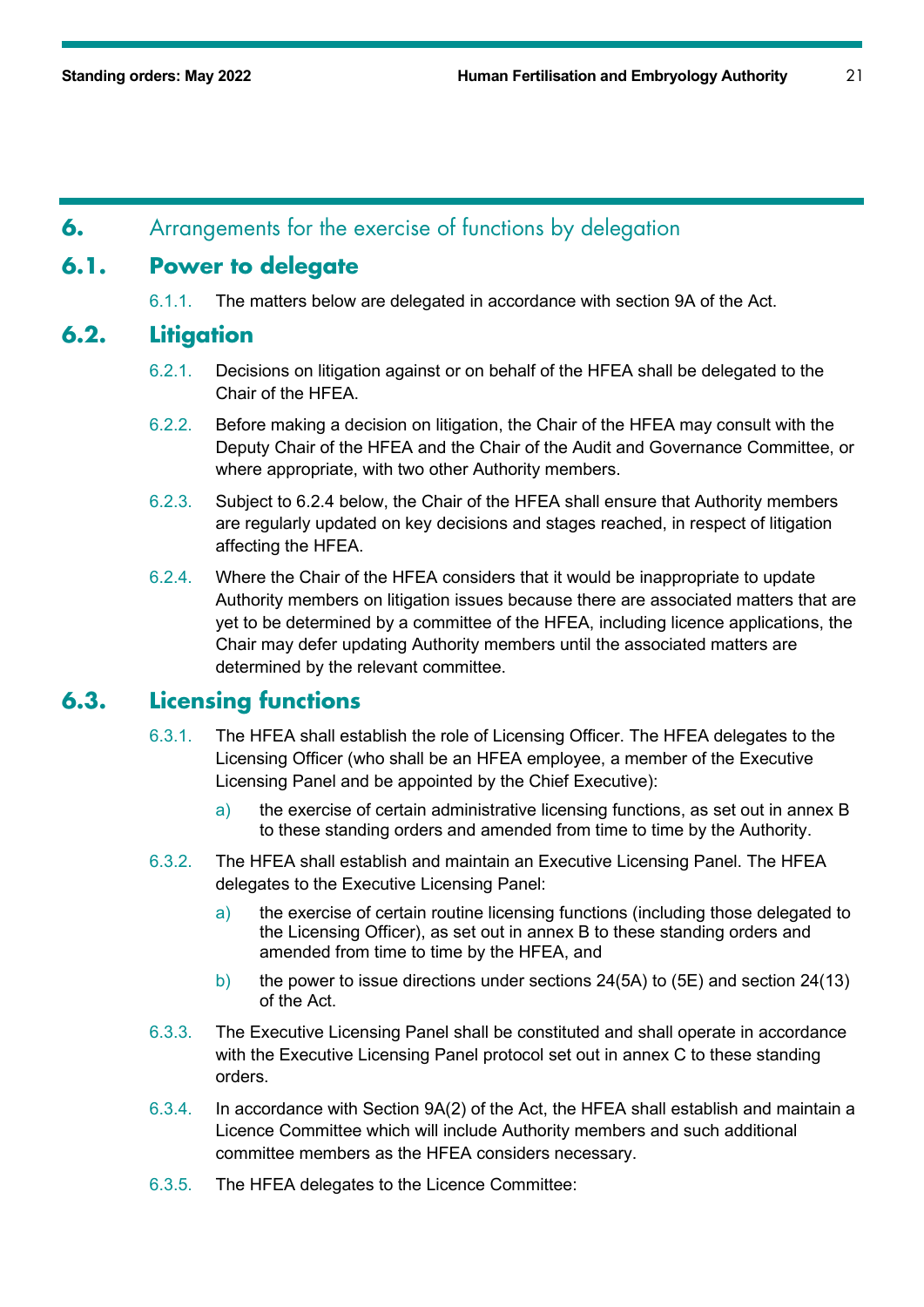- a) the exercise of its complex or controversial licensing functions (but also including those delegated to the ELP and Licensing Officer), as set out in annex B to these standing orders as amended from time to time by the HFEA, and
- b) the power to issue directions under sections  $24(5A)$  to (5E) and section  $24(13)$ of the Act.
- 6.3.6. Save when considering representations under Section 19(4) of the Act, the Licence Committee shall be constituted and shall operate in accordance with the Licence Committee protocol set out in annex D to these standing orders.
- 6.3.7. When considering representations under Section 19(4) of the Act, the Licence Committee shall be constituted and shall operate in accordance with the Human Fertilisation and Embryology (Procedure for Revocation, Variation or Refusal of Licences) Regulations 2009 (as amended).

# **6.4. Reconsideration of licensing decisions**

- 6.4.1. In accordance with section 20A of the Act, the HFEA shall establish and maintain an Appeals Committee.
- 6.4.2. The HFEA delegates to the Appeals Committee the power to carry out its functions under section 20 of the Act.
- 6.4.3. The Appeals Committee shall be constituted and shall operate in accordance with the Human Fertilisation and Embryology (Appeals) Regulations 2009.

#### **6.5. Disclosure of information for research purposes**

- 6.5.1. The HFEA shall establish and maintain:
	- a) a Register Research Panel
	- b) a Register Research Review Panel, and
	- c) an Oversight Committee

to exercise the Authority's functions under the Human Fertilisation and Embryology (Disclosure of Information for Research Purposes) Regulations 2010.

- 6.5.2. The Authority delegates to the Register Research Panel, the power to:
	- a) authorise access to Register data for the purposes of medical or non-medical research, and
	- b) deny, suspend, revoke, vary or impose conditions upon authorisation to access Register data.
- 6.5.3. The Authority delegates to the Register Research Review Panel, the power to:
	- a) uphold or overturn the decisions of the Register Research Panel
	- b) authorise access to Register data for the purposes of medical or non-medical research, and
	- c) deny, suspend, revoke, vary or impose conditions upon authorisation to access Register data.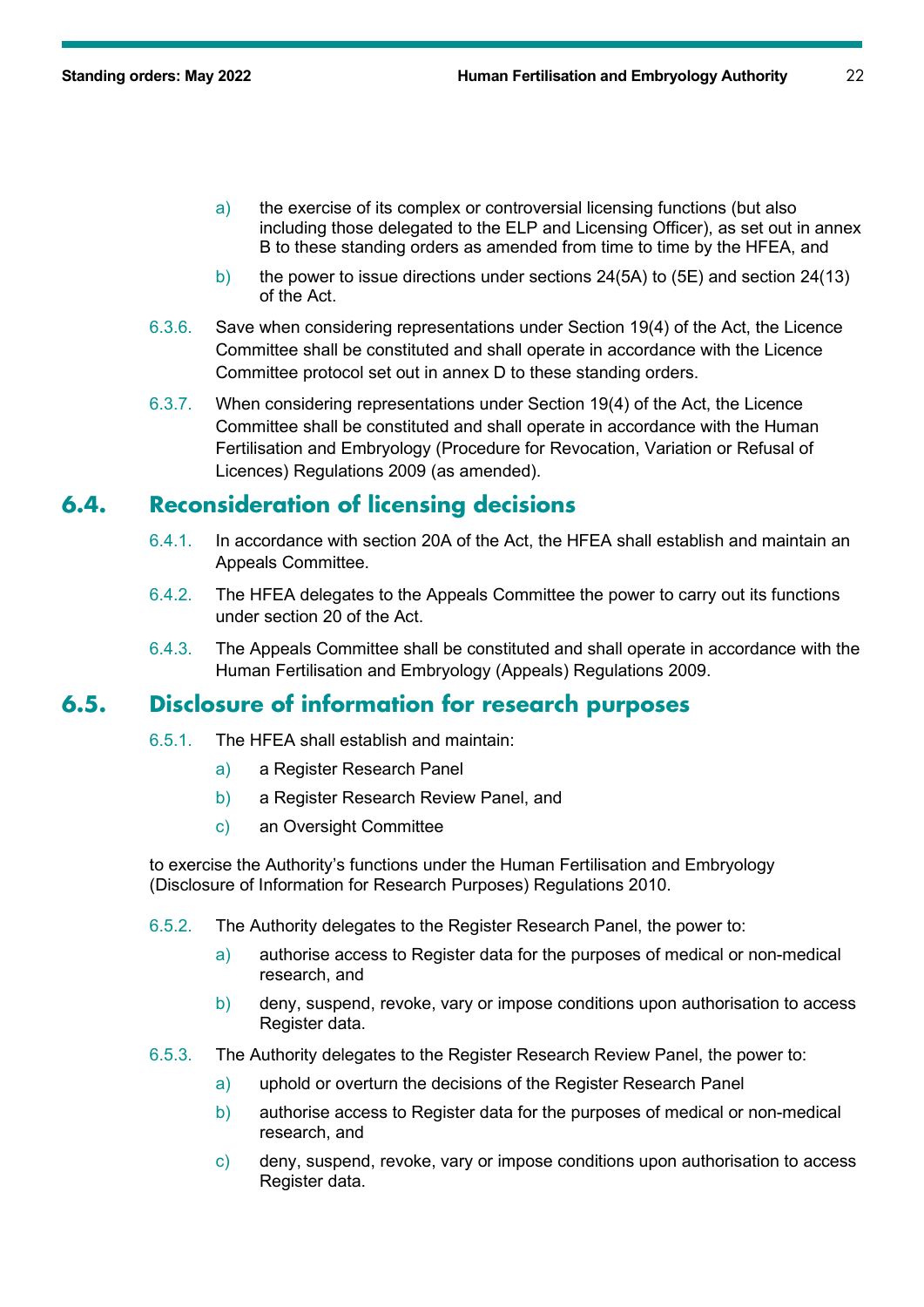6.5.4. The membership, functions, and arrangement for meetings of the Register Research Panel; Register Research Review Panel; and the Oversight Committee, shall be as set out in annex A to these standing orders.

# **6.6. Delegation of amendments to the Code of Practice, General Directions and other guidance**

- 6.6.1. The HFEA may agree from time to time to the delegation of revisions to the Code of Practice and general directions.
- 6.6.2. The terms of reference of such delegations shall be approved by Authority members at meetings of the Authority, and the minutes of that meeting shall record the matters delegated by the HFEA.

# **6.7. Delegation to other committees, working groups and individual members**

- 6.7.1. The HFEA may agree from time to time to the delegation of functions and powers to other committees, sub-committees, working groups, or individual members.
- 6.7.2. The constitution and terms of reference of these committees, sub-committees or working groups, and their specific delegated powers and those of any individual member shall be approved by Authority members at meetings of the Authority, and the minutes of such meetings shall record the matters delegated by the Authority.

#### **6.8. Delegation to officers**

- 6.8.1. Those functions of the Authority, which have not been reserved by the Authority or delegated to the Chair (in Section 5 of these standing orders); or delegated to a committee, working group, panel, or officer (in Section 6 of these standing orders), shall be exercised by the Chief Executive on behalf of the Authority.
- 6.8.2. The Chief Executive shall determine which functions he/she will perform personally and shall nominate officers or other employees, as appropriate, to undertake the remaining functions for which he/she will retain accountability to the Authority.
- 6.8.3. The Chief Executive shall report periodically to the Authority on the exercise of powers so delegated.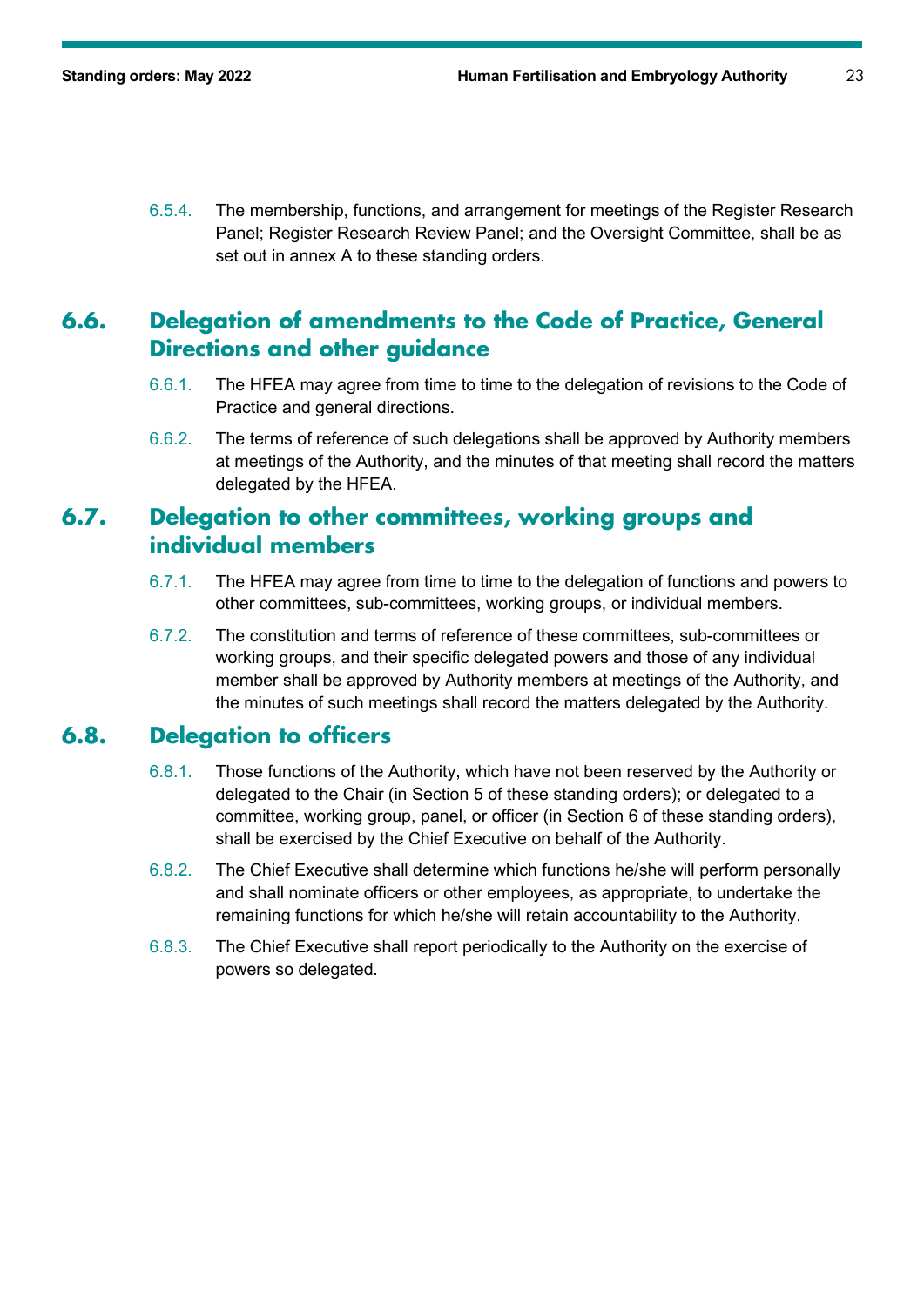#### **7.** Committees, working groups and advisory groups

#### **7.1. Power to establish committees and working groups**

- 7.1.1. In accordance with section 9A(2) of the Act, the Authority shall establish and maintain the committees set out in annex A to these standing orders.
- 7.1.2. In accordance with paragraph 9 of schedule 1, the Authority may from time to time, establish working groups of Authority members and other members as deemed necessary by the Authority.
- 7.1.3. A proposal to establish a working group shall identify the purpose of the group, the likely budget and employee resources needed; the outputs required of the group, and the timeframe for which the group shall exist.
- 7.1.4. The Chief Executive shall ensure that a person is appointed to act as secretary to each Committee or working group and to take the minutes of each meeting.

# **7.2. Membership of committees and working groups**

- 7.2.1. This paragraph does not apply to the Appeals Committee.
- 7.2.2. The Chair of the HFEA shall appoint the Chair of a Committee, committee members and the Chair and members of working groups established by the Authority.
- 7.2.3. The Chair of the HFEA shall only appoint persons who are not Authority members to a committee or working group where it has been agreed during the recruitment and interview process that such persons are suitable for appointment.
- 7.2.4. The remuneration for persons who are not Authority members but who have been appointed as a committee or working group member shall be as agreed from time to time with the Department of Health.
- 7.2.5. The terms of office for members of committees or working groups shall be decided by that committee or working group's Chair, but shall not normally be for more than three years.

# **7.3. Conduct of meetings of committees and working groups**

- 7.3.1. This paragraph does not apply to meetings of the Licence Committee, Executive Licensing Panel or Appeals Committee.
- 7.3.2. Subject to paragraph 7.3.3 and 7.3.4 below, and in accordance with paragraph 9 of schedule 1 to the Act, committees and working groups established by the Authority may regulate their own proceedings.
- 7.3.3. The Chair of the committee or working group shall at each meeting:
	- a) inquire whether any committee or working group member has any interests to declare, and if so, ensure that such interests are recorded
	- b) where potential conflicts are identified, ensure that the committee or working group refers to and follows the 'Guidance for Authority and committee members on handling conflicts of interest'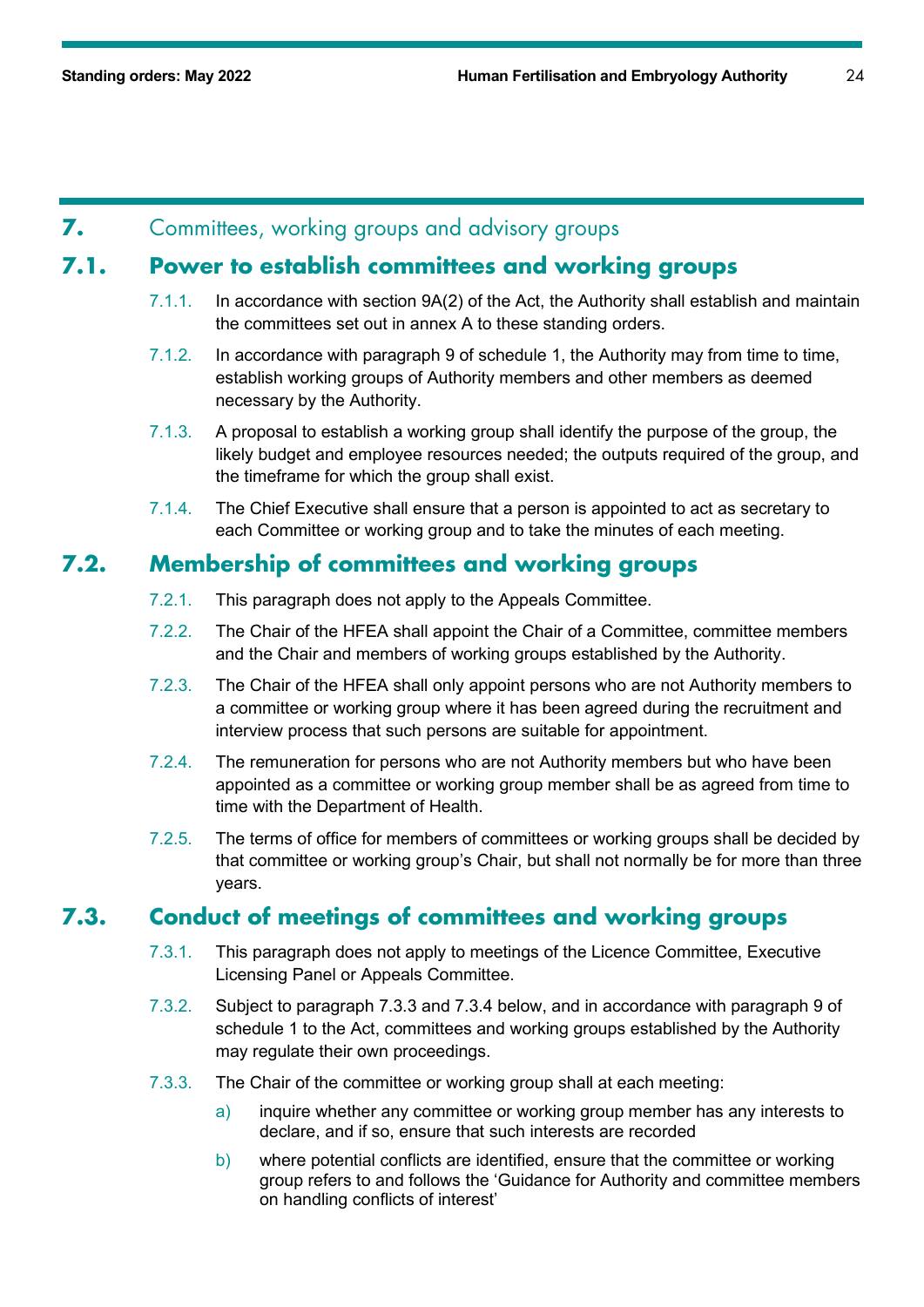- c) where appropriate, sign the minutes of any previous meetings with any agreed amendments that may be necessary; except in the case of the Remuneration Committee, whose minutes should be signed off by the Chair as soon as they have been agreed by members following the most recent meeting, and
- d) ensure that the proceedings of the committee or working group comply with the terms of reference and delegated powers set out in Annex A to these standing orders or established by the Authority.
- 7.3.4. With the permission of the Chair of the committee or working group, committee members may participate in a meeting by the use of telephone- or video-conferencing facilities, or other appropriate means.

#### **7.4. Distribution of agenda and papers**

- 7.4.1. The committee secretary shall send the agenda and papers to all committee or working group members in good time before the meeting, and usually no less than five working days before the meeting.
- 7.4.2. Papers shall be distributed by such method as is determined by the committee Chair.

#### **7.5. Minutes of meetings**

7.5.1. Paragraph 4.10 of these standing orders shall apply with appropriate modifications.

#### **7.6. Publication of papers**

7.6.1. The minutes of the meetings of committees shall be published in accordance with the HFEA's policy on the publication of Authority and committee papers and shall be made available to the public in accordance with the HFEA's publication scheme and the Freedom of Information Act 2000.

#### **7.7. Advisers and advisory groups**

7.7.1. The Authority delegates to the Chief Executive and his/her Senior Management Team the power to appoint advisers or advisory groups to support committees or working groups, and to determine remuneration necessary (if any) for those appointees.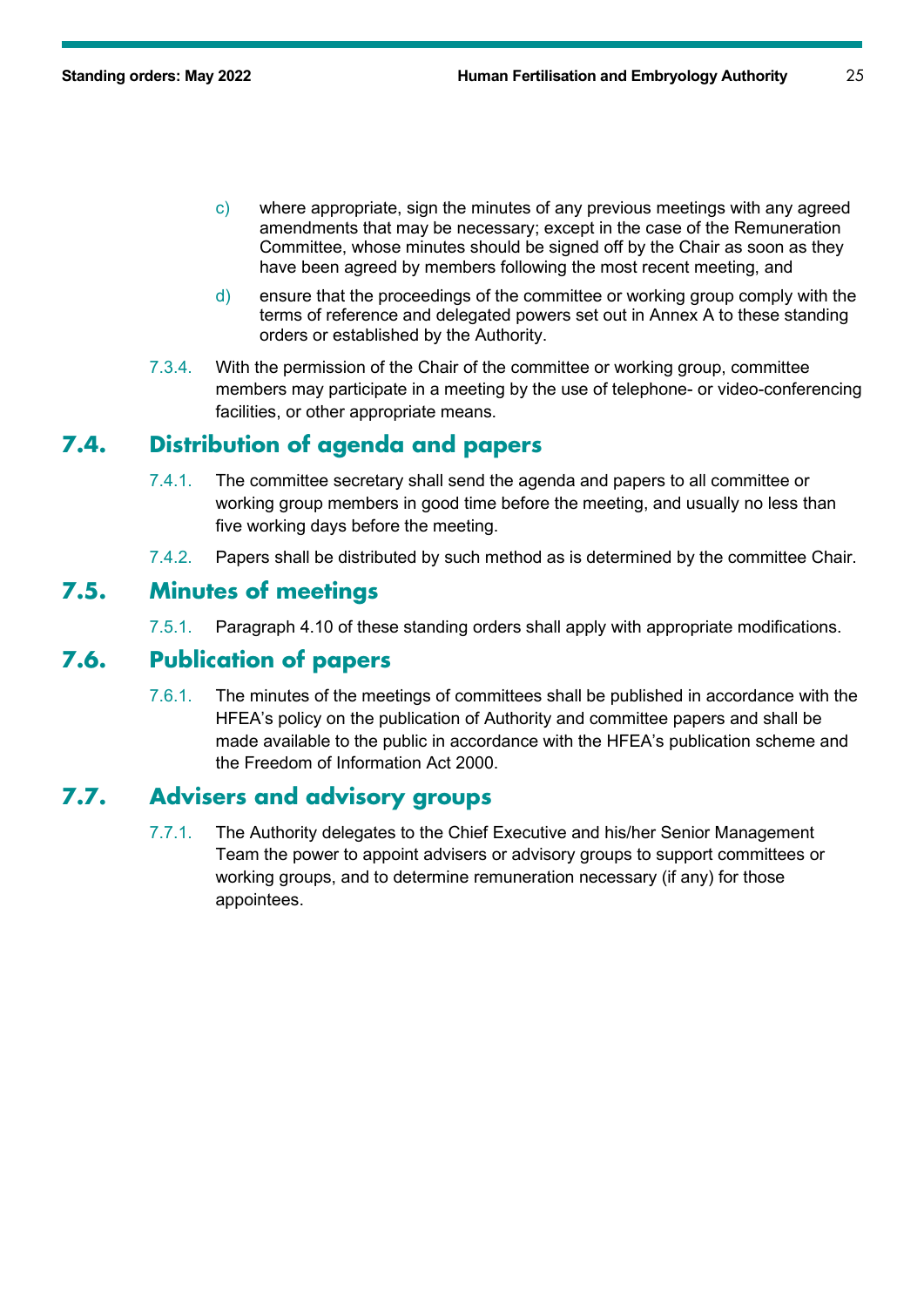#### **8.** Sealing and execution of documents

#### **8.1.** Application of seal

8.1.1. The application of the Authority's seal shall be authenticated by the signature of the Chair or Deputy Chair of the Authority.

#### **8.2.** Signing of documents

- 8.2.1. The following Authority members and officers shall be authorised to sign deeds or other documents on behalf of the Authority:
	- a) Chair of the Authority
	- b) Deputy Chair of the Authority
	- c) Chief Executive, and
	- d) Members of the Corporate Management Group.

#### **8.3.** Signing of contracts

8.3.1. Officers and employees shall be authorised to sign contracts on behalf of the Authority in accordance with the authorised delegations for ordering goods and services set out in the financial procedures approved by the Authority.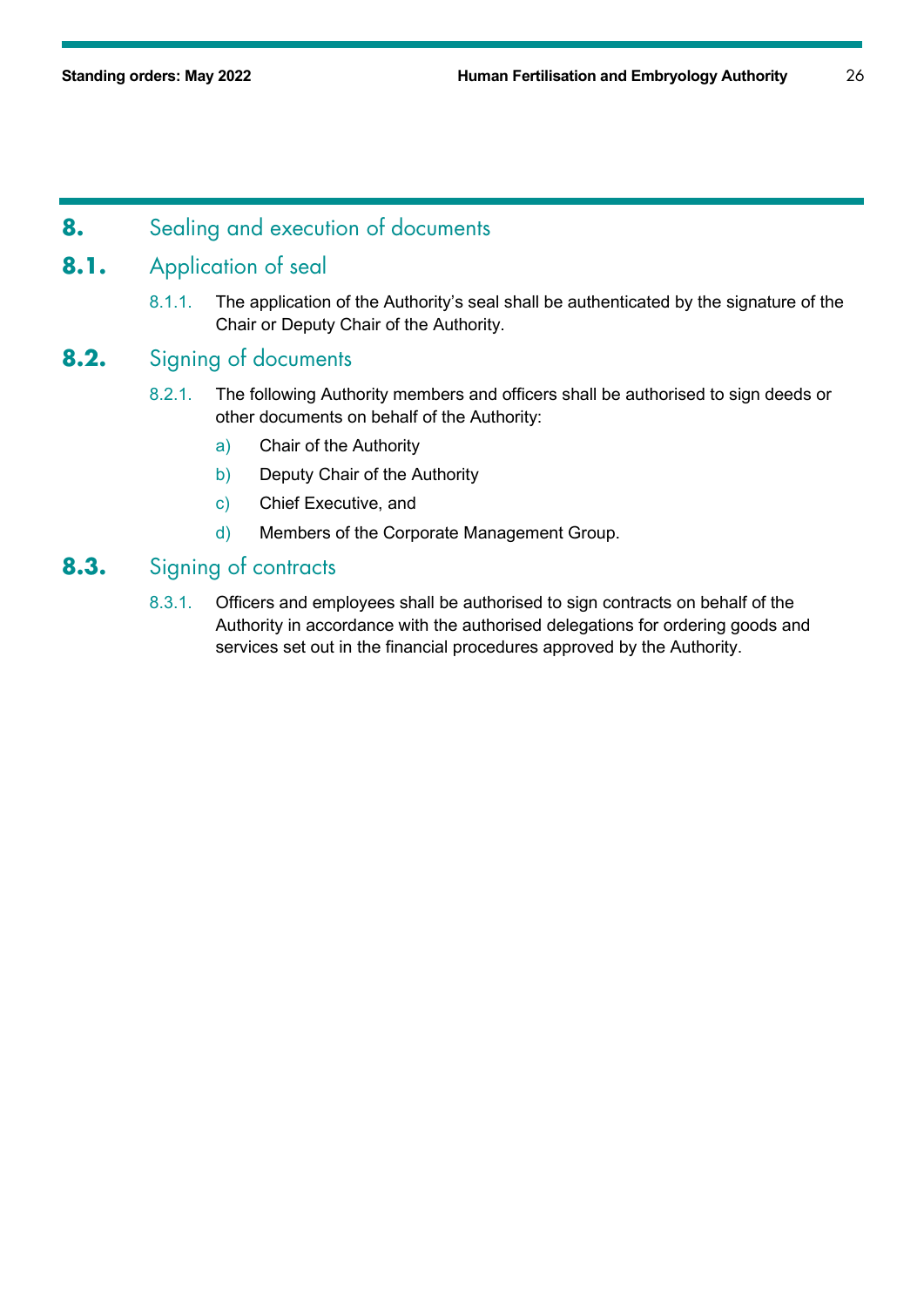# Standing orders: Annex A

Standing committees and additional committees established by the Authority and their terms of reference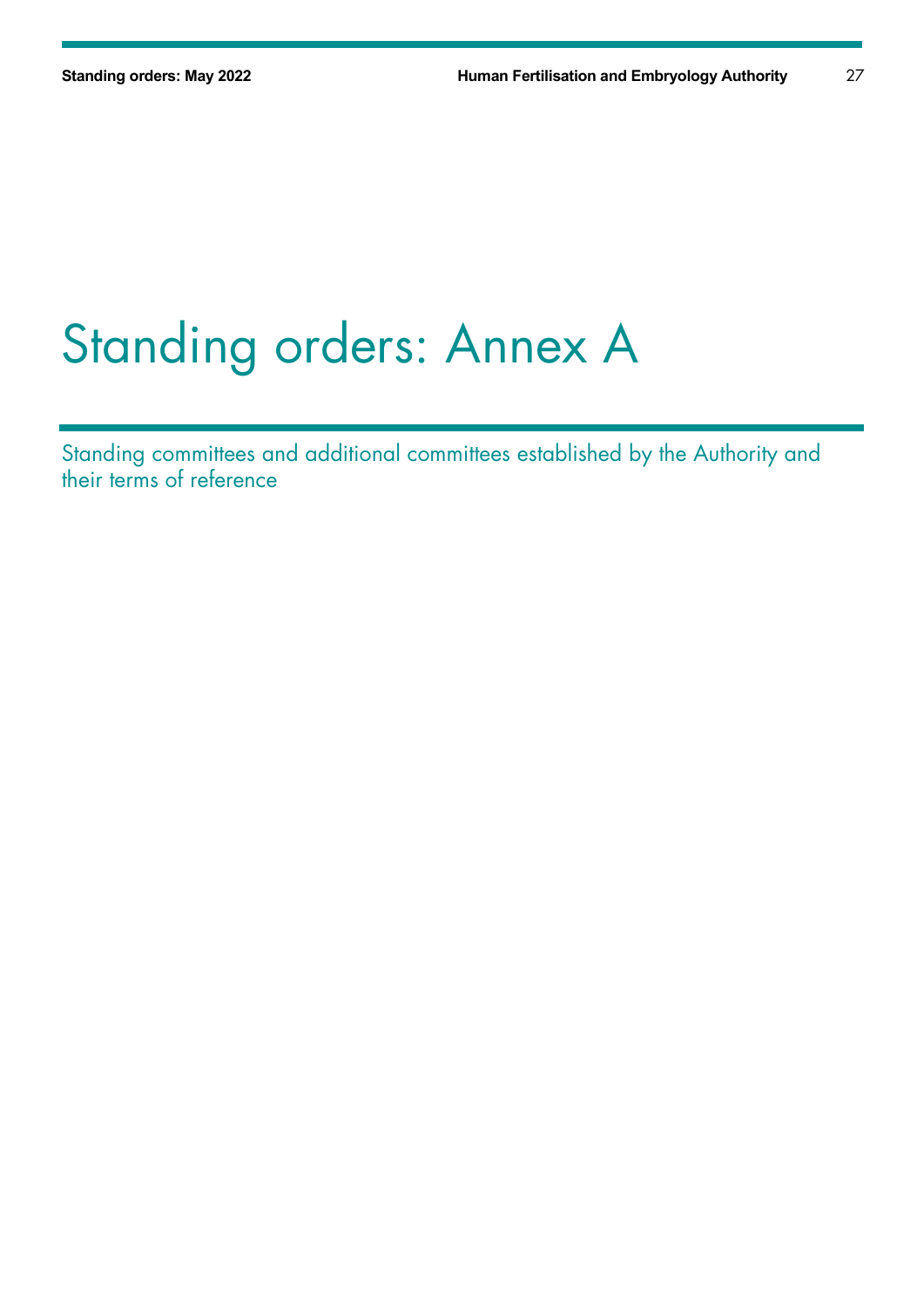### **1.** Standing committees of the Authority

- **1.1.** The Authority shall maintain the following standing committees concerned with licensing:
	- a) Licence Committee, and
	- b) Appeals Committee.
- **1.2.** The membership and procedures of the Licence Committee (other than when considering representations made under section 19(4) of the Human Fertilisation and Embryology Act 1990) are set out in the 'Protocol for the conduct of meetings of the Licence Committee' (Annex D to the Authority's standing orders).
- **1.3.** The membership and procedures of the Licence Committee when considering representations made under section 19(4) of the Human Fertilisation and Embryology Act 1990 are set out in the Human Fertilisation and Embryology (procedure for revocation, variation or refusal of licences) regulations 2009 (as amended).
- **1.4.** The membership and procedures of the Appeals Committee are set out in the Human Fertilisation and Embryology (appeals) regulations 2009.
- **1.5.** The Authority shall maintain the following additional committees:
	- a) Audit and Governance Committee
	- b) Statutory Approvals Committee
	- c) Remuneration Committee
	- d) Scientific and Clinical Advances Advisory Committee, and
	- e) Oversight Committee.
- **1.6.** A report of the activities of the non-licensing standing committees shall be presented to every ordinary meeting of the Authority (if they have met since the last Authority meeting), and presentation of such reports shall be a standing item on the agenda for all ordinary Authority meetings.
- **1.7.** All the Authority's additional standing committees may:
	- a) receive expert advice where the committee Chair considers that such advice would assist the committee in its deliberations, and
	- b) sit with a legal adviser in attendance and may allow the legal adviser to remain with the committee during any private deliberations.
- **1.8.** Where an issue is considered by a committee across several meetings, the validity of the proceedings of that committee shall not be affected by reason only that members of that committee,
	- a) who were in attendance at a former meeting were not in attendance at a later meeting of the committee, or
	- b) who were not in attendance at a former meeting of the committee are in attendance at a later meeting.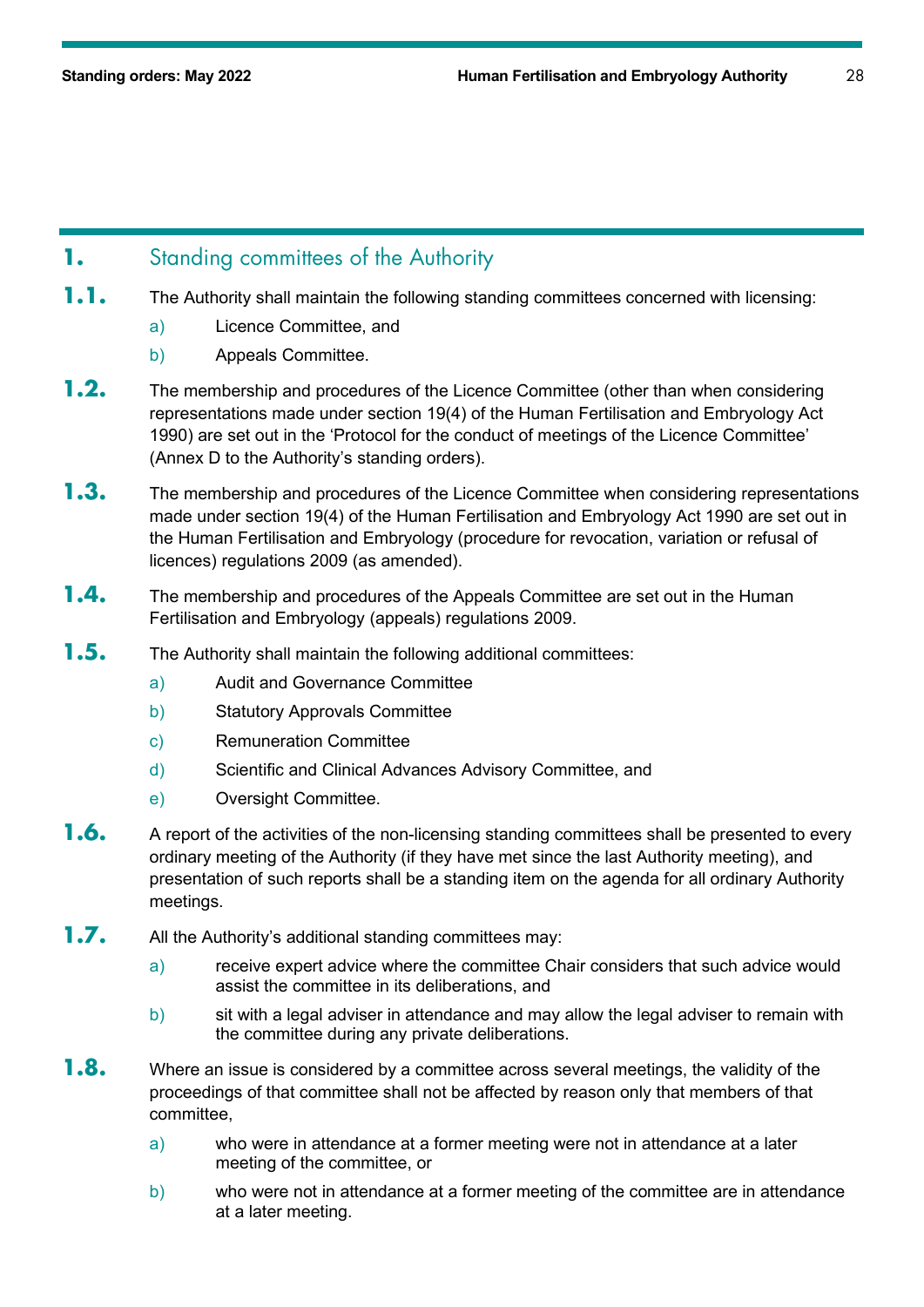- 1.9. The validity of the proceedings of any of the committees shall not be affected by reason only of:
	- a) a defect in the appointment of any committee member, or
	- b) a vacancy in the membership of that committee.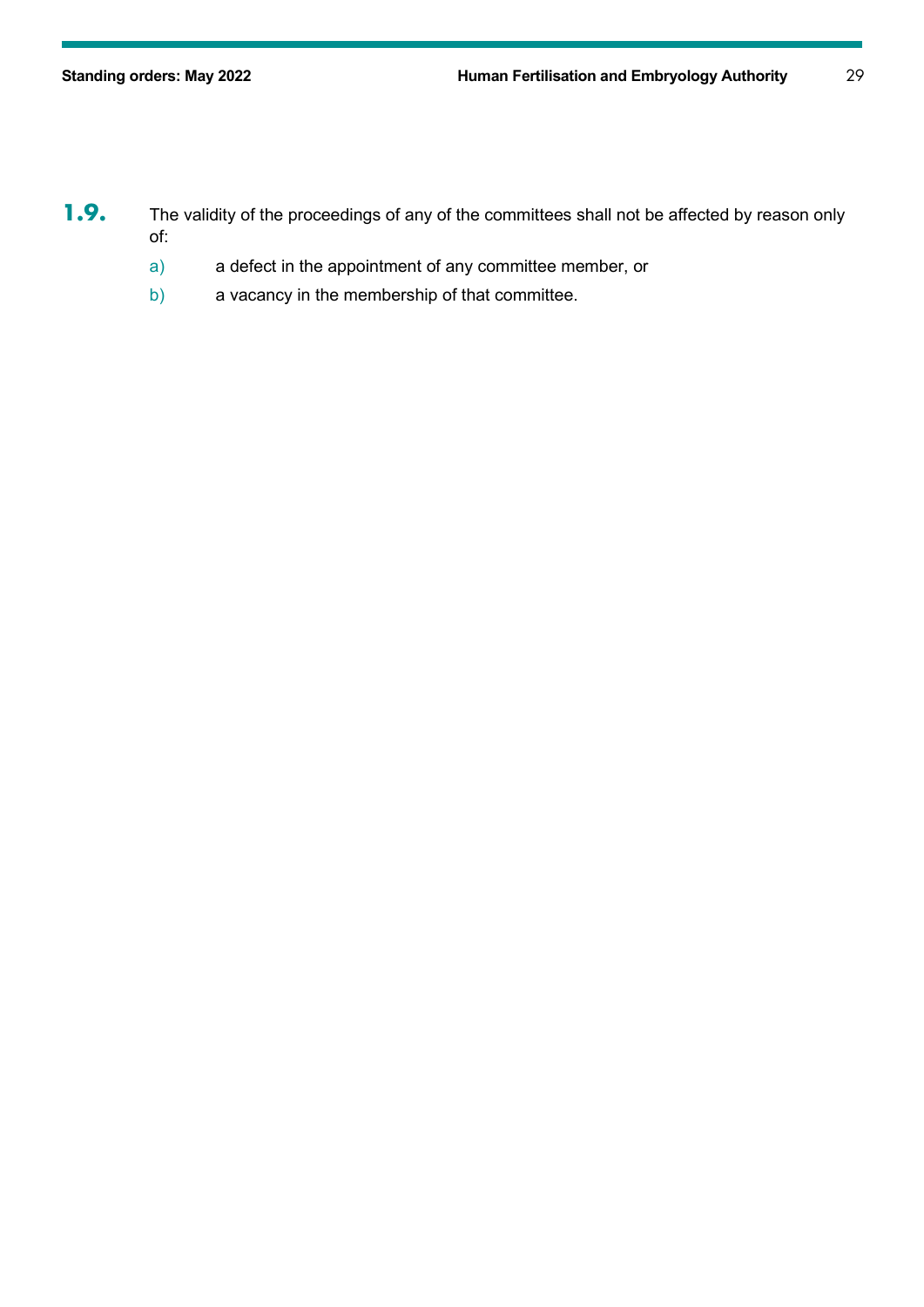# **2.** The Audit and Governance Committee Purpose of the committee

2.1. The purpose of the Audit and Governance Committee is to oversee corporate governance, risk, audit arrangements and financial matters.

Delegated powers and functions of the Audit and Governance Committee

- **2.2.** The Authority delegates to the Audit and Governance Committee, the following powers:
	- a) approval of the internal audit programme, and
	- b) approval of the statement on internal control or equivalent annual governance statement included in the annual accounts.
- **2.3.** The functions of the Audit and Governance Committee shall be to:
	- a) oversee the general corporate governance of the Authority (including supervision and review of the operational effectiveness of the Authority's internal control and risk management procedures)
	- b) ensure that the Authority complies with its statutory functions, and with the requirements of the regulators' code, requirements applicable to arm's length bodies, and the principles and best practice guidance issued by the Better Regulation **Executive**
	- c) meet regularly with the Authority's internal and external auditors to ensure that the Authority is complying with statutory requirements and best practice relating to internal control systems risk management, audit, and financial reporting requirements
	- d) review the annual financial statements before their submission to the Authority focusing particularly on changes in, and compliance with accounting policies and practices, and
	- e) review and manage the effectiveness of the Authority's whistle-blowing policy.
- **2.4.** In particular, the Audit and Governance Committee shall:
	- a) review the adequacy of all risk and control related disclosure statements, together with any accompanying statement from the internal auditors, prior to endorsement by the Authority
	- b) review the adequacy of structures, processes and responsibilities for identifying and managing key risks facing the Authority
	- c) review the adequacy of internal audit policies to ensure compliance with the controls assurance standards and other relevant guidance
	- d) review the adequacy of policies and procedures for all work related to fraud and corruption as set out in the Secretary of State directions and as required by the National Health Service Counter Fraud Service
	- e) make recommendations to the Authority about the appointment (including renewal) and, where necessary, dismissal of the internal audit service and the audit fee payable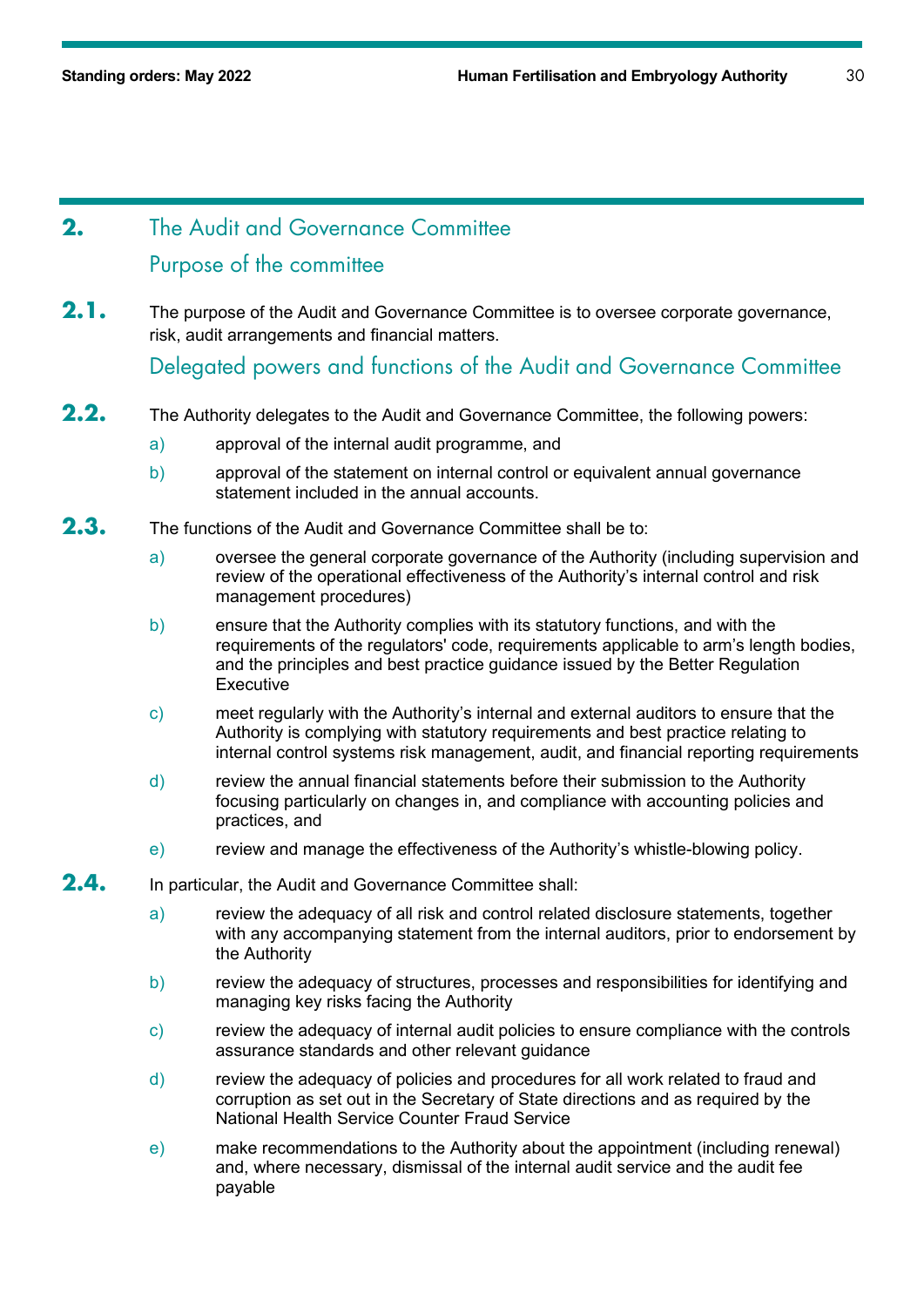- f) manage the relationship with the external auditor (the Comptroller and Auditor General), and ensure that any chargeable non-audit services provided do not compromise the auditors' independence or objectivity
- g) review the planning, conduct and conclusions of the external audit process (including review of all reports and annual audit letters, together with the associated management responses)
- h) receive reports from the tender panel established in accordance with the financial procedures approved by the Authority, and
- i) receive reports about all consultancy contracts made by the Authority.
- 2.5. In pursuance of these functions, the Authority authorises the Audit and Governance Committee to:
	- a) require a review or investigation of any procedures and activities undertaken by the Authority that fall within its remit
	- b) obtain from any employee, such information as it considers relevant to the carrying out of its functions (all employees are directed to co-operate with any request made by the Audit and Governance Committee)
	- c) obtain such external legal or other professional advice as it considers necessary to enable it to fulfil its functions, and
	- d) provide such advice or recommendations to the Chair, the Authority members and the Authority's Chief Executive, as it considers necessary or appropriate.

# Membership of the Audit and Governance Committee

- **2.6.** The Audit and Governance Committee shall consist of up to six members including:
	- a) a Committee Chair (who shall be an Authority member)
	- b) a Deputy Committee Chair (who shall be an Authority member)
	- c) up to two other Authority members
	- d) two persons who shall not be Authority members and who have relevant legal, financial, public sector or other corporate governance expertise, if required.
- **2.7.** The Chair of the HFEA shall appoint the members of the Audit and Governance Committee.
- **2.8.** Members of the Audit and Governance Committee shall usually be appointed for a term of three years.

#### Meetings of the Audit and Governance Committee

- **2.9.** The quorum for a meeting of the Audit and Governance Committee shall be three, providing that two are Authority members, including the Committee Chair or Deputy Committee Chair.
- **2.10.** The Audit and Governance Committee shall usually meet no fewer than four times a year. Attendance at meetings of the Audit and Governance Committee
- 2.11. In addition to members of Audit and Governance Committee, the following persons shall usually attend its meetings: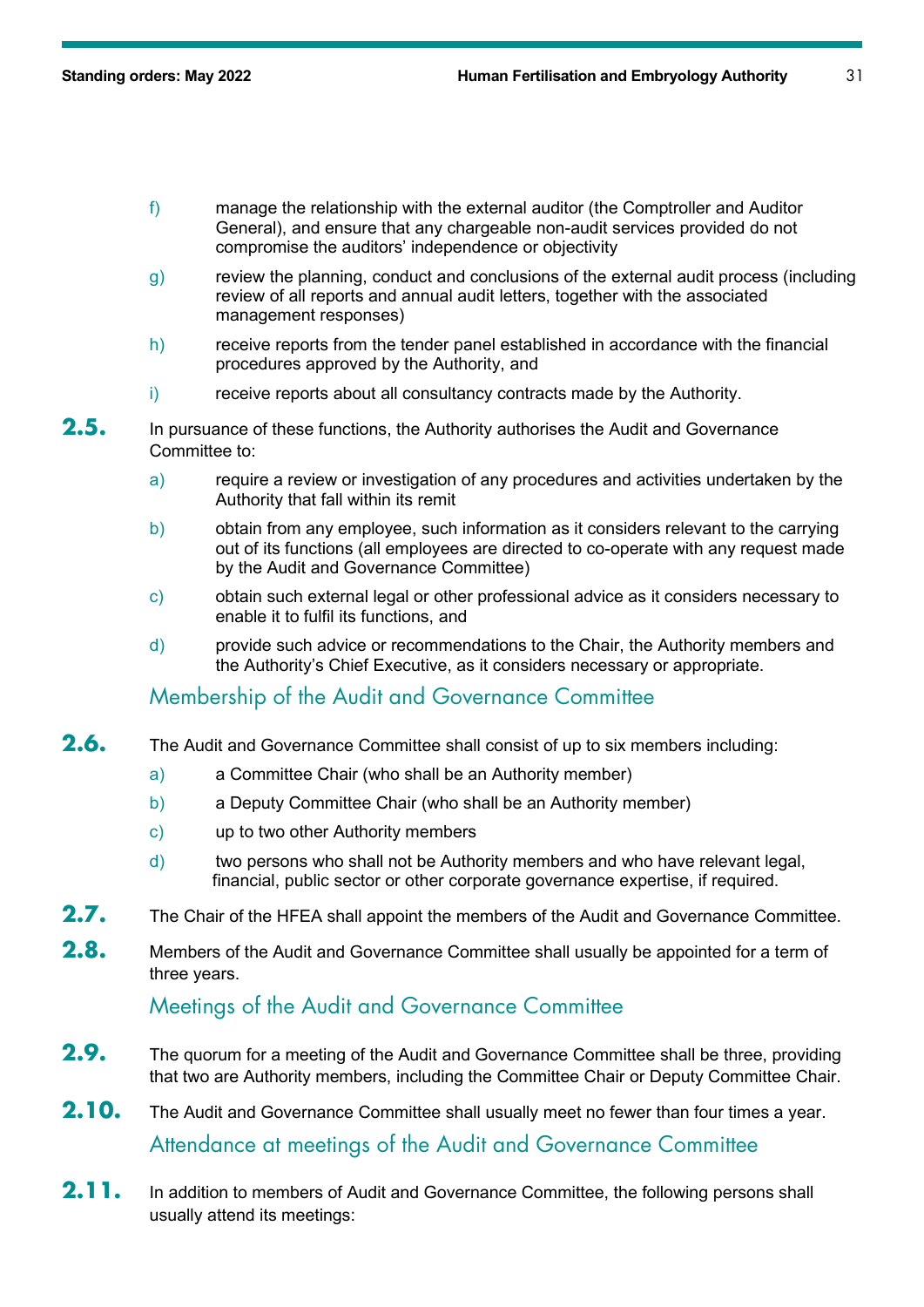- a) the Chief Executive (or his delegated representative)
- b) the Director of Finance and Resources
- c) the Head of Planning and Governance
- d) the Committee Secretary
- e) a representative from the Department of Health
- f) a representative from the Authority's internal auditors, and
- g) a representative from the Authority's external auditors.
- **2.12.** The Committee Chair may invite such other persons (including employees) as he/she considers appropriate, to attend the meetings of the committee and/or to provide advice to inform the deliberations of the committee.
- **2.13.** The Committee Chair may determine when and whether it is necessary or desirable for any non-members of the Audit and Governance Committee to withdraw from the meeting to enable the committee to deliberate in private.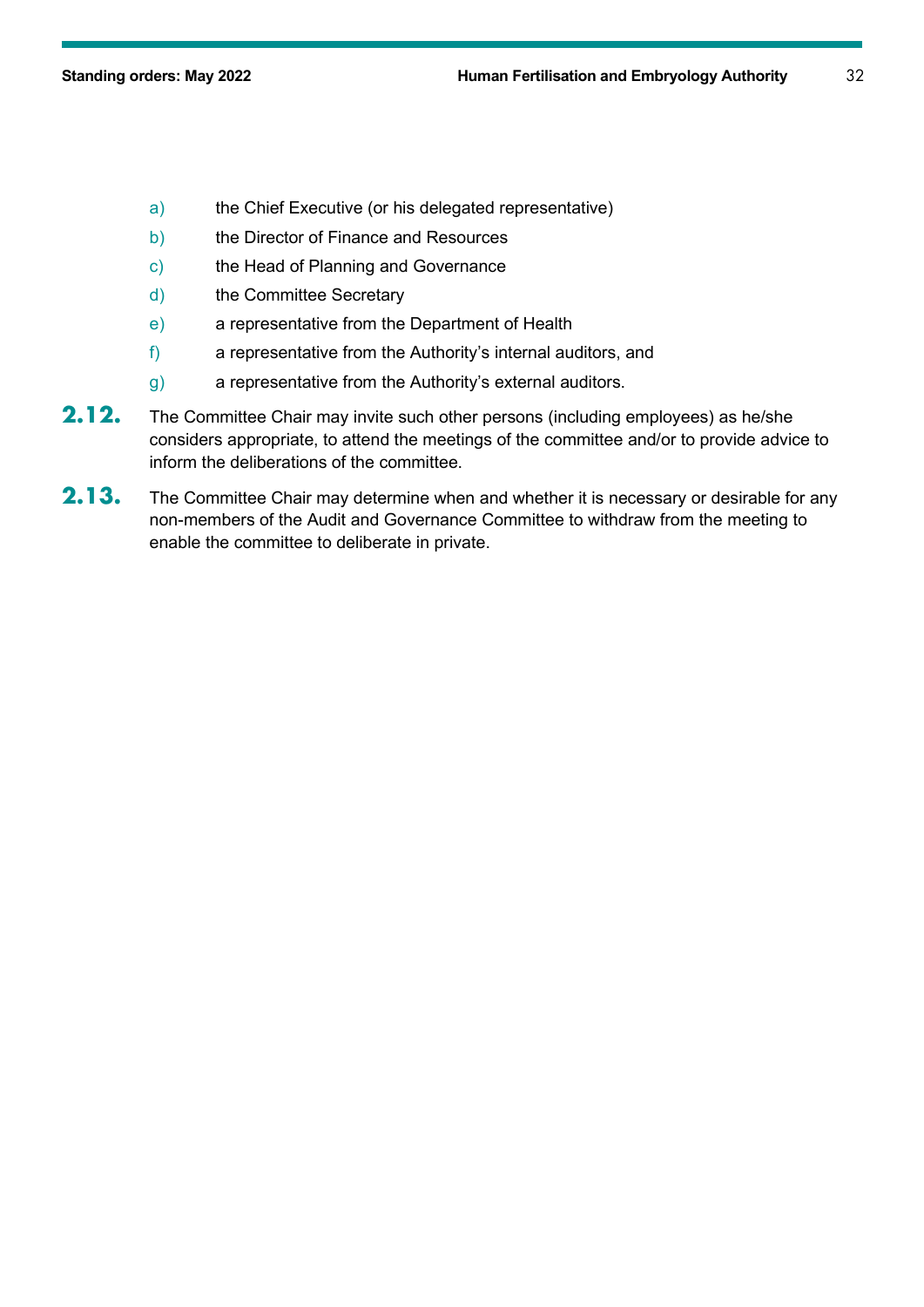# **3.** The Statutory Approvals Committee

#### Purpose of the committee

**3.1.** The purpose of the Statutory Approvals Committee is to keep under review and to authorise the use of embryo testing; to authorise the use of mitochondrial donation treatment; to issue special directions for the import/export of gametes; and to authorise the use of novel processes in licensed activities.

Delegated powers and functions of the Statutory Approvals Committee

- **3.2.** The Authority delegates to the Statutory Approvals Committee the following powers:
	- a) the authorisation of the use of embryo testing for conditions not previously authorised by the Authority (under schedule 2, paragraph 1ZA(1)(a), (b) and (c) of the Act)
	- b) the authorisation of the use of embryo testing to establish whether the tissue of any resulting child would be compatible with that of a sibling that suffers from a serious medical condition (under schedule 2, paragraph 1ZA(1)(d)
	- c) the authorisation of the use of embryo testing to establish whether an embryo is one of those whose creation was brought about by using the gametes of a particular person (under schedule 2, paragraph 1ZA(1)(e)
	- d) the authorisation of the use of maternal spindle transfer (MST) and/or pronuclear transfer (PNT) for a named patient (under The Human Fertilisation and Embryology (mitochondrial donation) regulations 2015)
	- e) the issuing of special directions for the import/export of gametes or embryos (under section 24(4AA) of the Act), and
	- f) the authorisation of the use of novel processes in licensed activities.
- **3.3.** The functions of the Statutory Approvals Committee shall include:
	- a) keeping under review the genetic conditions authorised by the Authority for embryo testing.

# Membership of the Statutory Approvals Committee

- **3.4.** The Statutory Approvals Committee shall operate from a pool of up to 10 members, with no more than five members attending each meeting. The membership shall include:
	- a) a Committee Chair (who shall be a lay Authority member).
	- b) a Deputy Committee Chair (who shall be a lay Authority member);
	- c) up to eight other Authority members.
- **3.5.** The Chair of the HFEA shall appoint the members of the Statutory Approvals Committee.
- **3.6.** Members of the Statutory Approvals Committee shall usually be appointed for a term of three years.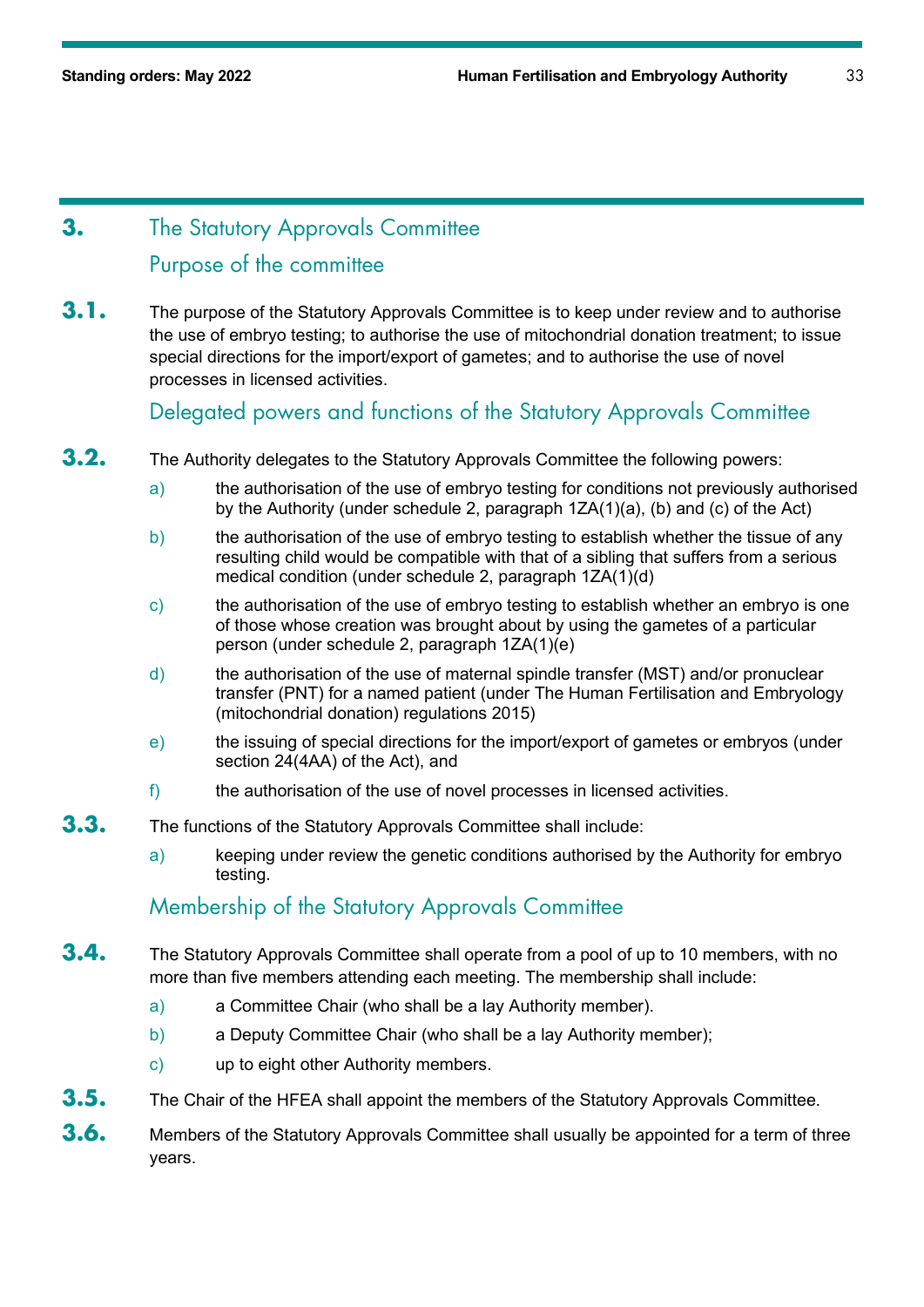# Meetings of the Statutory Approvals Committee

- **3.7.** The quorum for a meeting of the Statutory Approvals Committee shall be three including the Committee Chair or Deputy Committee Chair and two other members.
- **3.8.** The Statutory Approvals Committee shall usually meet 12 times per year. At the discretion of the Chair, the committee may meet additionally at short notice (and, if necessary, by telephone- or video-conference) if the Chair considers there is an item (or items) which cannot be delayed until the next meeting.
- **3.9.** No member of the Statutory Approvals Committee present at a meeting shall abstain from voting.
- **3.10.** Decisions of the Statutory Approvals Committee to authorise embryo testing, mitochondrial donation treatment or novel processes, or to issue special directions, require a simple majority (and in the event of a tie, the Committee Chair shall have a casting vote).

Attendance at meetings of the Statutory Approvals Committee

- **3.11.** In addition to members of the Statutory Approvals Committee, the following persons shall usually attend its meetings:
	- a) a legal adviser
	- b) a specialist adviser
	- c) the Licensing Manager or the Head of Planning and Governance
	- d) the Committee Secretary.
- **3.12.** The Committee Chair may invite such other persons (including employees) as he/she considers appropriate, to attend the meetings of the Statutory Approvals Committee and/or to provide advice to inform the deliberations of the Statutory Approvals Committee.
- **3.13.** The Committee Chair may determine when and whether it is necessary or desirable for any non-members of the committee to withdraw from the meeting to enable the committee to deliberate in private.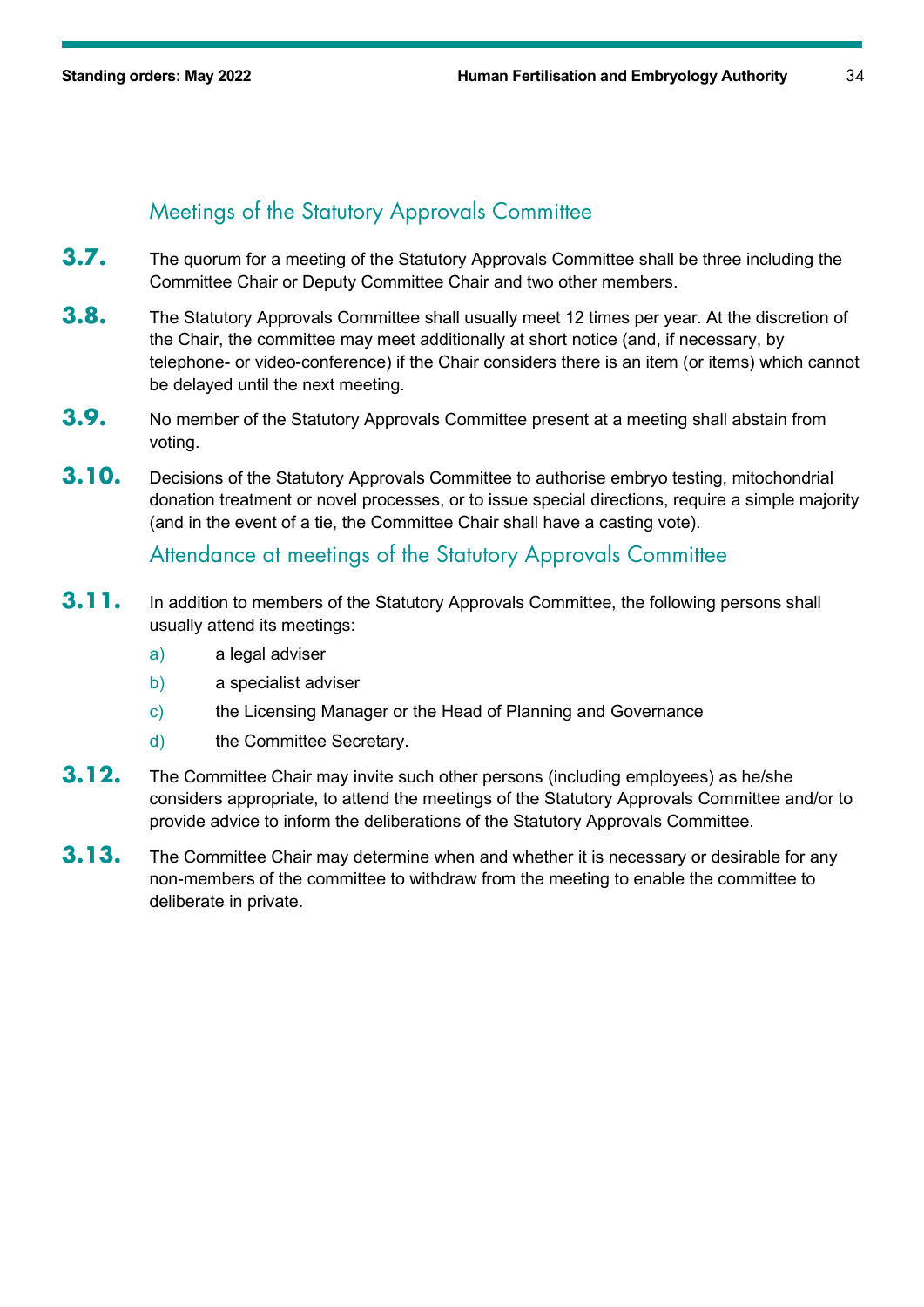# **4.** The Remuneration Committee Purpose of the committee

- **4.1.** To consider matters relating to remuneration and human resources. Delegated powers and functions of the Remuneration Committee
- **4.2.** The Authority delegates to the Remuneration Committee the power to approve annual employee pay levels.
- **4.3.** The functions of the Remuneration Committee shall be to:
	- a) develop the Authority's pay policy and strategy
	- b) monitor overall levels of remuneration
	- c) review, moderate and approve the remuneration of the Chief Executive and directors, and
	- d) consider human resource issues referred to it by the Chief Executive or Chair of the Authority.

#### Membership of the Remuneration Committee

- **4.4.** The Remuneration Committee shall consist of three members, which shall include:
	- a) a Committee Chair (who shall be the Chair of the Authority)
	- b) a Deputy Committee Chair (who shall be the Deputy Chair of the Authority), and
	- c) the Chair of the Audit and Governance Committee.
- **4.5.** In the event that the Deputy Chair of the Authority and the Chair of the Audit and Governance Committee are the same person, the Chair of the Authority shall appoint another Authority member to the third place on the Committee.

Meetings of the Remuneration Committee

- **4.6.** The quorum for a meeting of the Remuneration Committee shall be two.
- **4.7.** The Remuneration Committee shall usually meet at least once a year. Attendance at meetings of the Remuneration Committee
- **4.8.** The Committee Chair may invite such other persons (including employees) as he/she considers appropriate, to attend the meetings of the Remuneration Committee and/or to provide expert advice to inform the deliberations of the committee.
- **4.9.** The Committee Chair may determine when and whether it is necessary or desirable for any non-members of the Remuneration Committee to withdraw from the meeting to enable the committee to deliberate in private.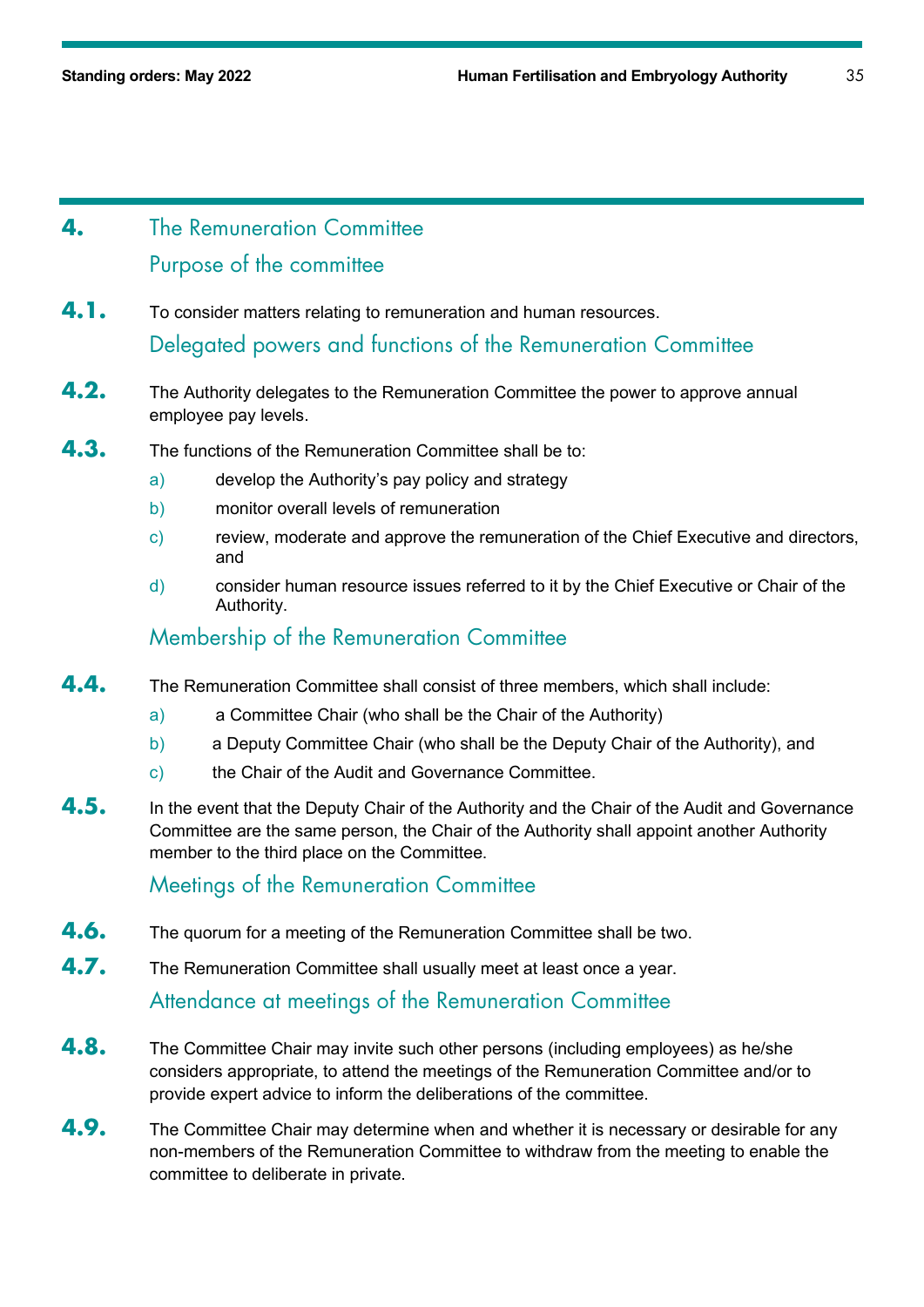# **5.** The Scientific and Clinical Advances Advisory Committee Purpose of the committee

**5.1.** The purpose of the Scientific and Clinical Advances Advisory Committee is to advise the Authority on scientific and clinical developments (including research) in assisted conception, embryo research and related areas.

Functions of the Scientific and Clinical Advances Advisory Committee

- **5.2.** The functions of the Scientific and Clinical Advances Advisory Committee shall be to:
	- a) make recommendations to the Authority on the safety and efficacy of scientific and clinical developments (including research) in assisted conception, embryo research and related areas
	- b) make recommendations to the Authority on patient information relating to those scientific and clinical developments
	- c) advise the Authority on significant implications for licensing and regulation arising out of such developments, and
	- d) where required, work with the Authority members to consider the social, ethical and legal implications arising out of such developments.

Membership of the Scientific and Clinical Advances Advisory Committee

- **5.3.** The Scientific and Clinical Advances Advisory Committee shall consist of at least three Authority members, which shall include:
	- a) a Committee Chair (who shall be an Authority member)
	- b) a Deputy Committee Chair (who shall be an Authority member), and
	- c) up to four other Authority members.
- **5.4.** In addition, up to eleven other persons, who shall not be Authority members, shall be appointed as expert advisers to the committee. Such persons shall not be entitled to vote.
- **5.5.** At least one of the Authority members of the Scientific and Clinical Advances Advisory Committee shall have clinical or scientific expertise.
- **5.6.** The Chair of the HFEA shall appoint the members of the Scientific and Clinical Advances Advisory Committee.
- **5.7.** Members of the Scientific and Clinical Advances Advisory Committee shall usually be appointed for a term of three years. Expert advisers may be appointed for a maximum of two terms, with a period of one, two or three years.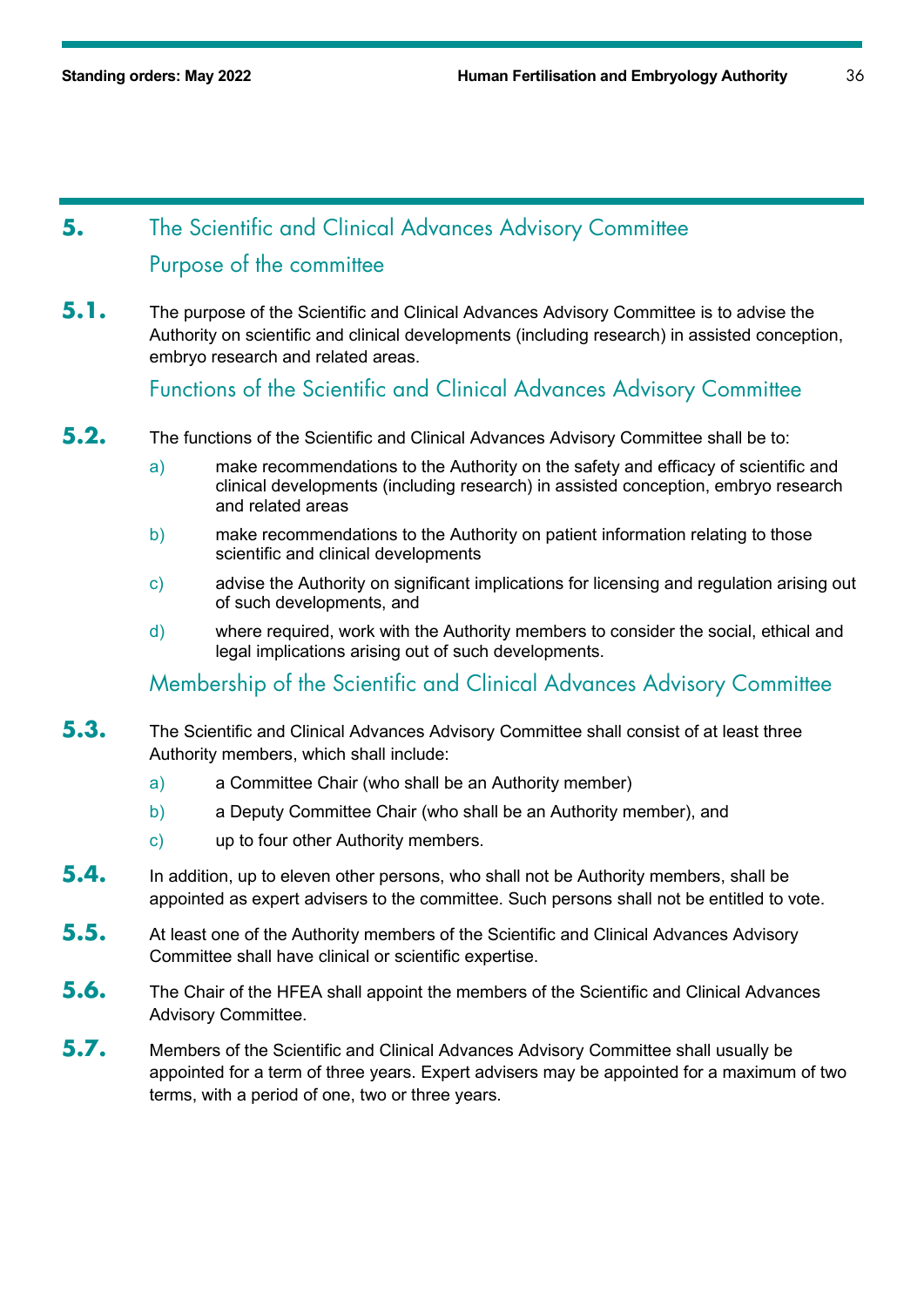#### Meetings of the Scientific and Clinical Advances Advisory Committee

- **5.8.** The quorum for a meeting of the Scientific and Clinical Advances Advisory Committee shall be three including the Committee Chair or Deputy Committee Chair of the committee.
- **5.9.** The Scientific and Clinical Advances Advisory Committee shall usually meet three times each year.

Attendance at meetings of the Scientific and Clinical Advances Advisory **Committee** 

- **5.10.** The Committee Chair may invite such other persons (including employees) as he/she considers appropriate, to attend the meetings of the Scientific and Clinical Advances Advisory Committee and/or to provide expert advice to inform the deliberations of the committee.
- **5.11.** The Committee Chair may determine when and whether it is necessary or desirable for any non-members of the Scientific and Clinical Advances Advisory Committee to withdraw from the meeting to enable the committee to deliberate in private.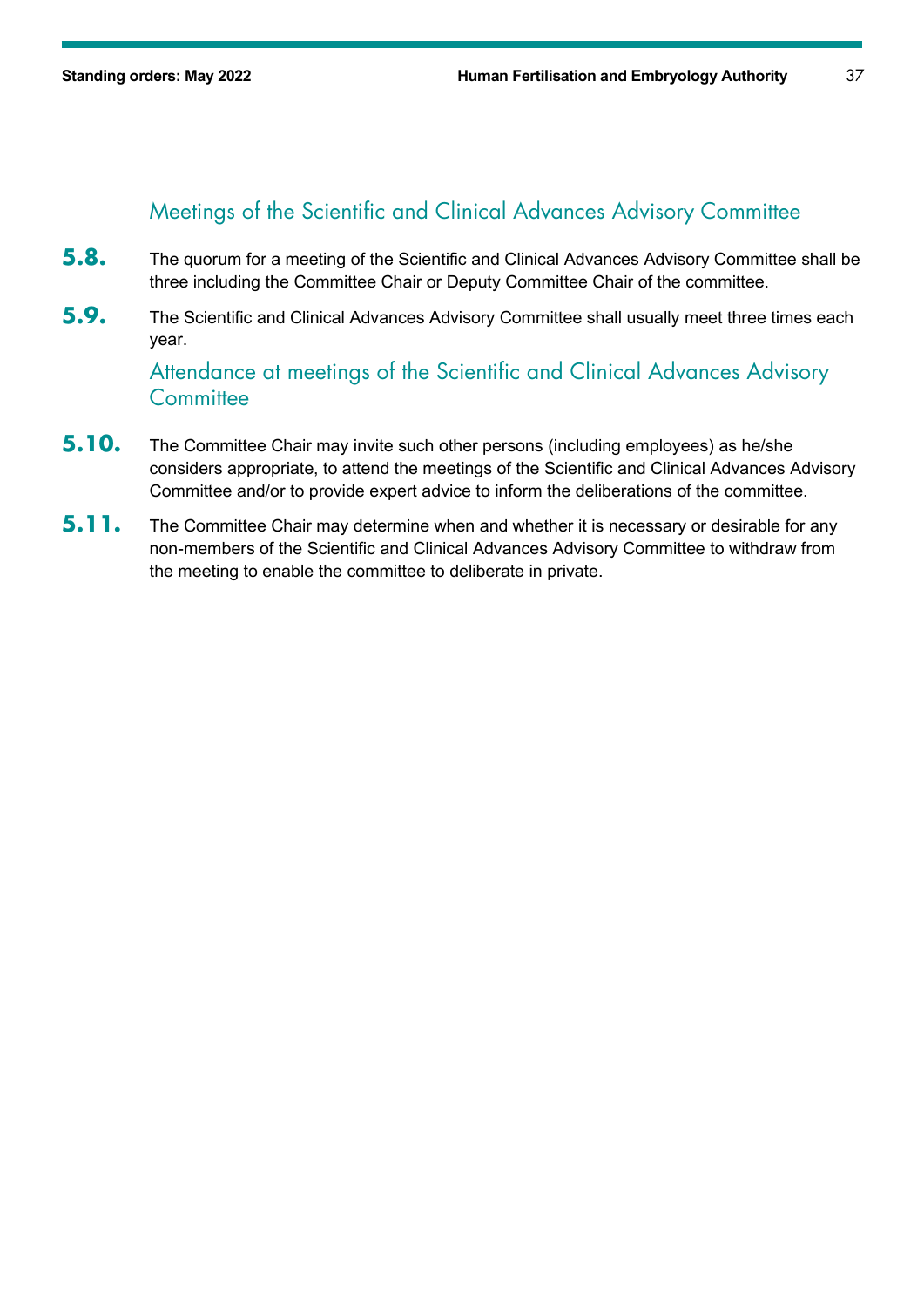#### **6.** Oversight Committee

#### Purpose of the Oversight Committee

**6.1.** The purpose of the Oversight Committee is to fulfil the functions set out in the Human Fertilisation and Embryology (disclosure of information for research purposes) regulations 2010 ('the 2010 regulations').

Functions of the Oversight Committee

- **6.2.** The functions of the Oversight Committee shall be to:
	- a) monitor the grant of authorisations to access Authority Register data made under the Human Fertilisation and Embryology (disclosure of information for research purposes) regulations 2010
	- b) monitor the processing of patient-, partner- and child-identifying Register data by research establishments
	- c) consider annual reports submitted by research establishments
	- d) consider such other matters relating to the 2010 regulations as the committee determines
	- e) oversee the functions of the Register Research Panel and the Register Research Review Panel
	- f) make recommendations to the Register Research Panel and the Register Research Review Panel about improvements to processes and the operation of the panels
	- g) approve any memorandum of understanding (MoU) or any contractual arrangements between the Authority and other public bodies with an interest in the safeguarding of personal information in the United Kingdom where these relate to the disclosure of Authority Register data for research purposes, and
	- h) approve variations of and amendments to such MoUs, contracts and agreements.

#### Membership of the Oversight Committee

**6.3.** The Authority is the Oversight Committee and, when performing the statutory functions of the Oversight Committee as set out in regulation 21 of the Human Fertilisation and Embryology (disclosure of information for research purposes) regulations 2010, the relevant sections of the standing orders will apply.

#### Meetings of the Oversight Committee

- **6.4.** The quorum for a meeting of the Oversight Committee shall be four.
- **6.5.** The Oversight Committee shall consider an overview report submitted by the Register Research Panel at least once a year.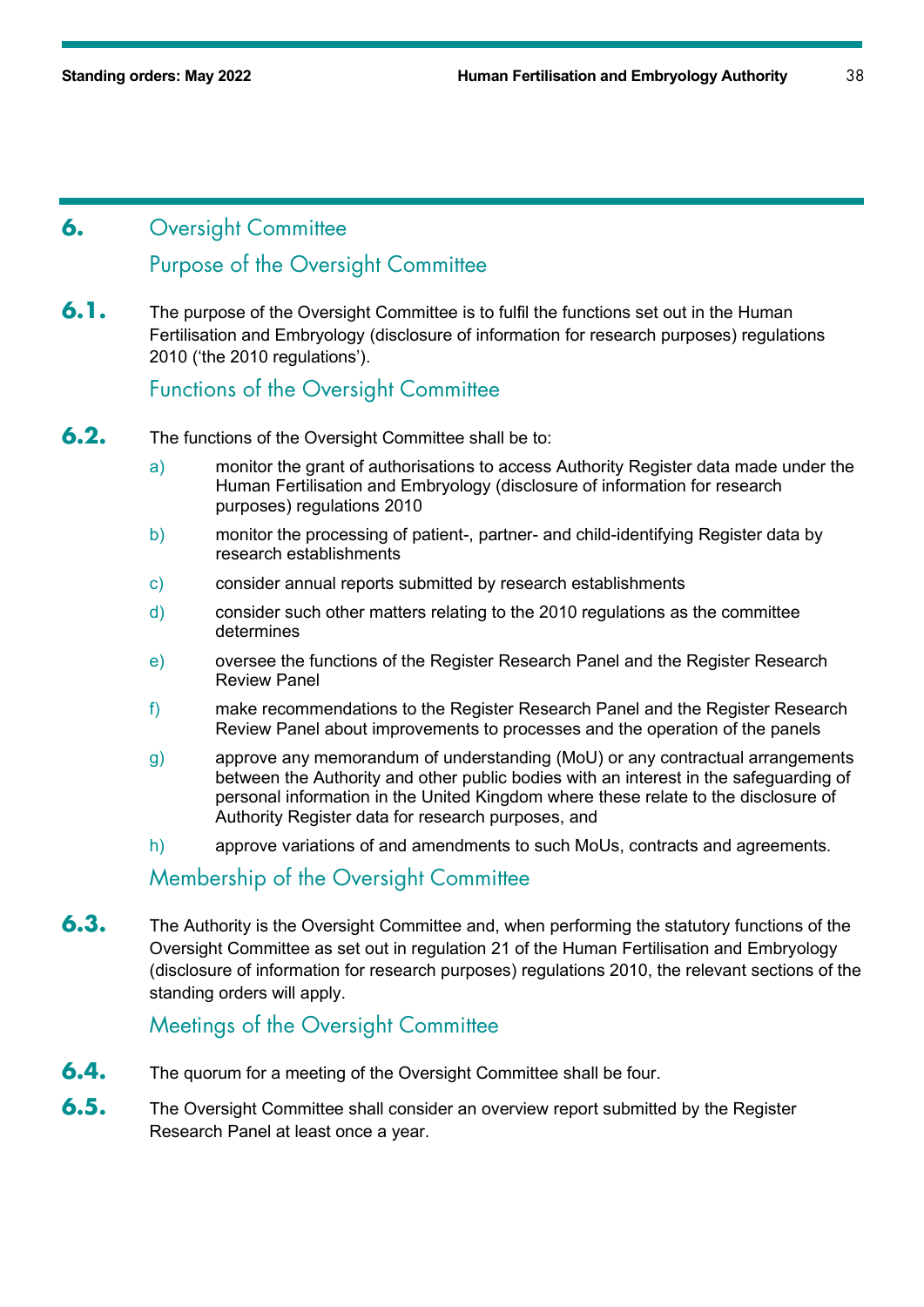#### Attendance at meetings of the Oversight Committee

- **6.6.** The Chair of the HFEA may invite such other persons (including non-Authority members and representatives from the Department of Health) as he/she considers appropriate, to attend the meetings of the Oversight Committee and/or to provide expert advice to inform the deliberations of the committee.
- **6.7.** The Chair of the HFEA may determine when and whether it is necessary or desirable for any non-members of the Oversight Committee to withdraw from the meeting to enable the committee to deliberate in private.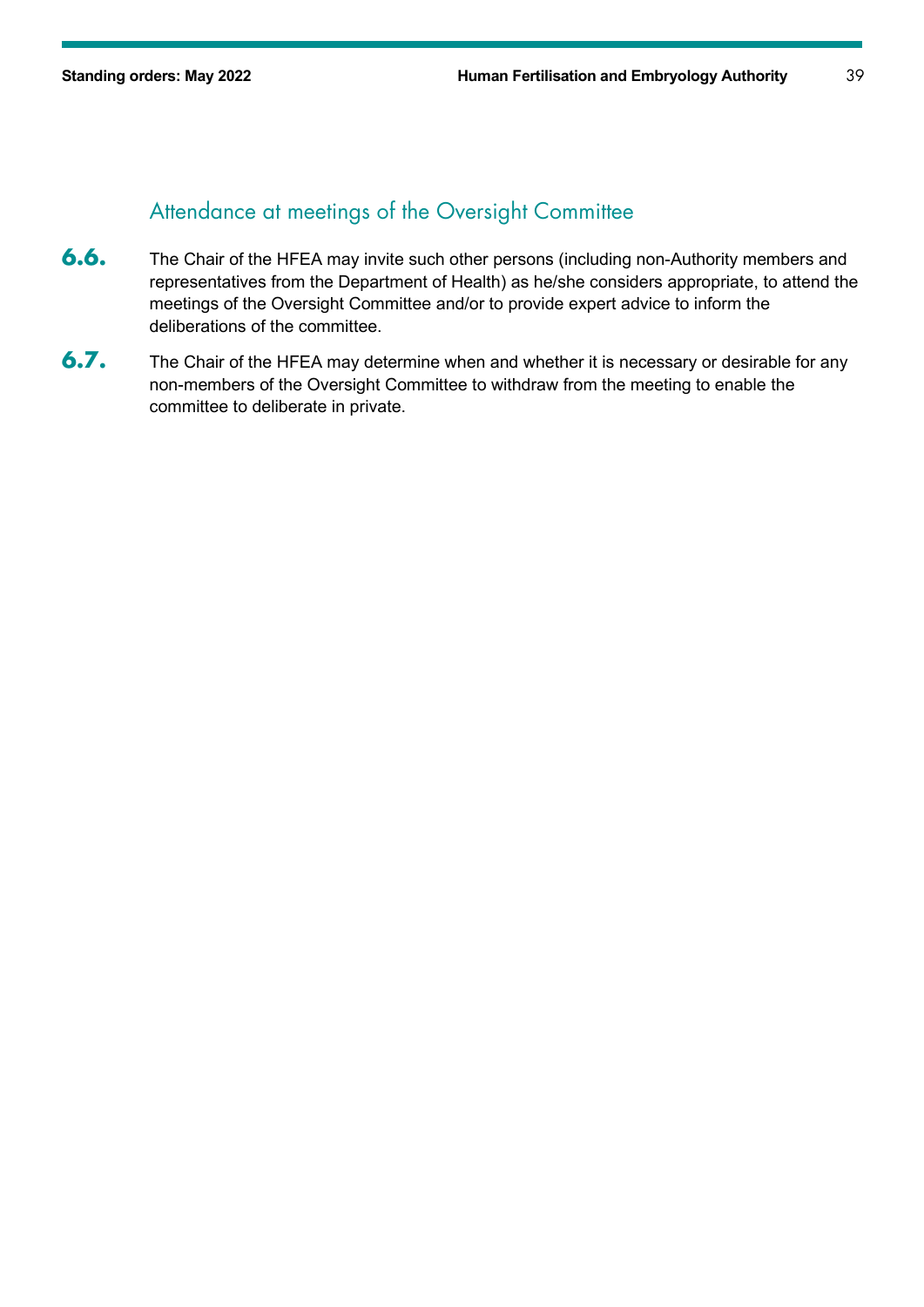**7.** Executive Panels concerned with Disclosure of Information for Research Purposes

#### Register Research Panel

#### **Purpose of the Register Research Panel**

**7.1.** The purpose of the Register Research Panel is to consider applications made under the Human Fertilisation and Embryology (disclosure of information for research purposes) regulations 2010 ('the 2010 regulations'), and requests for additional fields on the anonymised register ("safeguarded" data).

#### **Delegated powers and functions of the Register Research Panel**

- **7.2.** The Authority delegates to the Register Research Panel, the power to:
	- a) authorise access to Register data for the purposes of medical or non-medical research, and
	- b) deny, suspend, revoke, vary or impose conditions upon authorisation to access Register data.
- **7.3.** The functions of the Register Research Panel shall be to:
	- a) consider requests for the provision of data for research purposes, including safeguarded and identifiable data
	- b) comply with the requirements of the 2010 regulations
	- c) review annual reports submitted by research establishments
	- d) publish lay summaries of research projects involving the use of Authority Register data
	- e) submit a report to the Authority's Oversight Committee about the work of the Register Research Panel not less than once a year
	- f) refer appeals against the decisions of the Register Research Panel to the Register Research Review Panel, and
	- g) liaise and collaborate with any appropriate bodies in the UK with an interest in the safeguarding of personal data and the oversight of research studies involving the linkage of complex datasets.

#### **Membership of the Register Research Panel**

**7.4.** The Register Research Panel shall consist of a Chair and Deputy Chair (or Deputy Chairs) and a pool of suitable employees, appointed by the Chief Executive from amongst the employees of the Authority. In the absence of the Chair of the Panel, a Deputy Chair or other person nominated by the Chair of the Panel may act as Chair of the Panel.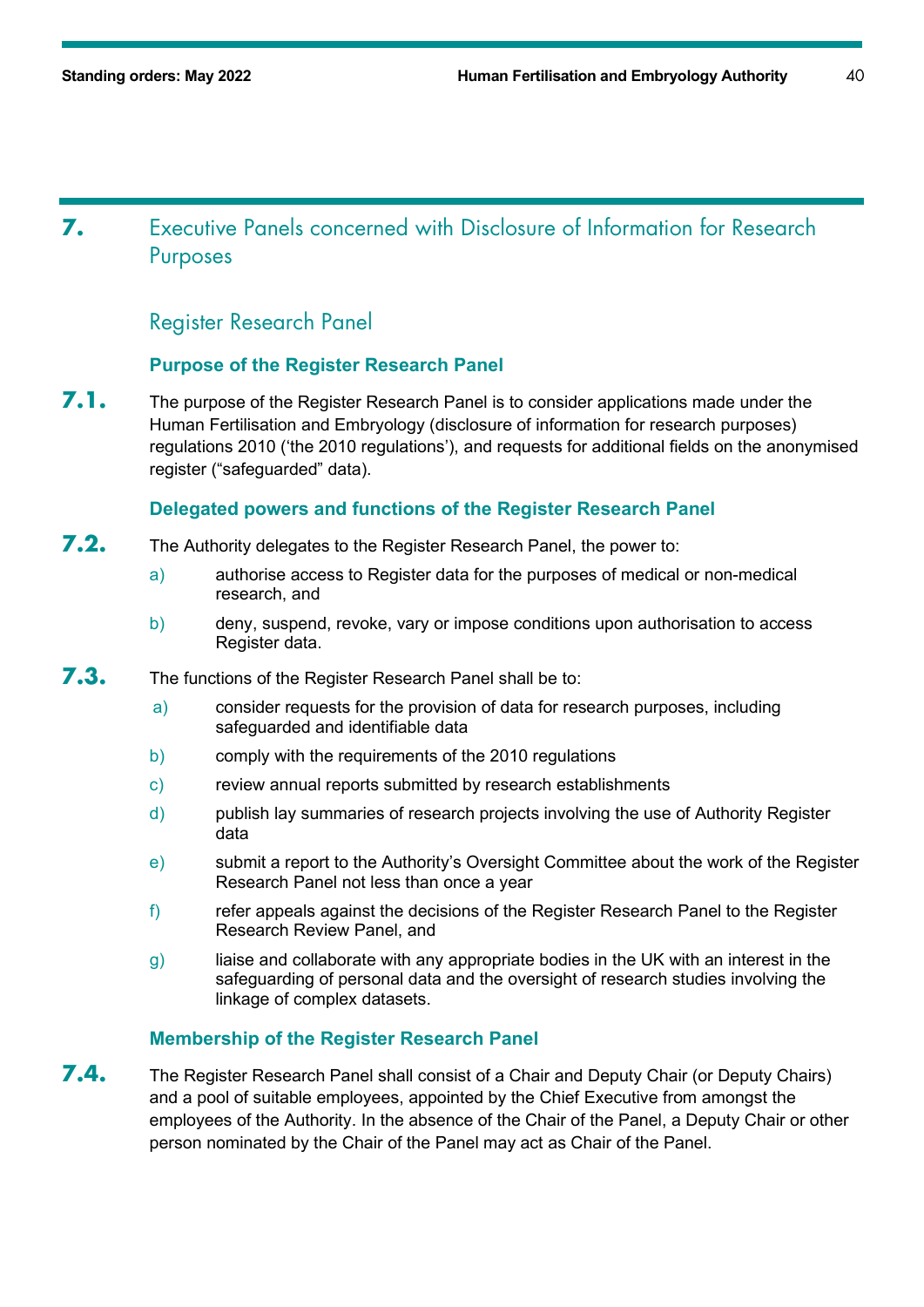#### **Meetings of the Register Research Panel**

- **7.5.** The quorum for a meeting of the Register Research Panel shall be five, and there shall be due consideration to the balance of membership to ensure a fair and robust appraisal of any research applications and decisions. All decisions and minutes must be signed off by the Chair.
- **7.6.** Meetings of the Register Research Panel will be scheduled as required and in accordance with any memorandum of understanding between the Authority and bodies responsible for national information governance.
- **7.7.** Meetings of the Register Research Panel will be private.

#### **Attendance at meetings of the Register Research Panel**

- **7.8.** In addition to the Chair and members of the Register Research Panel, such other employees as the Chair considers necessary may attend the meetings of the Register Research Panel.
- **7.9.** The Chair of the Register Research Panel may invite such other persons (including non-Authority members and representatives from the Department of Health and Social Care) as the Chair considers appropriate, to attend the meetings of that panel and/or to provide expert advice to inform the deliberations of the panel.

#### Register Research Review Panel

#### **Purpose of the Register Research Review Panel**

**7.10.** To consider appeals against the decisions of the Register Research Panel in accordance with Regulation 12 of the 2010 Regulations.

#### **Delegated powers and function of the Register Research Review Panel**

- **7.11.** The Authority delegates to the Register Research Review Panel, the power to:
	- a) uphold or overturn the decisions of the Register Research Panel
	- b) authorise access to Register data for the purposes of medical or non-medical research, and
	- c) deny, suspend, revoke, vary or impose conditions upon authorisation to access Register data.

#### **Membership of the Register Research Review Panel**

- **7.12.** The Register Research Review Panel shall consist of:
	- a) the Chief Executive, who will act as the Chair of the Register Research Review Panel, and
	- b) the Senior Information Risk Owner (SIRO) of the Authority.

#### **Meetings of the Register Research Review Panel**

**7.13.** Meetings of the Register Research Review Panel shall be scheduled as required following receipt of an appeal against the decisions of the Register Research Panel.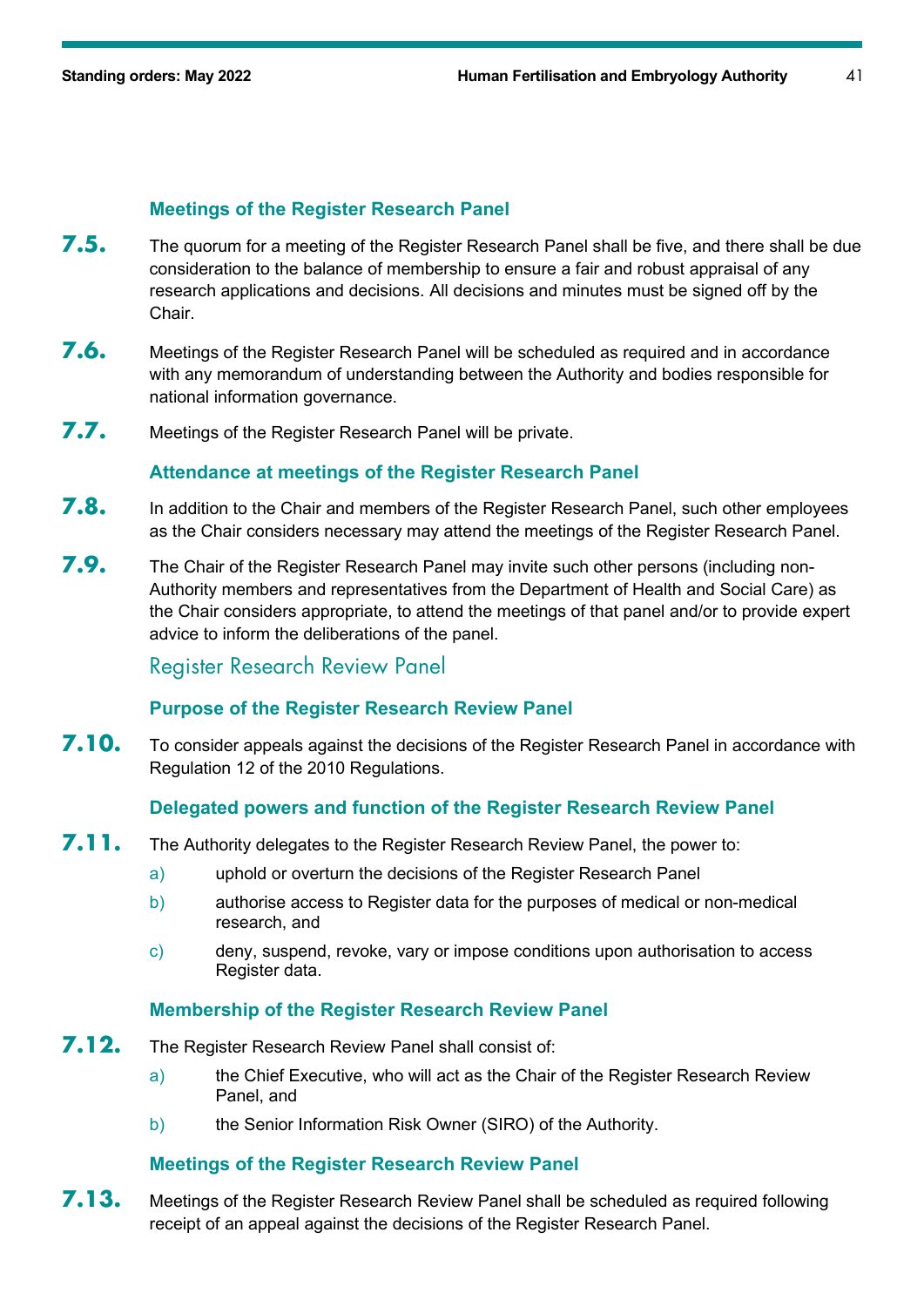#### **Attendance at meetings of the Register Research Review Panel**

- **7.14.** In addition to the Chair and members of the Register Research Review Panel, such other employees as the Chair considers necessary may attend the meetings of the Register Research Review Panel.
- **7.15.** The Chair of the Register Research Review Panel may invite such other persons (including non-Authority members and representatives from the Department of Health) as the Chair considers appropriate, to attend the meetings of that panel and/or to provide expert advice to inform the deliberations of the panel.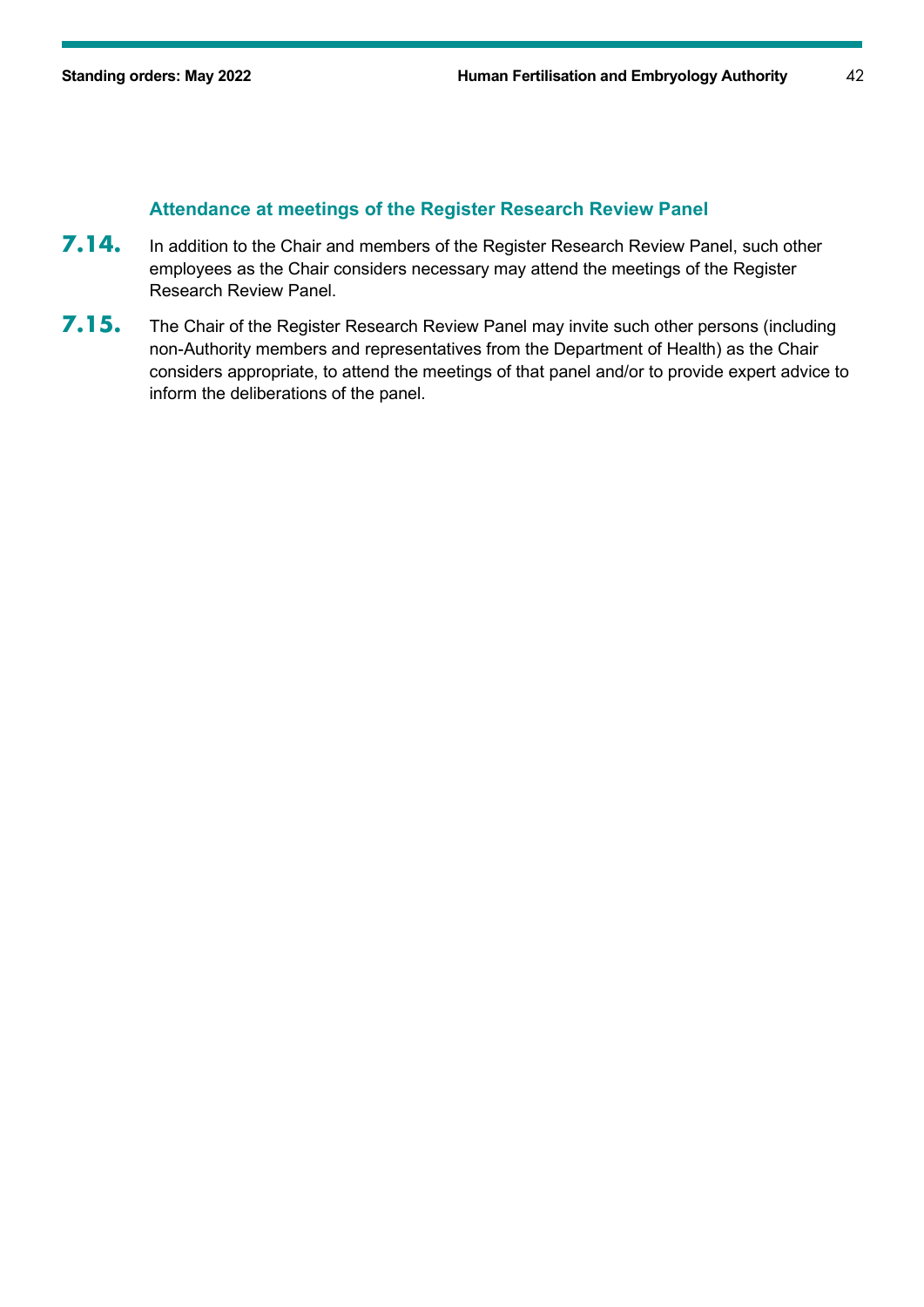#### Standing orders: Annex B

#### Instrument of delegation in respect of Authority licensing functions

#### **1.** Licensing functions delegated to a Licensing Officer

Consideration of the following variations of licences on application (under Section 18A(2) of the Act):

- change of licence holder, and
- change of a centre's name or address.

Consideration of applications for voluntary revocation of licences under Section 18(1) of the Act

The issuing, revocation, renewal and variation of Certificates of Authorisation of importing tissue establishments in accordance with EU requirements on the import of eggs, sperm and embryos.

#### **2.** Licensing functions delegated to the Executive Licensing Panel

All powers delegated to a Licensing Officer in table 1, above, plus:

Consideration of applications for initial licences for treatment, storage and provision of non-medical fertility services, and exercise of the Authority's power to grant such licences under section 16 of the Act.

Consideration of applications for the renewal of licences for treatment, storage and provision of nonmedical fertility services, and exercise of the Authority's power to grant such licences under section 16 of the Act.

Consideration of renewal applications for research licences, which the Licence Committee has not reserved to itself for consideration or which do not raise complex or controversial issues, and exercise of the Authority's power to grant such licences under section 16 of the Act.

Consideration of interim inspections reports (treatment and/or storage, and research).

The following variations of licences on application:-

- change of Person Responsible (under section 18A(1) of the Act)
- changes to licensed activities (under section 18A(2) of the Act), and
- change of a centre's premises (under section 18A(2) of the Act).

Authorisation to undertake HLA tissue typing for genetic conditions previously authorised by the Authority.

Consideration of reports of random unannounced inspections.

Consideration of reports of targeted inspections.

Consideration of executive proposals to place non-standard conditions on licences and exercise of the Authority's power to issue notices under section 19 of the Act.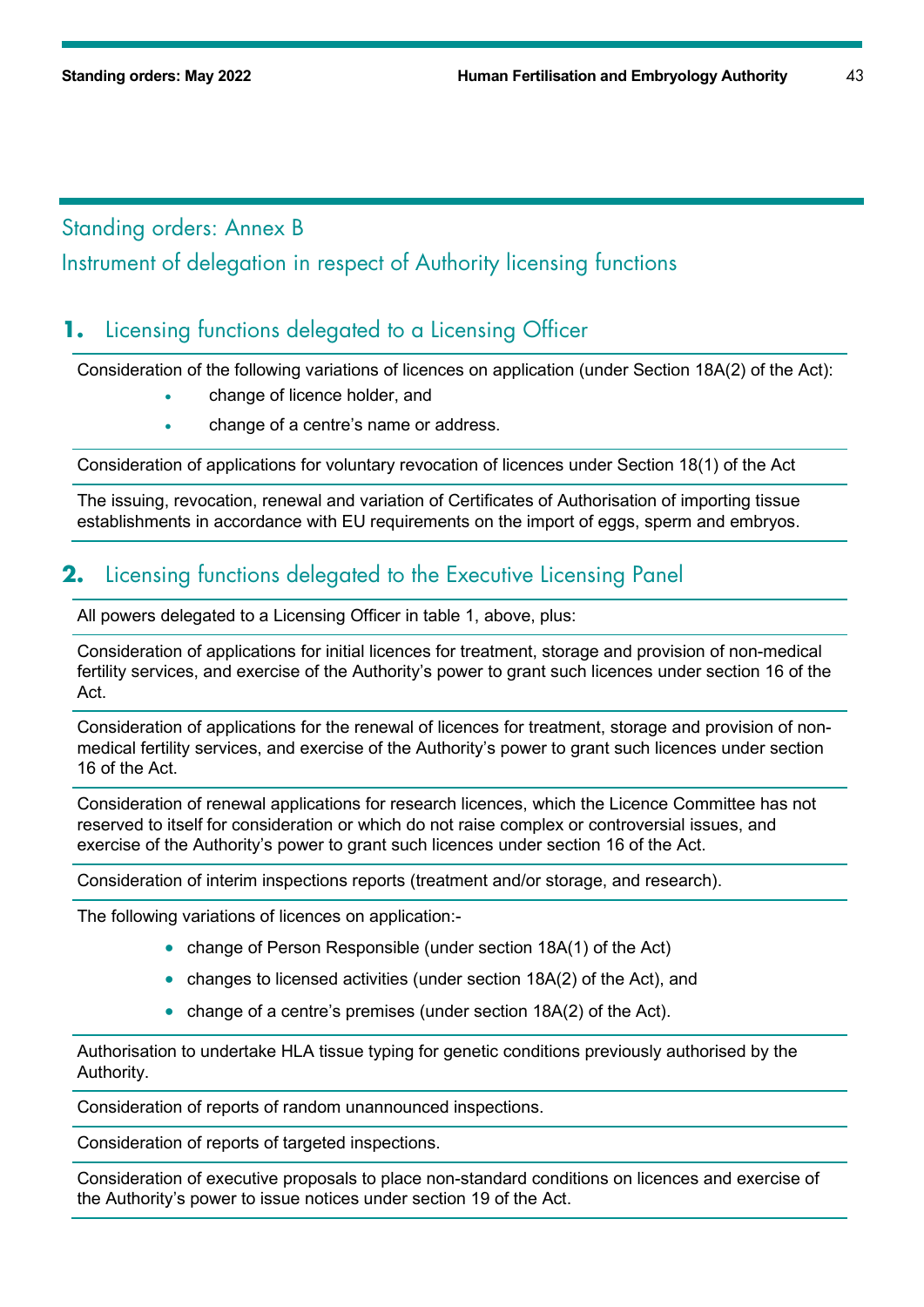Exercise of the Authority's power to issue directions under sections 24(5A) to (5E) and 24(13) of the Act.

# **3.** Licensing functions delegated to Licence Committee in relation to research licences

**All powers related to research licences delegated to a Licensing Officer in table 1 and Executive Licensing Panel in table 2**, above, plus:

Consideration of applications for initial research licences and exercise of the Authority's power to grant such licences under section 16 of the Act.

Consideration of renewal applications for research licences and exercise of the Authority's power to grant such licences under section 16 of the Act.

Consideration of Grade A incidents and, where appropriate, Grade B incidents.

Consideration of executive proposals to revoke/suspend licences and exercise of the Authority's powers to revoke/suspend licences in accordance with sections 18(1) and (2) and 19(c) of the Act.

Consideration of representations under section 19(4) of the Act.

Exercise of the Authority's powers to vary a licence in accordance with section 18A of the Act.

Exercise of the Authority's power to issue notices under section 19 of the Act.

#### **4.** Licensing decisions delegated to Licence Committee relating to treatment and/or storage licences

**All powers delegated to a Licensing Officer in table 1 and Executive Licensing Panel in table 2**, above, plus:

Consideration of applications for initial licences for treatment, storage and provision of non-medical fertility services, and exercise of the Authority's power to grant such licences under section 16 of the Act.

Consideration of Grade A incidents and, where appropriate, Grade B incidents.

Consideration of executive proposals to revoke/suspend licences and exercise of the Authority's powers to revoke/suspend licences in accordance with sections 18(1) and (2) and 19(c) of the Act.

Consideration of representations under section 19(4) of the Act.

Exercise of the Authority's powers to vary a licence in accordance with section 18A of the Act.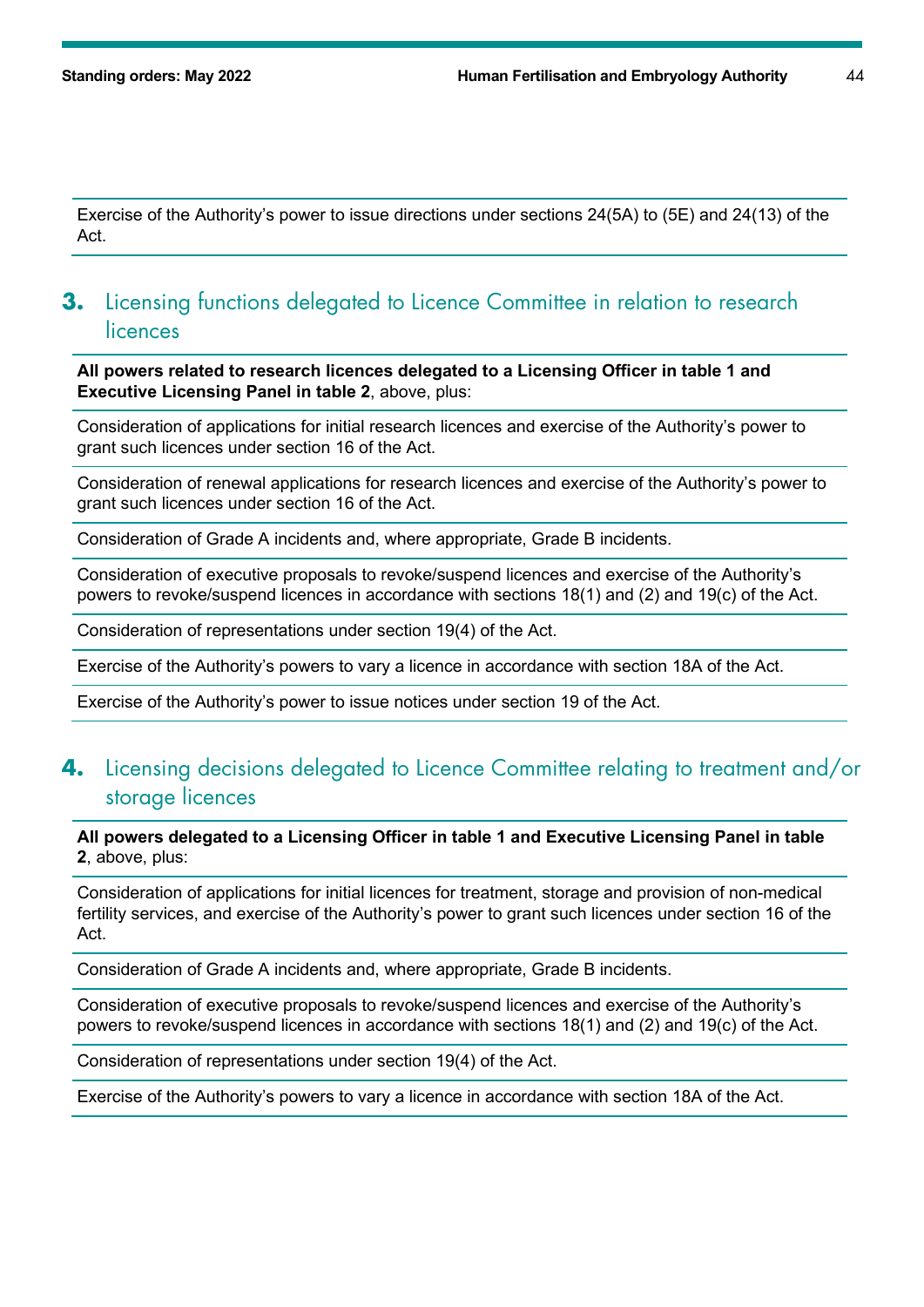#### Standing orders: Annex C

#### Protocol for the conduct of meetings of the Authority's Executive Licensing Panel

This Protocol is made by the Authority in accordance with its powers under paragraph 9 of Schedule 1 to the Human Fertilisation and Embryology Act 1990 (as amended) ('the Act') to regulate its own proceedings; its duty as a public body to comply with the Human Rights Act 1998; its common law duties and powers to ensure fairness in its procedures; and its duties under paragraph 8.4 of the statutory code of practice for regulators to enforce in a transparent manner, and to be transparent in the way in which it applies and determines penalties.

This protocol aims to ensure fairness and consistency in the proceedings before the Authority's Executive Licensing Panel ('the panel') and should be followed save where fairness requires otherwise.

The panel shall retain the power and duty to take such action, (provided always that any action is consistent with the requirements of the Act) as they consider appropriate and necessary to ensure fairness in a particular matter.

This protocol was approved by the Authority on 9 September 2009.

#### **1. Composition and function of the panel**

- 1.1. The Authority shall maintain an Executive Licensing Panel.
- 1.2. The function of the panel is to:
	- perform the Authority's licensing functions under the Act in accordance with the delegated powers specified in the Authority's standing orders, and
	- promote compliance with the requirements of the Act and the Code of Practice issued by the Authority.
- 1.3. In making its decisions, the panel shall have regard to relevant policies and guidance approved by the Authority.
- 1.4. The panel shall consider matters on the papers at a meeting in accordance with the provisions of this Protocol.
- 1.5. The panel shall consist of a Chair and Deputy Chair (or Deputy Chairs) and a pool of employees, appointed by the Chief Executive from amongst the employees of the Authority. In the absence of the Chair of the Panel, a Deputy Chair or other person nominated by the Chair of the Panel may act as Chair of the Panel.
- 1.6. The panel shall sit with three members at each meeting.
- 1.7. No member of the panel present at a meeting shall abstain from voting.
- 1.8. Decisions of a panel shall be taken by simple majority and the Chair of the Panel shall not have a casting vote.
- 1.9. Members of the panel shall attend regular training and update sessions on human rights and regulatory law, and matters relating to the provision of fertility treatment.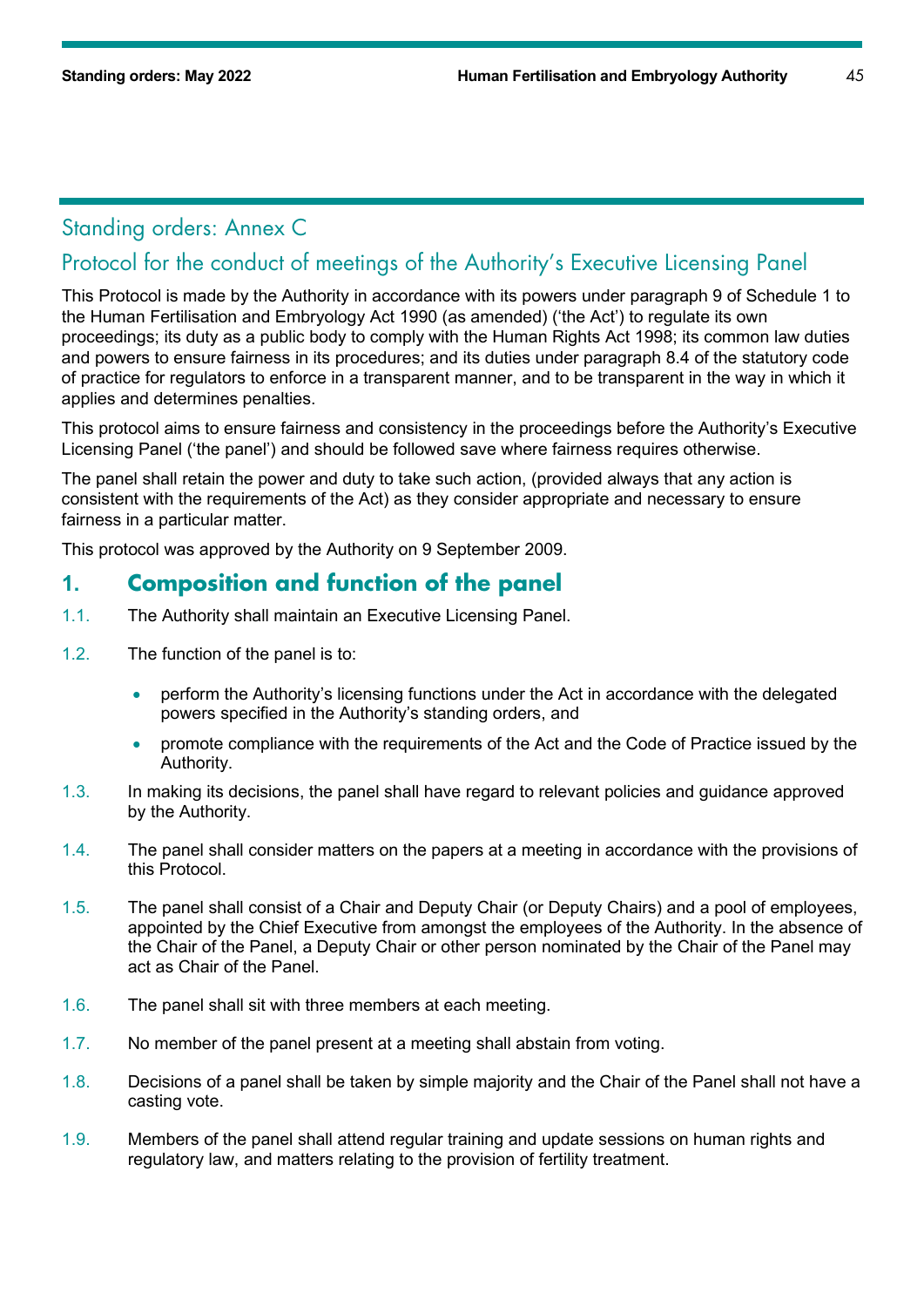#### **2. Advisers to committees**

- 2.1. Where the Chair of the Panel considers it appropriate, the panel may seek written advice from a legal, clinical or specialist adviser before making its decision.
- 2.2. The Chair of the Panel shall ensure that the applicant, the proposed or actual person responsible, licence holder or person whose licence is under consideration is afforded a reasonable opportunity to comment on any written advice received by the panel before the panel makes its decision.
- 2.3. Where the Chair of the Panel considers it appropriate, the panel may sit with a legal adviser in attendance. Any advice provided in the course of a meeting shall be recorded in the minutes.
- 2.4. Where the panel does not accept the advice tendered by an adviser, the Chair of the panel should ensure that:
	- a) a written record is kept of the advice tendered, and the reasons why the panel refused to accept that advice, and
	- b) the written record is sent to the person concerned, together with the decision of the panel, and the reasons for its decision.

#### **3. Secretary to the panel**

- 3.1. A secretary shall be present at every meeting of the panel.
- 3.2. The function of the secretary shall be to make all administrative arrangements necessary for the proceedings of the panel to be effective, and to keep a record of:
	- a) the panel's decision and of the reasons for such decision
	- b) any advice tendered by a legal, clinical or specialist adviser, and
	- c) any declarations of interest (or potential conflicts of interest) made by a member of the panel during the proceedings.
- 3.3. The secretary shall not participate in the decision making of the panel (and is not entitled to vote).

#### **4. Determination of agenda items**

- 4.1. In determining the agenda for the panel, the relevant officers shall have regard to the instrument of delegation set out in Annex B to the Authority's standing orders.
- 4.2. Where the relevant officers are unsure whether a matter should be placed on the agenda of the panel or on the agenda of the Licence Committee, the presumption should be that the matter should be placed on the agenda of the panel. Where necessary, the Chair of the panel should be consulted.

# **5. Conduct of meeting**

5.1. The panel shall consider matters on the papers.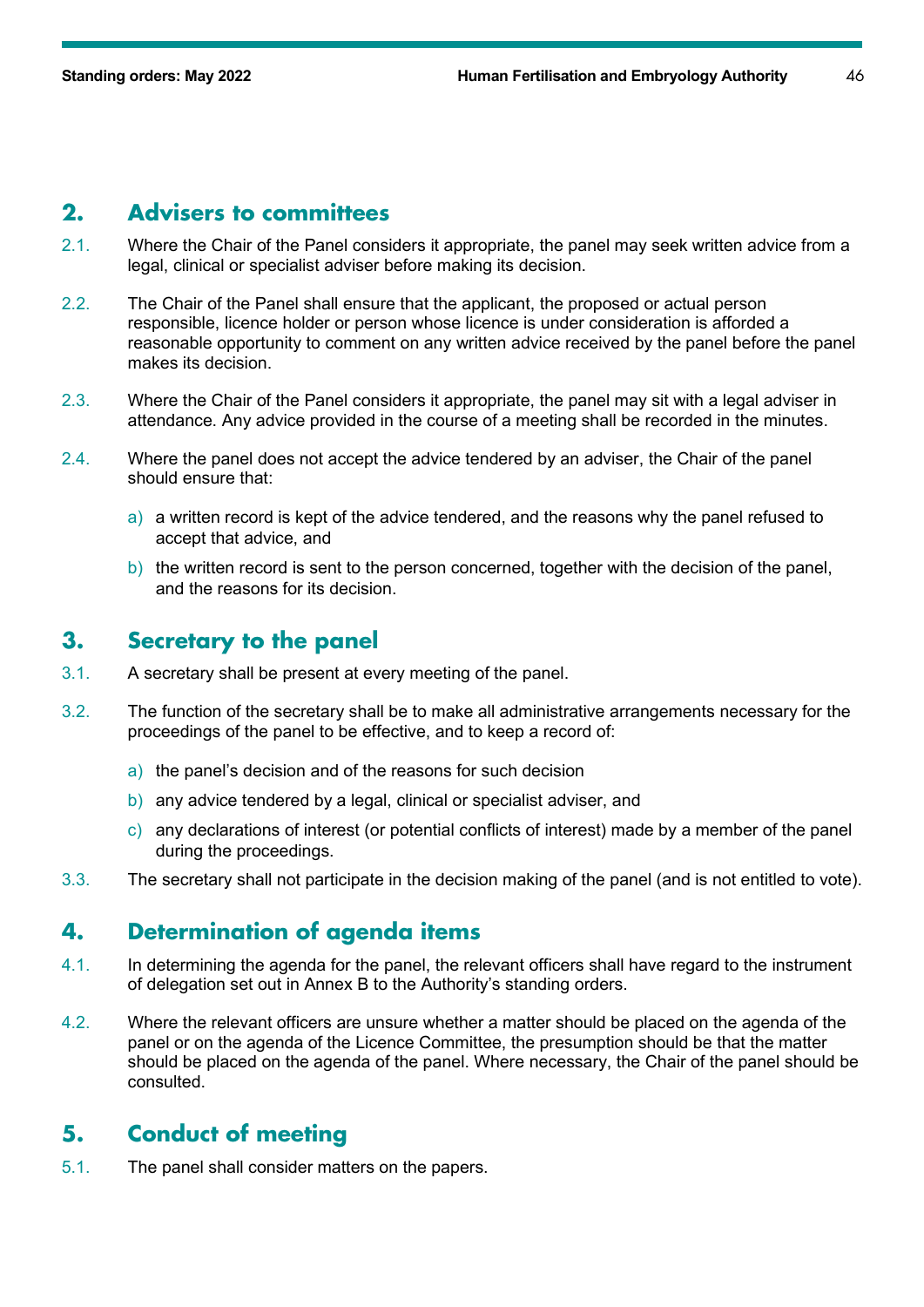- 5.2. Subject to paragraph 5.3, only the Chair and members of the panel, the secretary, and any other required support staff from the Planning and Governance team may be present at a meeting of the panel.
- 5.3. Employees of the Authority who have been appointed to the panel, or an external lawyer or auditor charged by the Authority with audit and evaluation of the effectiveness of the panel may attend a meeting of the panel as observers, or as part of their induction training. However, such observers shall not take any part in the discussion or deliberation of the panel, and are not entitled to vote.

#### **6. Documents before the panel**

- 6.1. At each meeting, the panel shall have access to:
	- a) this protocol
	- b) relevant edition(s) of the HFEA Code of Practice
	- c) the Human Fertilisation and Embryology Act 1990 (as amended)
	- d) the Human Fertilisation and Embryology (research purposes) regulations 2001 (where relevant)
	- e) General directions 0008 (where relevant), and any other relevant directions issued by the Authority
	- f) any relevant decision trees and explanatory notes approved by the Authority
	- g) 'Guidance for Authority and committee members on handling conflicts of interest'
	- h) 'Guidance on licensing' (where relevant)
	- i) the licence application (where relevant) and any relevant documentation in support of the application from the applicant and/or proposed person responsible for the centre to be licensed
	- j) the recommendation of the Authority's inspector dealing with the matter and any relevant supporting documentation (usually including three years' worth of a centre's licensing history, as appropriate, and in the case of applications for a research licence, any relevant academic literature and advice from the Authority's Scientific and Clinical Advances Advisory Committee)
	- k) the compliance and enforcement policy.
- 6.2. The panel shall not usually receive the recommendation of the Authority's inspector dealing with the matter or any relevant supporting documentation from that inspector, unless the applicant or person concerned (as appropriate) has been provided with a reasonable opportunity to comment on this material beforehand.

#### **7. Panel papers**

- 7.1. The secretary shall usually send the papers for a meeting of the panel to the Chair and members of the panel scheduled to attend the meeting, seven days in advance of the meeting.
- 7.2. Upon receipt of the papers, members of the panel must identify any potential conflicts of interest as soon as possible.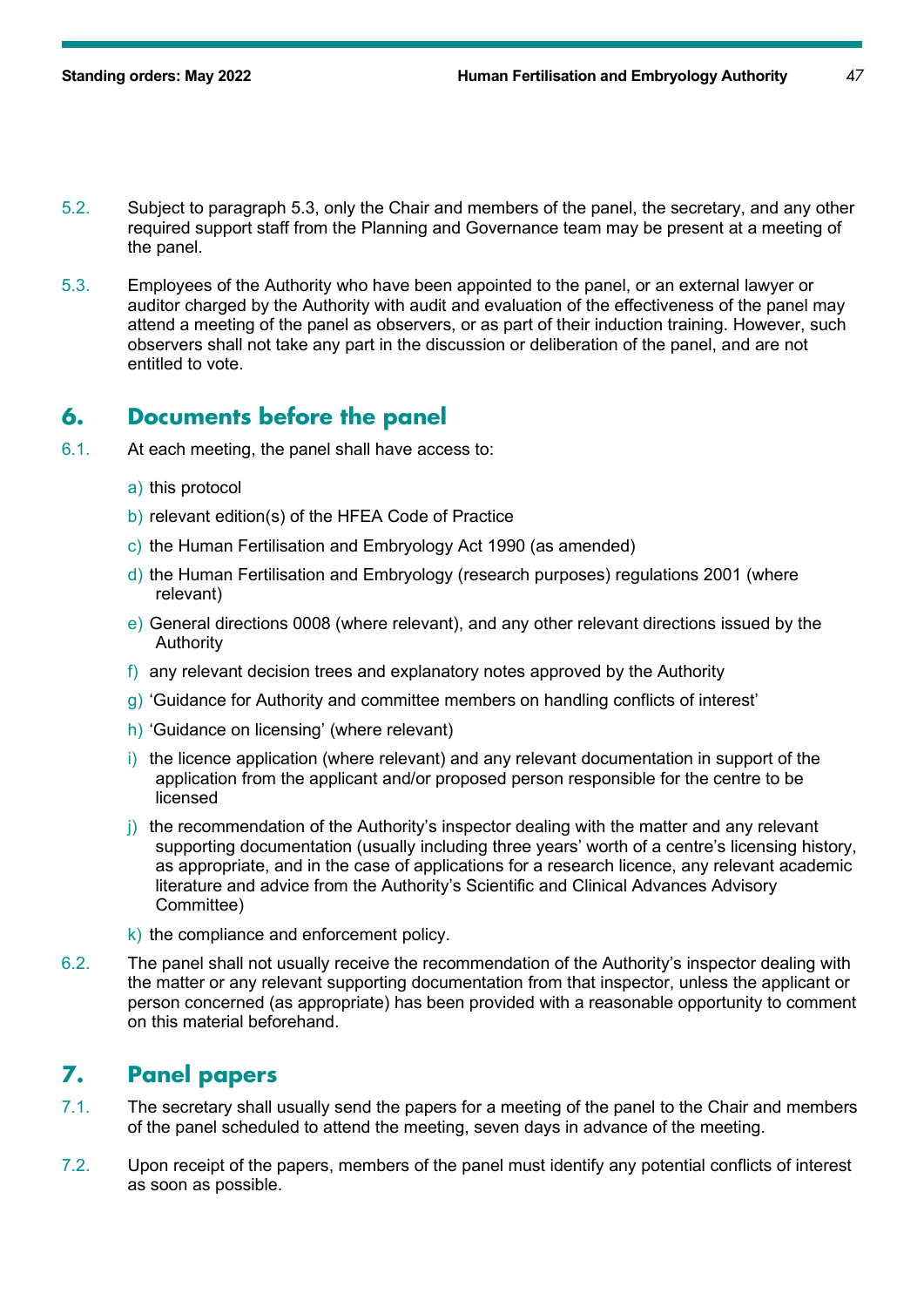- 7.3. Where an actual or potential conflict is identified, members must inform the Chair of the panel and the secretary as soon as possible, and the procedure set out in the 'Guidance for Authority and committee members on handling conflicts of interest' shall be followed in deciding whether or not a conflict exists.
- 7.4. No member of the panel shall consider a matter if that member has an actual or potential conflict of interest in relation to that matter.
- 7.5. Members of the panel shall read the papers thoroughly in advance of the meeting and shall refrain from discussing matters to be considered by the panel with anyone except the other members of the panel, at the panel meeting.
- 7.6. Members of the panel shall only discuss panel business and the papers to be considered by the panel when the panel is in session.

# **8. Procedure to be followed at the meeting**

- 8.1. Before any papers are considered by the panel, the Chair of the panel should:
	- a) check that the panel is quorate, and
	- b) ask for declarations of interest from each member.
- 8.2. Any interests declared should be noted and recorded by the secretary.
- 8.3. Where a potential or actual conflict is identified, the panel should follow the procedure set out in the 'Guidance for Authority and committee members on handling conflicts of interest'.
- 8.4. Each item on the agenda should be considered separately.
- 8.5. Where the panel is considering an application to grant or renew a licence, the Chair should direct the members of the panel to consider the requirements of section 16 of the Act.
- 8.6. In makings its decision, the panel may be aided by the relevant decision tree. Each stage of the decision tree should be considered separately, and in order.
- 8.7. Before the panel makes its decision, the Chair may adjourn to:
	- a) seek the advice of a legal, clinical or specialist adviser, and
	- b) require further information from the applicant or person responsible for the centre to be licensed (as appropriate), or from the Authority's inspector dealing with the matter.
- 8.8. In accordance with section 16(4) of the Act, where the panel considers that the information provided with an application is insufficient to enable it to determine that application, it need not consider the application until the applicant has provided it with such further information as the panel may require.

# **9. Decision to be taken by the panel**

#### **Applications to grant a licence (for the purposes of the panel, this covers renewal applications only)**

9.1. On each application before it, the panel must decide: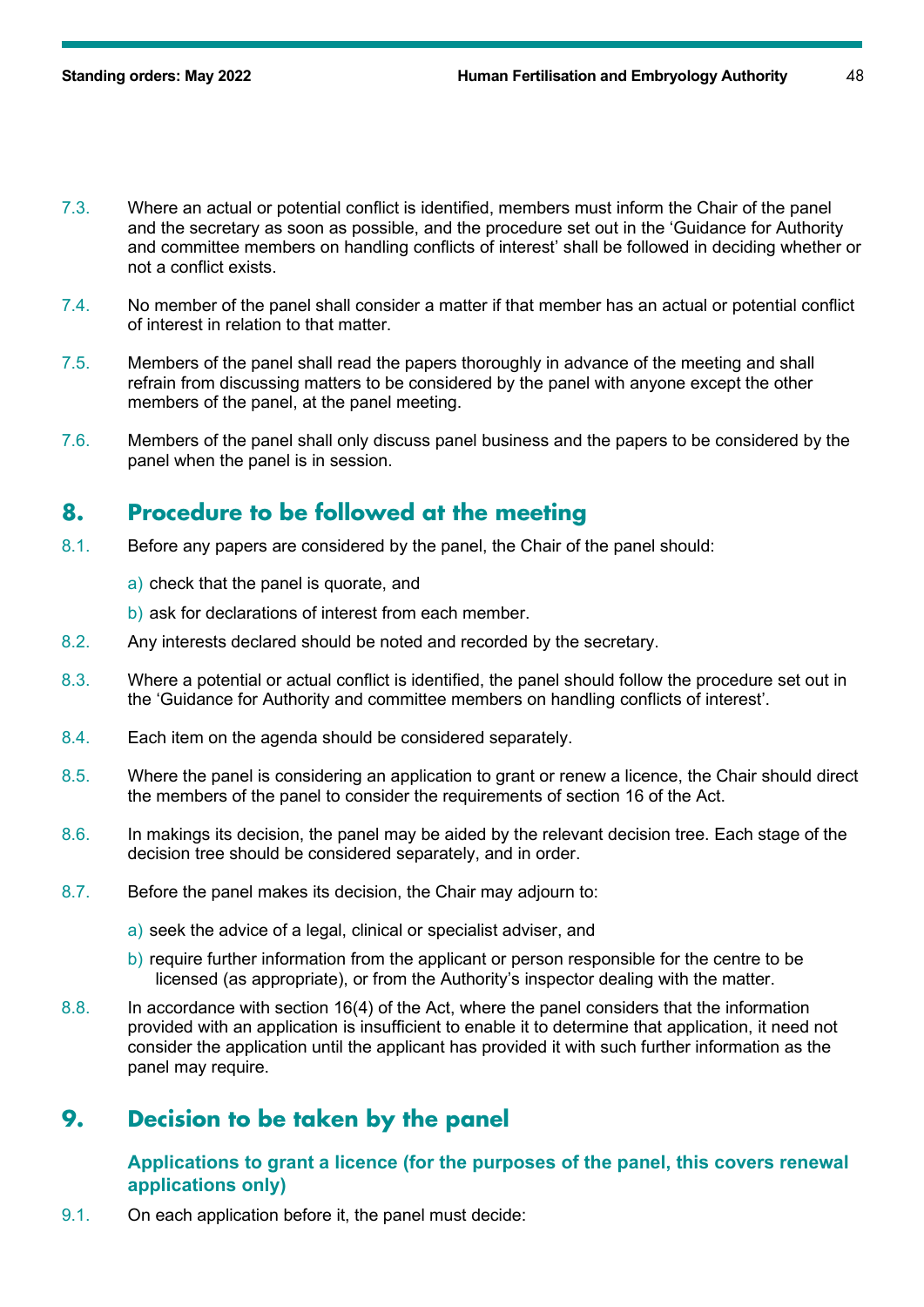- a) whether the requirements of section 16 of the Act have been satisfied, and if so, whether to make a proposed decision to grant (renew) the licence
- b) if the proposed decision is for the licence is to be granted (renewed), whether it is on the same or different terms, including whether any additional conditions should be attached to the licence in addition to the standard licence conditions, and
- c) if the proposed decision is for the licence is to be granted (renewed), for what period that new licence is to be granted.
- 9.2. In determining the period of any licence to be granted (renewed), the panel should consider the indicative applications guidance.

#### **Particular requirements for applications authorising embryo testing**

- 9.3. Before the panel can grant an application authorising the testing of embryos, it must consider the requirements of paragraph 1ZA of schedule 2 to the Act.
- 9.4. Where the application seeks authorisation for the testing of an embryo in circumstances in which there is a particular risk that an embryo may have a gene, chromosome or mitochondrion abnormality, the panel must consider the requirement of paragraph 1ZA(2) of schedule 2 to the Act. In particular, the panel must be satisfied that there is a significant risk that a person with the abnormality will have or develop a serious physical or mental disability, a serious illness or any other serious medical condition.

# **10. Procedure for adding non-standard conditions and for refusal, variation or revocation of licence**

- 10.1. If the panel is minded to refuse an application to grant, revoke or vary a licence, or minded to grant a licence subject to non-standard conditions, it must follow the procedure in section 19(1) of the Act.
- 10.2. If the panel is minded to revoke a licence on application, it must follow the procedure in section 19A(2) of the Act.
- 10.3. If the panel is minded to vary or revoke a licence otherwise than on application, it must refer the issue to the Licence Committee for consideration. The panel must record in the minutes of its deliberation the reasons why it was minded to vary or revoke the licence.

# **11. Reasons for the panel's decision**

- 11.1. The panel shall give reasons for each decision that it makes, including any decisions to refer matters to the Licence Committee. These reasons must be recorded in the minutes.
- 11.2. The reasons shall set out:
	- a) any relevant findings of fact made by the panel
	- b) any matters taken into account by the panel (including any advice received from a legal, clinical, scientific or specialist adviser), and
	- c) why the panel reached its decision.
- 11.3. Additionally, in the case of applications to authorise embryo testing for gene, chromosome or mitochondrion abnormalities, the reasons must set why the panel is satisfied that there is a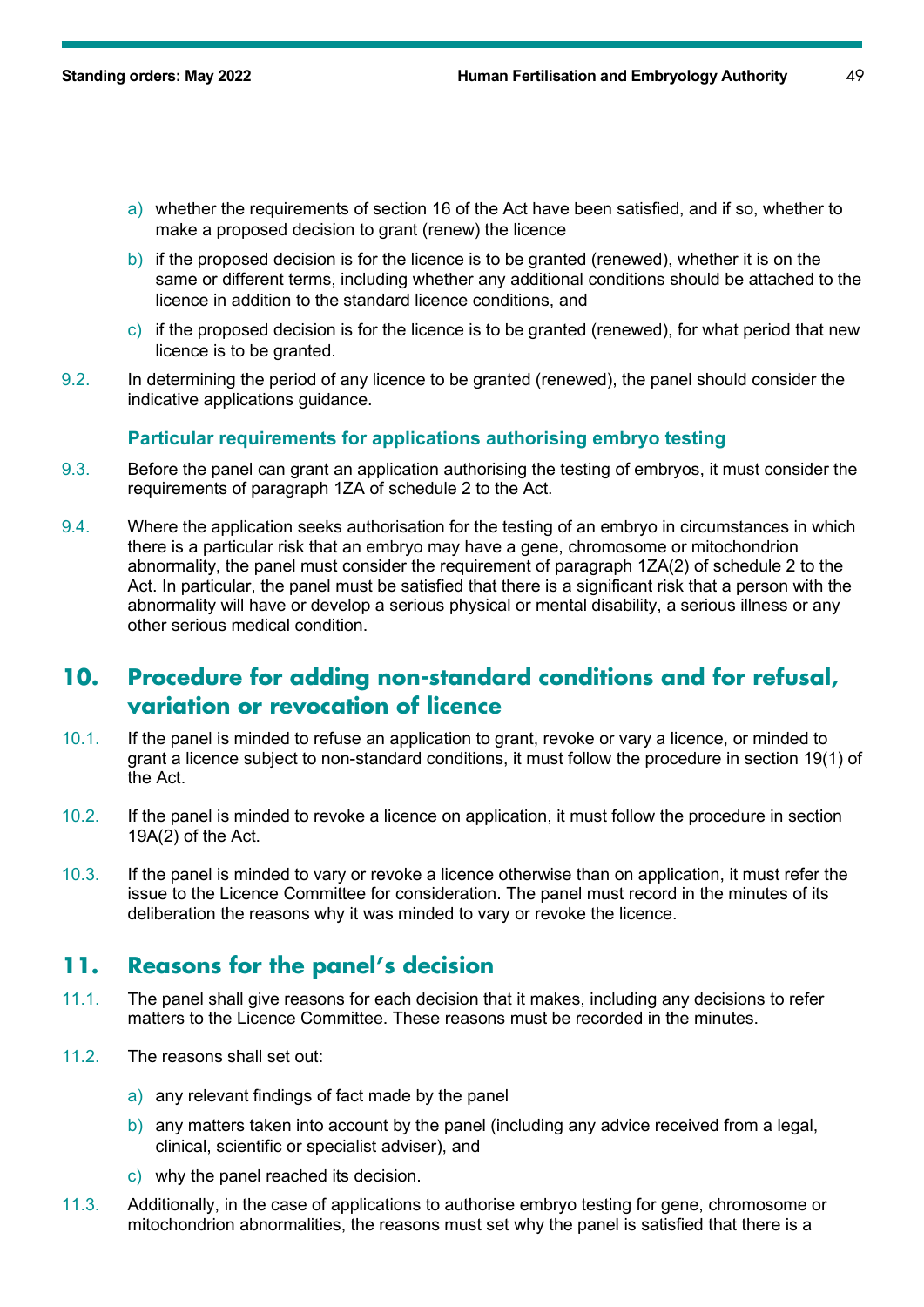significant risk that a person with the abnormality will have or develop a serious physical or mental disability, a serious illness or any other serious medical condition, and why the disability/illness/condition is considered to be serious.

- 11.4. The reasons should tell the person concerned in broad terms why the decision was reached, and may in some circumstances require an explanation of why a particular argument was rejected.
- 11.5. Where additional conditions have been proposed the reasons should indicate why the panel considers this course of action to be a proportionate response to any concerns identified from the papers before it.
- 11.6. The reasons should refer to the indicative applications guidance and indicative sanctions guidance where relevant.

#### **12. Postponements and adjournments of meetings**

- 12.1. The Chair may, of his or her own motion, or upon the application of a party to the proceedings, postpone any meeting of which notice has been given before such meeting begins.
- 12.2. The Chair may, of his or her own motion, adjourn the proceedings at any stage.
- 12.3. In considering whether or not to grant a request for postponement, or to adjourn, the Chair of the Panel should, amongst other matters, have regard to:
	- a) the public interest in the expeditious disposal of the proceedings
	- b) fairness to the parties, and
	- c) the conduct of the person seeking the postponement or adjournment.
- 12.4. Where the proceedings have been postponed or adjourned, the secretary should, as soon as practicable, notify the parties of the date and time of the postponed or resumed meeting.

# **13. Burden and standard of proof**

- 13.1. The Authority's inspector dealing with the matter should bear the burden of establishing that a licence should be revoked, varied (otherwise than on an application) or that a licence should be suspended.
- 13.2. The person to whom the notice under section 19(1) is given should bear the burden of establishing that a licence should not be refused or additional conditions should not be imposed.
- 13.3. Where facts are in dispute, the panel should consider whether they have been established in accordance with the civil standard of proof.
- 13.4. Where the panel considers that a finding on disputed facts can only be made after oral evidence is heard, it shall refuse the application and issue a notice of proposal under section 19; invite the person to whom the notice is addressed to make oral representations to the Licence Committee and refer the matter for a hearing to be held in accordance with the Human Fertilisation and Embryology Act (procedure for revocation, variation or refusal of a licence) regulations 2009 (as amended).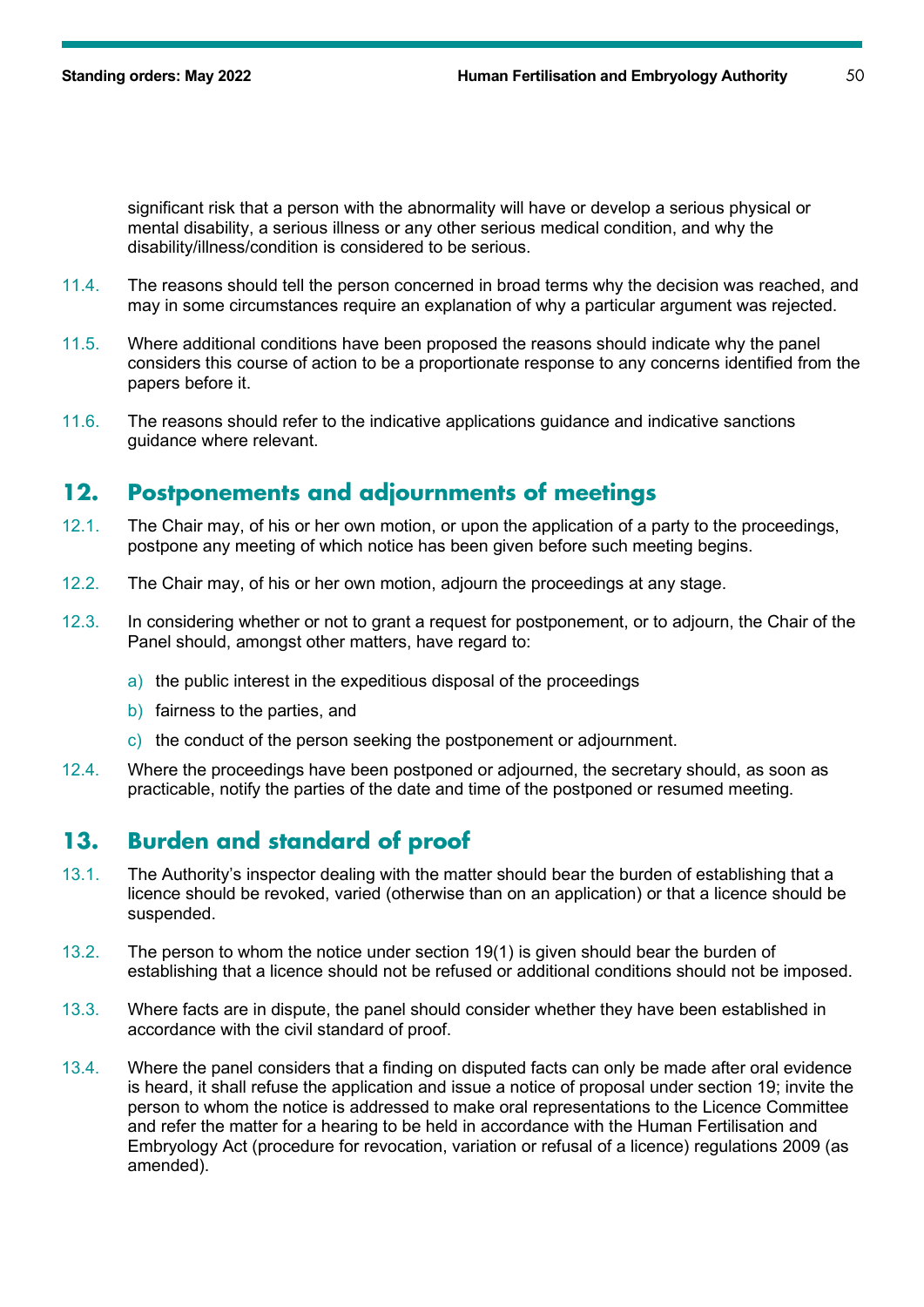#### **14. Evidence at meetings**

- 14.1. The panel may receive any written or real evidence whether or not such evidence would be admissible in a civil court of law in England and Wales, provided that it is satisfied that such evidence is relevant to the issues on which it has to make a decision, and that it is fair to admit such evidence.
- 14.2. The panel shall have regard to the Code of Practice in the circumstances set out in section 25(6) of the Act.

#### **15. Directions**

- 15.1. The Authority has delegated to the panel the power to issue directions under sections 24(5A) to  $(5E)$  and  $24(13)$  of the Act.
- 15.2. When:
	- a) postponing or adjourning the consideration of a matter
	- b) making a proposed decision to refuse, vary, suspend or revoke a licence, or
	- c) considering evidence of an adverse incident or non-compliance with the Act, Code of Practice, licence conditions or directions issued by the Authority,

the panel should consider whether or not to issue directions under section 24 of the Act.

# **16. Evaluation and report to the Authority**

- 16.1. The Chair of the panel shall hold regular periodic meetings for the purpose of reviewing decisions made by the panel to ensure consistency in the panel's decision making processes.
- 16.2. The Chair shall report to each Authority meeting on the activities of the panel.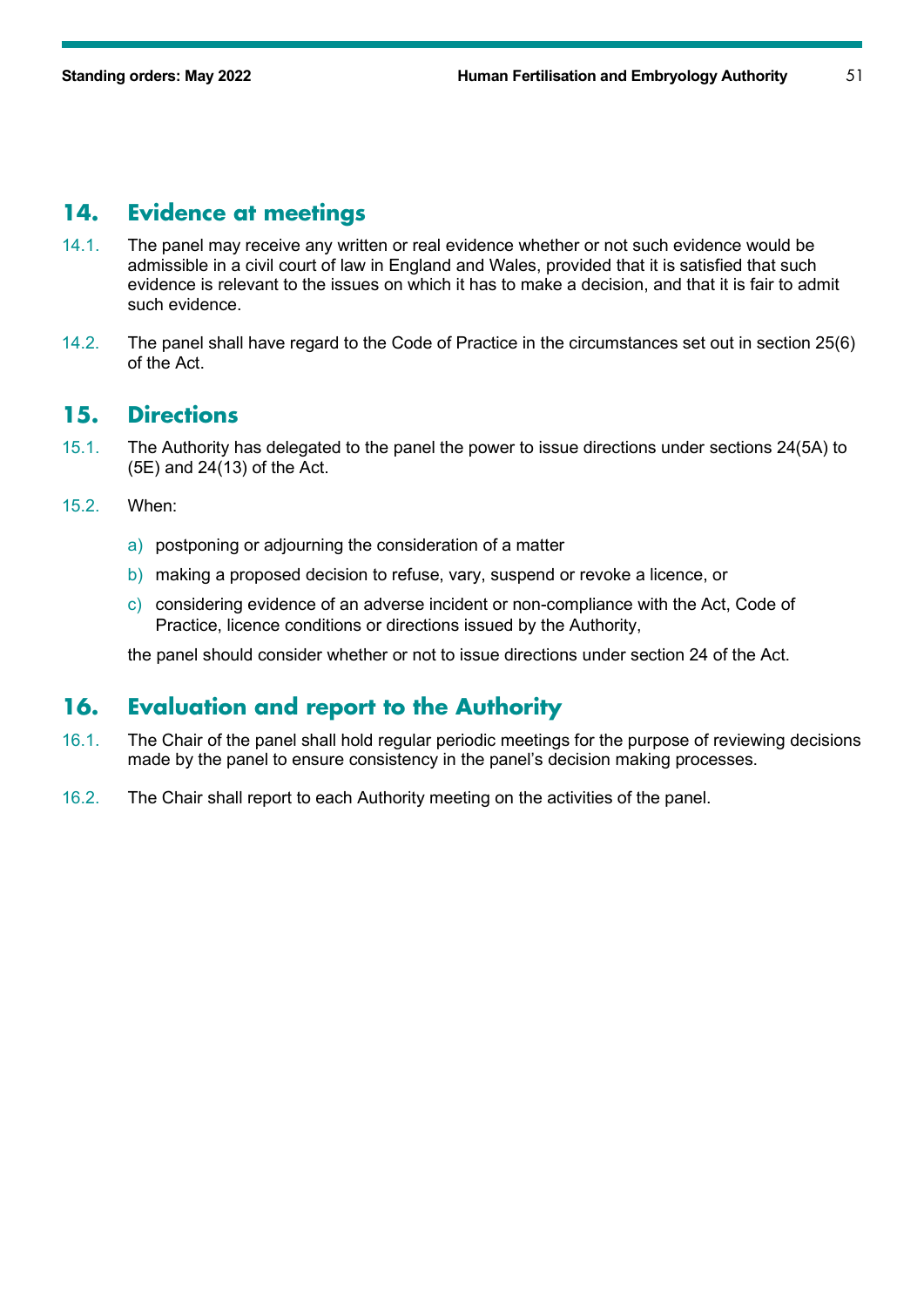# Standing orders: Annex D Protocol for the conduct of meetings of the Licence Committee

This Protocol is made by the Authority in accordance with its powers under paragraph 9 of Schedule 1 to the Human Fertilisation and Embryology Act 1990 (as amended) ('the Act')to regulate its own proceedings; its duty as a public body to comply with the Human Rights Act 1998 ; its common law duties and powers to ensure fairness in its procedures; and its duties under paragraph 8.4 of the statutory code of practice for regulators to enforce in a transparent manner, and to be transparent in the way in which it applies and determines penalties.

This protocol aims to ensure fairness and consistency in the proceedings before the Authority's Licence Committee and should be followed save where fairness requires otherwise.

The Licence Committee shall retain the power and duty to take such action, (provided always that any action is consistent with the requirements of the Act) as they consider appropriate and necessary to ensure fairness in a particular matter.

This protocol was approved by the Authority on 9 September 2009 and adopted by the chairs of the Authority's Licence and Research Licence Committees on the same date.

# **1. Composition and function of the Committee**

- 1.1. The Authority shall maintain a Licence Committee.
- 1.2. The function of the Licence Committee is to:
	- a) perform the Authority's licensing functions under the Act in accordance with the delegated powers specified in the Authority's standing orders, and
	- b) promote compliance with the requirements of the Act and the Code of Practice issued by the Authority.
- 1.3. In making its decisions, the Licence Committee shall have regard to policies approved by the Authority, and where relevant, to the indicative applications guidance and indicative sanctions guidance.
- 1.4. Save where a Licence Committee is considering representations in accordance with section 19 of the Act, it shall consider matters on the papers at a meeting in accordance with the provisions of this protocol.
- 1.5. Where a Licence Committee is considering representations made under section 19(4) of the Act, it shall follow the procedure set out in the Human Fertilisation and Embryology (procedure for revocation, variation or refusal of licences) regulations 2009 (as amended).
- 1.6. The Licence Committee shall consist of no more than six members including a Chair and Deputy Chair, appointed by the Chair of the Authority. In the absence of the Committee Chair, the Deputy Chair or other person nominated by the Chair of the HFEA may act as Committee Chair.
- 1.7. The quorum for a meeting of the Licence Committee shall be three.
- 1.8. No member of a Licence Committee present at a meeting shall abstain from voting.
- 1.9. Decisions of a Licence Committee shall be taken by simple majority (and the Chair of a Licence Committee shall not have a casting vote).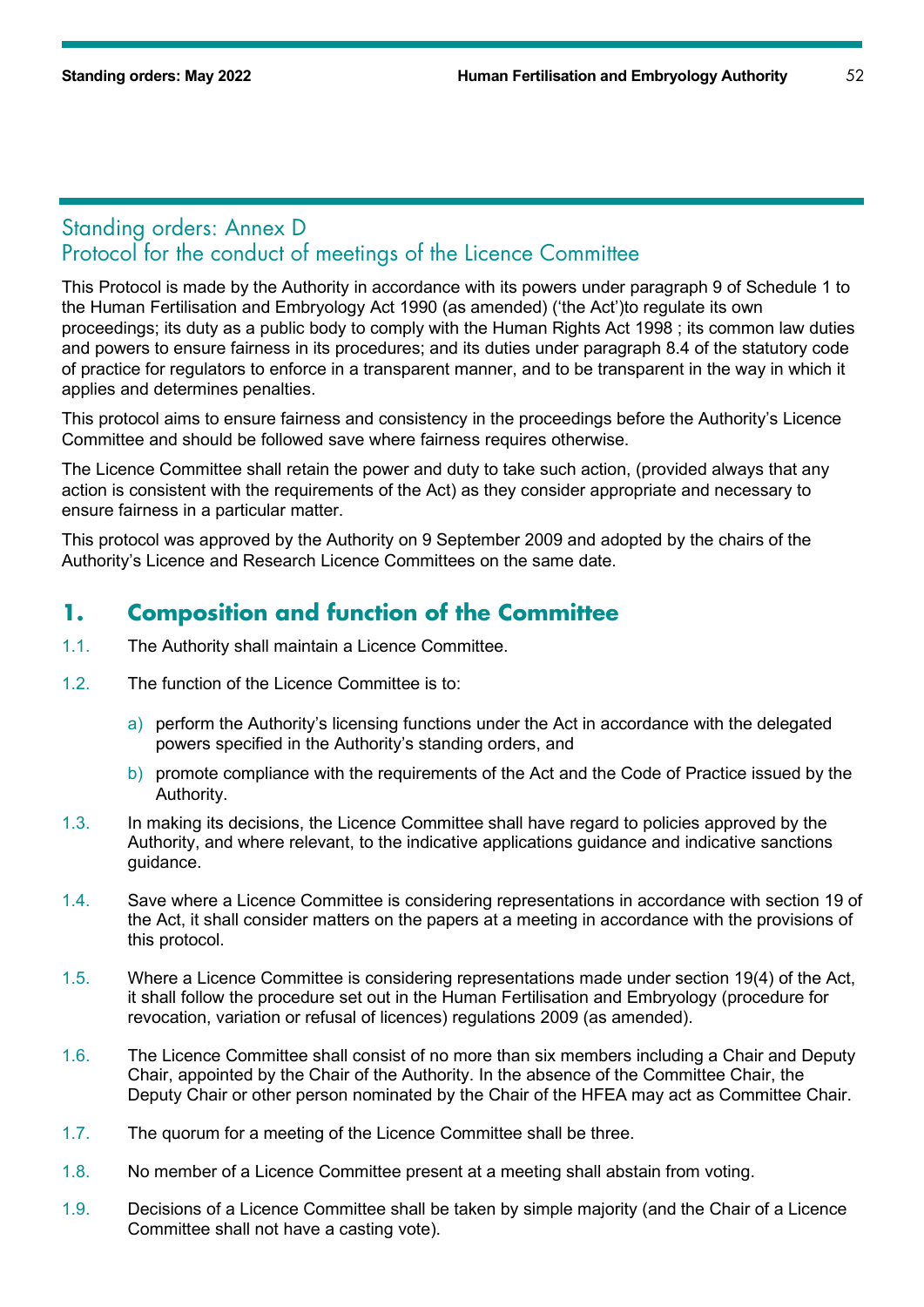- 1.10. Where there is a tied vote:
	- a) in the case of an application for a licence, that application shall not be granted
	- b) in the case of a proposal to impose non-standard conditions on a licence, or to vary, suspend or revoke a licence, that proposal shall not succeed, and
	- $\vert c \rangle$  in any other case, the motion under consideration by the Licence Committee shall not be passed.
- 1.11. Members of the Licence Committee shall attend regular training and update sessions on human rights and regulatory law, and matters relating to the provision of fertility treatment.

#### **2. Advisers to the Committee**

- 2.1. A legal adviser shall be present at every meeting of the Licence Committee.
- 2.2. Where the Chair of the Licence Committee considers it appropriate, a clinical, scientific or specialist adviser may be present at a meeting or hearing of that Committee.
- 2.3. The function of an adviser to a Committee shall be to:
	- a) advise that committee on any areas within the adviser's expertise, and
	- b) intervene to advise that committee on an issue where it appears that without an intervention there is the possibility of an error being made.
- 2.4. With the consent of the Chair of the Licence Committee, an adviser who is present at a meeting of that committee may be present during the private deliberations of the committee, but the adviser shall not participate in the decision making of that committee (and is not entitled to vote).
- 2.5. The Chair of the Licence Committee shall ensure that a written record is kept of any advice tendered to the committee by an adviser.
- 2.6. The Chair of the Licence Committee shall also ensure that a written record is kept of any interventions made by an adviser during the private deliberations of that committee.
- 2.7. The Chair of the Licence Committee shall ensure that a copy of any advice tendered by an adviser to that committee is sent to the parties to the proceedings.
- 2.8. Where any advice tendered by an adviser to the Licence Committee is not accepted by that committee:
	- a) the committee Chair shall ensure that a written record is kept of the advice tendered, and the reasons why the committee refused to accept that advice; and
	- b) a copy of the record of the advice tendered and the reasons why the committee refused to accept that advice should be sent to the parties to the proceedings.

#### **3. Executive support to the committee**

- 3.1. A secretary shall be present at every meeting of the committee.
- 3.2. The function of the secretary shall be to make all administrative arrangements necessary for the proceedings of the Licence Committee to be effective, and to keep a record of: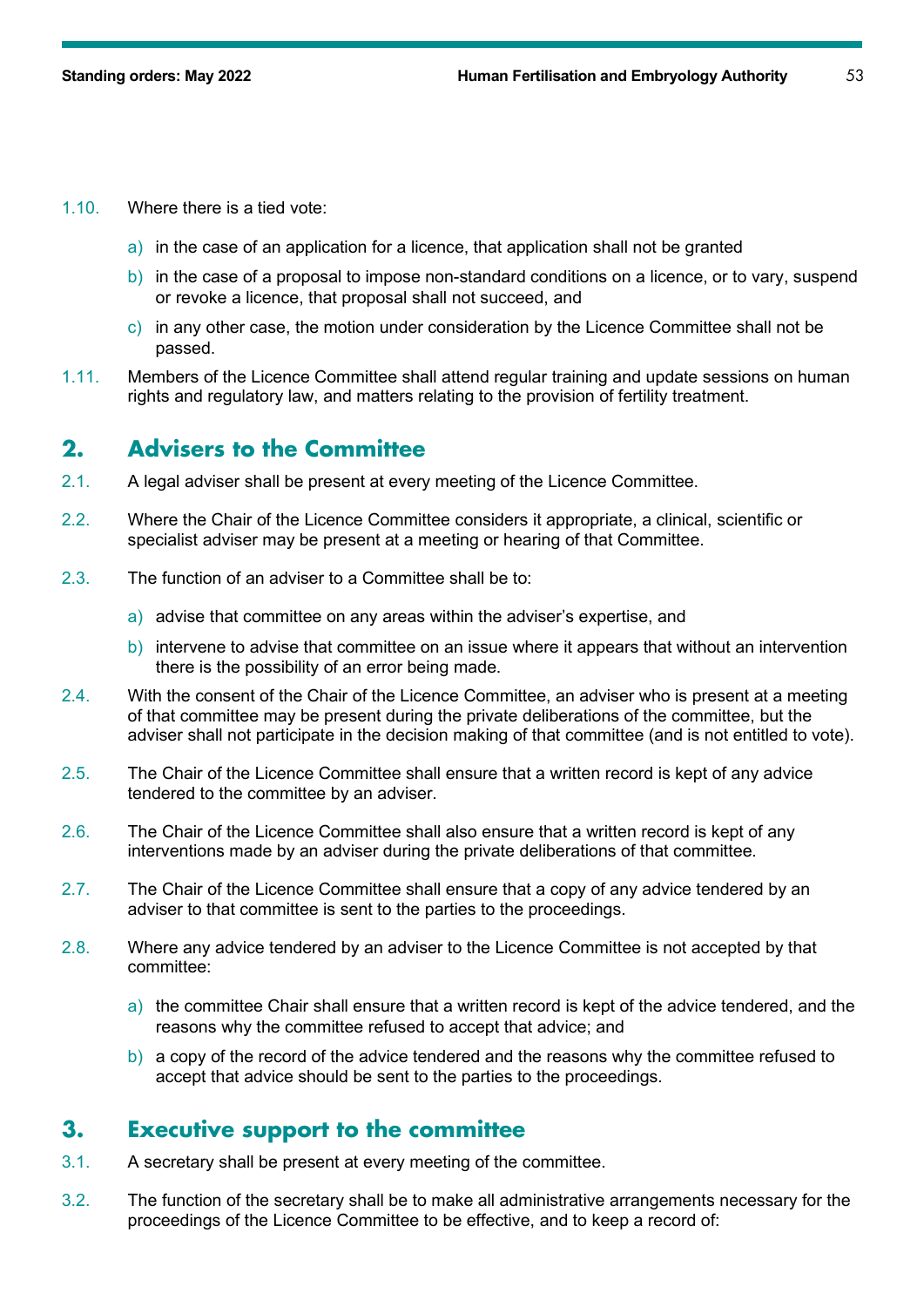- a) the committee's decision and the reasons for such decision
- b) any advice tendered by a legal, clinical, scientific or specialist adviser (and any interventions made by them when they are present during the private deliberations of the committee), and
- c) any declarations of interest (or potential conflicts of interest) made by a member of the committee during the proceedings.
- 3.3. The secretary shall not participate in the decision making of the committee (and is not entitled to vote).
- 3.4. At the conclusion of every meeting of the Licence Committee, the Head of Planning and Governance shall collate any feedback from the Chair and members of the committee on matters that the Chair considers should be brought to the attention of the Authority's Director of Compliance and Information.

# **4. Determination of agenda items**

- 4.1. In determining the agenda for a committee, the relevant officers shall have regard to the instrument of delegation set out in Annex B to the Authority's standing orders.
- 4.2. Where the relevant officers are unsure whether a matter should be placed on the agenda of a committee or on the agenda of the Executive Licensing Panel, the presumption should be that the matter should be placed on the agenda of the panel. Where necessary, the committee Chair should be consulted.

# **5. Conduct of meeting**

- 5.1. The Licence Committee shall consider matters on the papers.
- 5.2. Subject to paragraph 5.3 only the Chair and members of the committee, the secretary, any other required support staff from the Planning and Governance team and advisers to that committee may be present at the meeting of the committee.
- 5.3. Members of the Licence Committee, or employees who have been appointed to the Executive Licensing Panel, members of the inspectorate requiring induction or training, or those with other relevant roles, may attend a meeting of the committee as observers, as part of their induction or training. However, such observers shall not take any part in the discussion or deliberation of the committee, and are not entitled to vote.

#### **6. Documents before the committee**

- 6.1. At each meeting, the Licence Committee shall have access to:
	- a) this protocol
	- b) relevant edition(s) of the HFEA Code of Practice
	- c) the Human Fertilisation and Embryology Act 1990 (as amended)
	- d) the Human Fertilisation and Embryology (Research Purposes) Regulations 2001 (where relevant)
	- e) direction 0008 (where relevant), and any other relevant Directions issued by the Authority
	- f) any relevant decision trees and explanatory notes approved by the Authority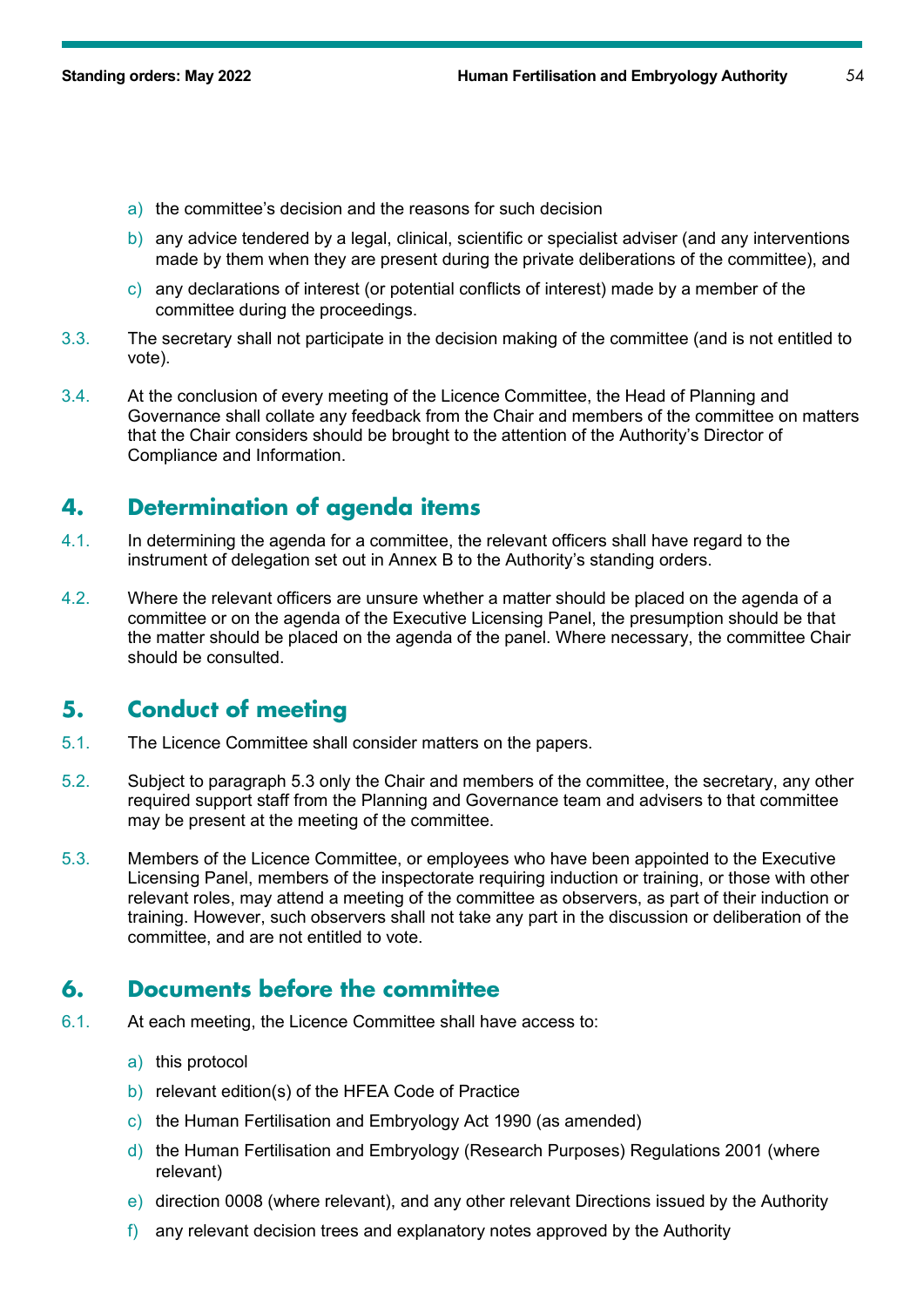- g) guidance for Authority and committee members on handling conflicts of interest
- h) 'quidance on licensing' (where relevant)
- i) the licence application (where relevant) and any relevant documentation in support of the application from the applicant and/or proposed person responsible for the centre to be licensed
- j) the recommendation of the Authority's inspector dealing with the matter and any relevant supporting documentation (usually including three years' worth of a centre's licensing history as appropriate, and in the case of applications for a research licence, any relevant academic literature and advice from the Authority's Scientific and Clinical Advances Advisory Committee)
- k) the compliance and enforcement policy.
- 6.2. The Licence Committee shall not usually receive the recommendation of the Authority's inspector dealing with the matter or any relevant supporting documentation from that inspector, unless the applicant or person concerned (as appropriate) has been provided with a reasonable opportunity to comment on this material beforehand.

# **7. Committee papers**

- 7.1. The secretary shall usually send the papers for a meeting of the Licence Committee to the Chair and members of that committee seven days in advance of the meeting.
- 7.2. Upon receipt of the papers, members of the committee must identify any potential conflicts of interest as soon as possible.
- 7.3. Where an actual or potential conflict is identified, members must inform the committee Chair and the secretary as soon as possible, and the procedure set out in the 'Guidance for Authority and committee members on handling conflicts of interest' shall be followed in deciding whether or not a conflict exists.
- 7.4. No member of the Licence Committee shall consider a matter if that member has an actual or potential conflict of interest in relation to that matter.
- 7.5. Members of the committee shall read the papers thoroughly in advance of the meeting and shall refrain from discussing matters to be considered by the committee with anyone except the other members of the committee, at the committee meeting.
- 7.6. Members of the committee shall only discuss committee business and the papers to be considered by the committee when the committee is in session.

# **8. Procedure to be followed at the meeting**

- 8.1. Before any papers are considered by the Licence Committee, the Committee Chair should:
	- a) check that the committee is quorate, and
	- b) ask for declarations of interest from each member.
- 8.2. Any interests declared should be noted and recorded by the secretary.
- 8.3. Where a potential or actual conflict is identified, the Committee Chair should follow the procedure set out in the 'Guidance for Authority and committee members on handling conflicts of interest'.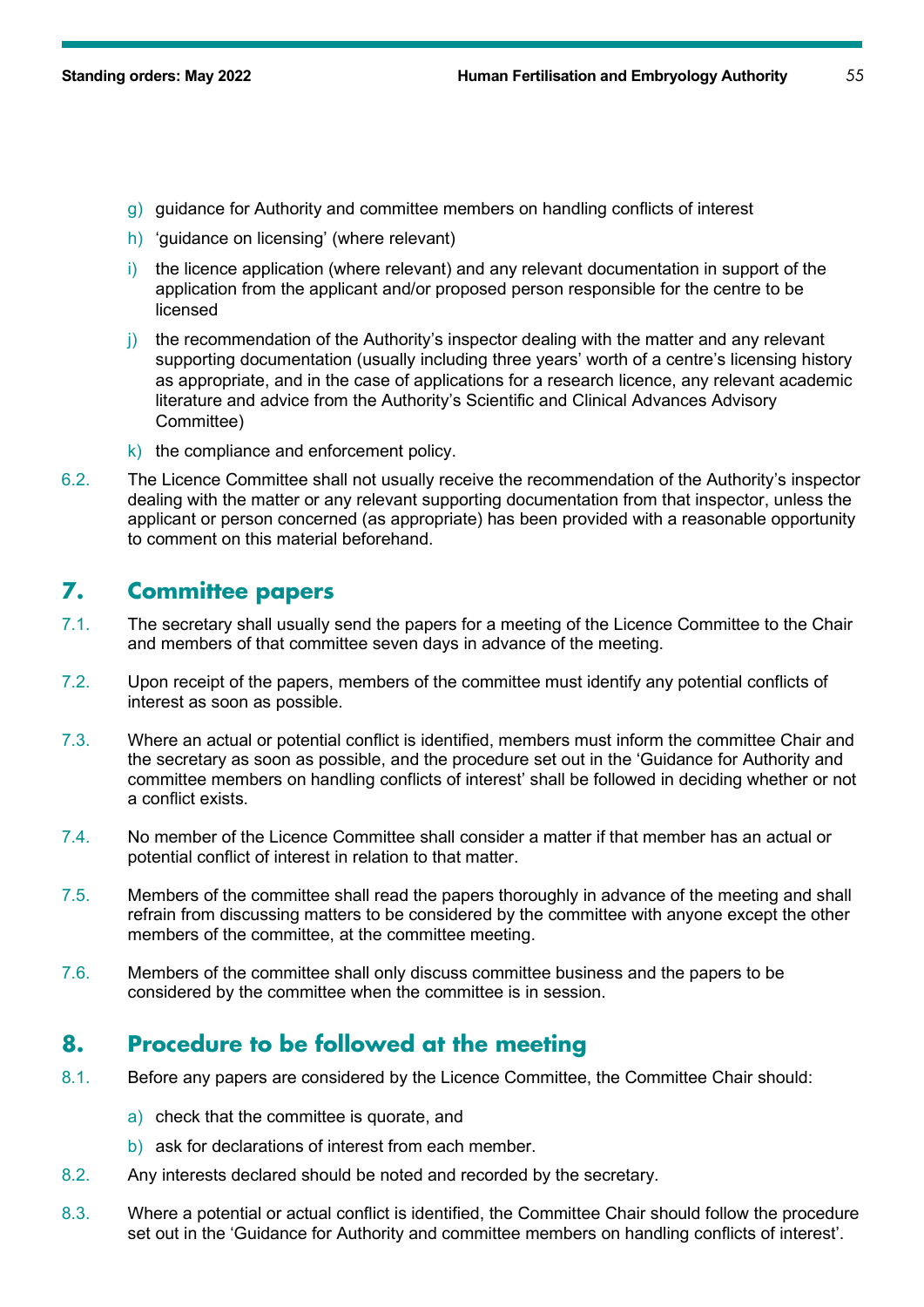- 8.4. Each item on the agenda should be considered separately.
- 8.5. Where the committee is considering an application to grant or renew a licence, the Chair should direct the members of the committee to consider the requirements of section 16 of the Act.
- 8.6. In makings its decision, the committee may be aided by the relevant decision tree. Each stage of the decision tree should be considered separately, and in order.
- 8.7. Before the committee makes its decision, the Chair may adjourn to:
	- a) seek the advice of a legal, clinical or specialist adviser, and
	- b) require further information from the applicant or person responsible for the centre to be licensed (as appropriate), or from the Authority's Inspector dealing with the matter.
- 8.8. In accordance with section 16(4) of the Act, where the committee considers that the information provided with an application is insufficient to enable it to determine that application, it need not consider the application until the applicant has provided it with such further information as the committee may require.

# **9. Decision to be taken by the committee**

#### **Applications to grant a licence (including renewals)**

- 9.1. On each application before it, the committee must decide:
	- a) whether the requirements of section 16 of the Act have been satisfied, and if so, whether to make a proposed decision to grant (renew) the licence
	- b) if the proposed decision is for the licence to be granted (renewed), whether it is on the same or different terms, including whether any additional conditions should be attached to the licence in addition to the standard licence conditions, and
	- c) if the proposed decision is for the licence to be granted (renewed), for what period that new licence is to be granted.
- 9.2. In determining the period of any licence to be granted (renewed), the committee should consider the indicative applications guidance.

#### **Particular requirements for applications authorising embryo testing**

- 9.3. Before the Licence Committee can grant (or renew) an application authorising the testing of embryos, it must consider the requirements of paragraph 1ZA of schedule 2 to the Act.
- 9.4. Where the application seeks authorisation for the testing of an embryo in circumstances in which there is a particular risk that an embryo may have a gene, chromosome or mitochondrion abnormality, the Licence Committee must consider the requirement of paragraph 1ZA(2) of schedule 2 to the Act. In particular, the Licence Committee must be satisfied that there is a significant risk that a person with the abnormality will have or develop a serious physical or mental disability, a serious illness or any other serious medical condition.

#### **Particular requirements for applications for research licences**

9.5. Before the committee can grant (renew) an application for a research licence, it must consider the requirements of paragraphs 3(5) and 3A (1) of schedule 2 to the Act.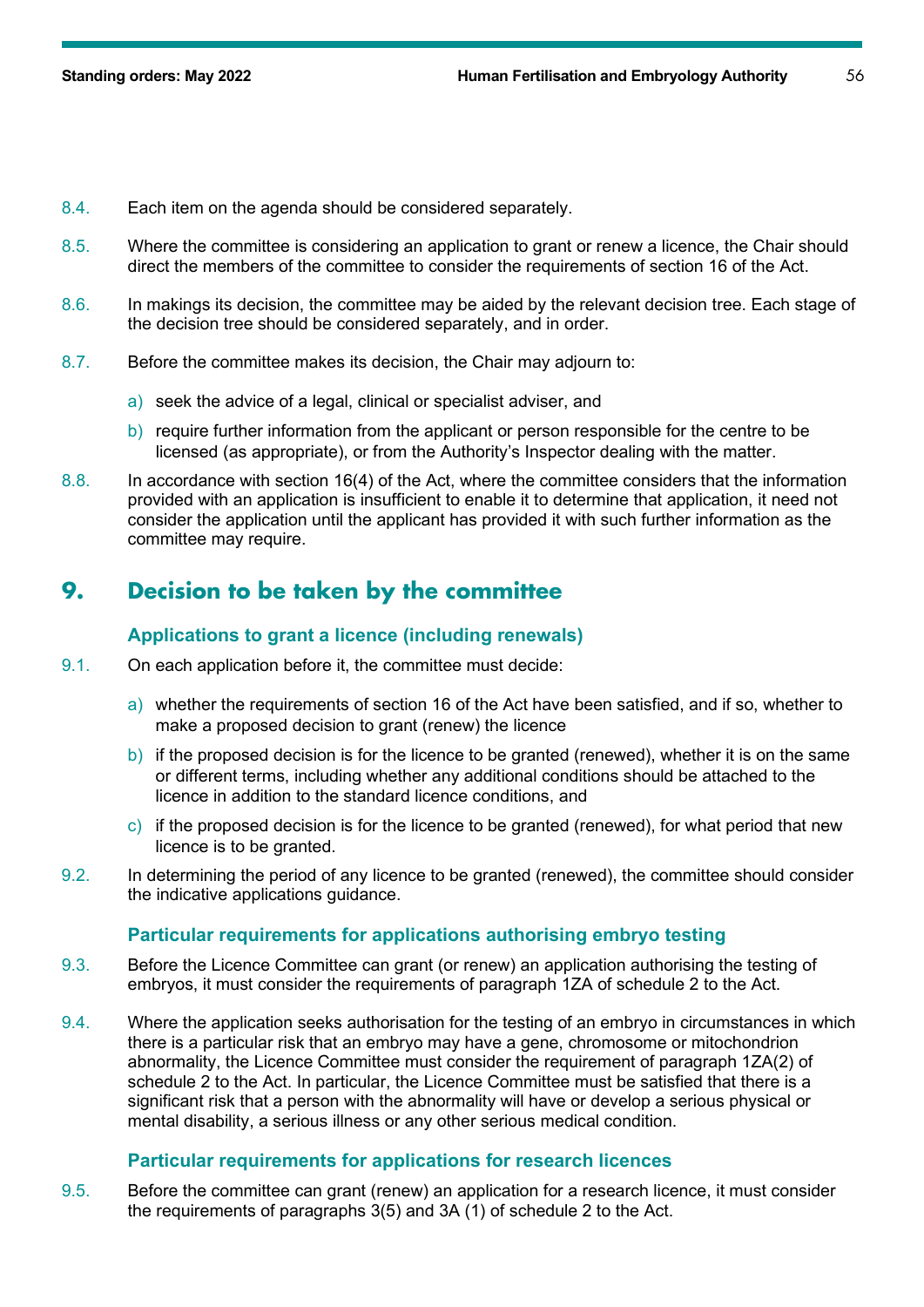- 9.6. In particular, the committee must be satisfied that any proposed use of embryos or human admixed embryos is (and in the case of applications for renewal) or remains necessary for the purposes of the research.
- 9.7. In addition, the committee must consider whether the activities to be authorised by the licence are or remain necessary or desirable:
	- a) for the listed purposes set out in paragraph 3A (2) or in regulations
	- b) for the purpose of providing knowledge that may be capable of being applied for the purpose of
	- c) increasing knowledge about serious disease or other serious medical conditions, or
	- d) developing treatments for serious disease or other serious medical conditions.

# **10. Procedure for adding non-standard conditions and for refusal, variation or revocation of licence**

- 10.1. If the committee is minded to refuse an application to grant, revoke or vary a licence, or minded to grant a licence subject to non-standard conditions, it must follow the procedure in section 19(1) of the Act.
- 10.2. If the committee is minded to vary or revoke a licence, it must follow the procedure in section 19(2) of the Act.
- 10.3. If the committee is minded to vary a licence otherwise than in accordance with the application, it must follow the procedure in section 19(3) of the Act.
- 10.4. In all cases where the committee has refused, varied or revoked a licence otherwise than on application, it must issue a notice under section 19A (4) and (5) of the Act.
- 10.5. In addition to issuing the notice, the committee must give the person to whom the notice is addressed, an opportunity to make representations before making its decision. Representations may be oral and written.
- 10.6. Representations shall not be considered by the committee that issues the notice. Where a notice has been issued by the Licence Committee, any representations shall be considered by a Licence Committee normally comprised of members who are not Authority members.
- 10.7. Where the person to whom the notice has been given indicates that he wishes to make representations, the committee hearing those representations shall consider the matter in accordance with the provisions of the Human Fertilisation and Embryology Authority (procedure for revocation, variation or refusal of a licence) regulations 2009 (as amended).
- 10.8. Where after the expiry of the period of 28 days from the date on which the notice was served, the person to whom the notice was given has not responded, or has confirmed that he does not wish to make representations, the committee shall resume its consideration of the matter and shall proceed to make its decision.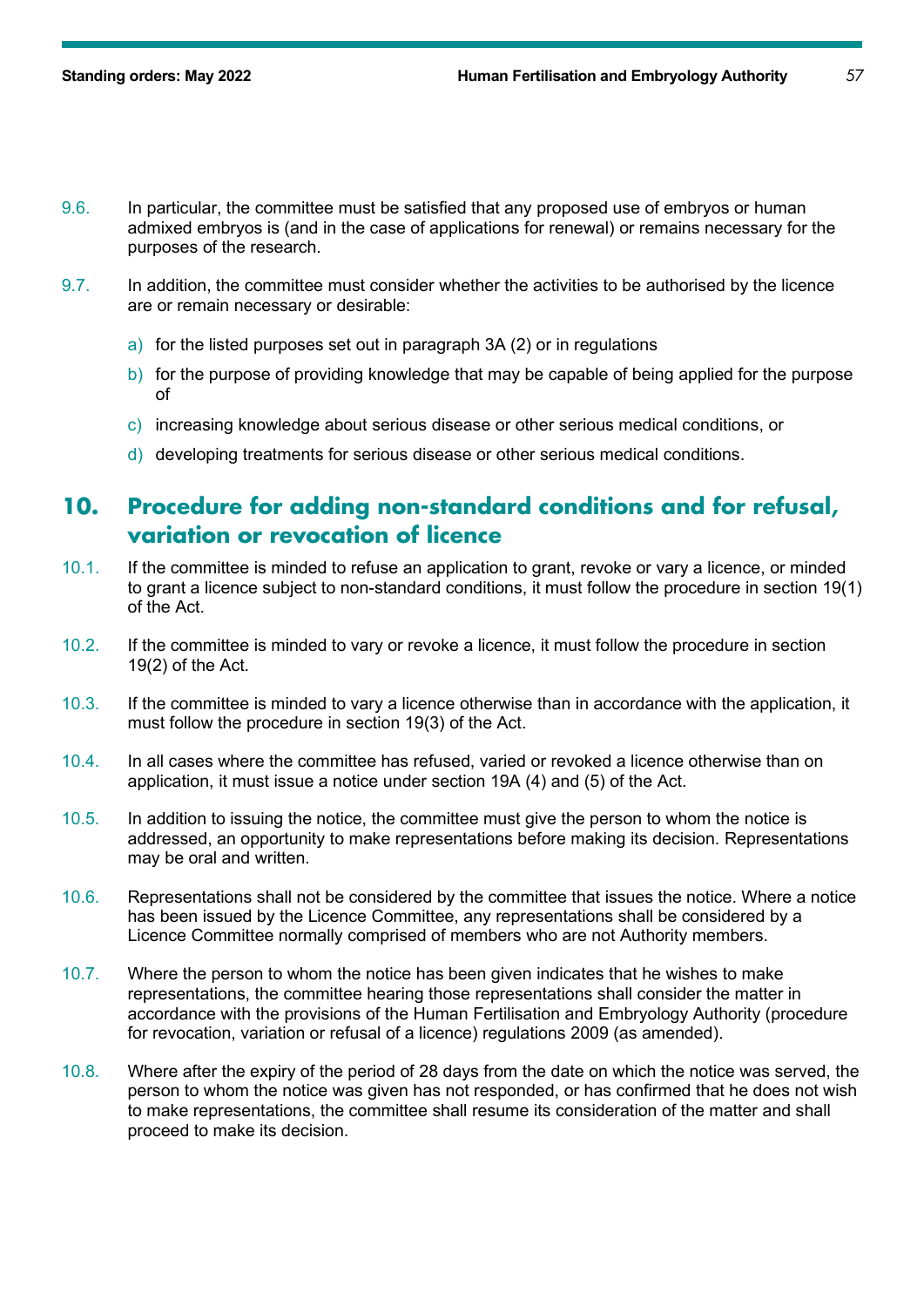# **11. Reasons for the committee's decision**

- 11.1. The committee shall give reasons for each decision that it makes. These reasons must be recorded in the minutes.
- 11.2. The reasons shall set out:
	- a) any relevant findings of fact made by the committee
	- b) any matters taken into account by the committee (including any advice received from a legal, clinical, scientific or specialist adviser), and
	- c) why the committee reached its decision.
- 11.3. Additionally, in the case of applications to authorise embryo testing for gene, chromosome or mitochondrion abnormalities, the reasons must set why the committee is satisfied that there is a significant risk that a person with the abnormality will have or develop a serious physical or mental disability, a serious illness or any other serious medical condition, and why the disability/illness/condition is considered to be serious.
- 11.4. Additionally, in the case of applications to grant (renew) licences for research, the reasons must set out why the committee is satisfied that any proposed use of embryos or human admixed embryos is or remains necessary for the purposes of the research, and why the committee considers that the activities to be authorised by the licence are or remain necessary or desirable:
	- a) for the listed purposes set out in paragraph 3A (2) or in regulations; or
	- b) for the purpose of providing knowledge that may be capable of being applied for the purpose of:
		- i. increasing knowledge about serious disease or other serious medical conditions, or
		- ii. developing treatments for serious disease or other serious medical conditions.
- 11.5. The reasons should tell the person concerned in broad terms why the decision was reached, and may in some circumstances require an explanation of why a particular argument was rejected.
- 11.6. Where additional conditions have been proposed the reasons should indicate why the committee considers this course of action to be a proportionate response to any concerns identified from the papers before it.
- 11.7. The reasons should refer to the indicative applications guidance and indicative sanctions guidance where relevant.

# **12. Postponements and adjournments of meetings**

- 12.1. The Chair may, of his or her own motion, or upon the application of a party to the proceedings, postpone any meeting of which notice has been given before such meeting begins.
- 12.2. The Chair may, of his or her own motion, adjourn the proceedings at any stage.
- 12.3. In considering whether or not to grant a request for postponement, or to adjourn, the Committee Chair should, amongst other matters, have regard to:
	- a) the public interest in the expeditious disposal of the proceedings
	- b) fairness to the parties, and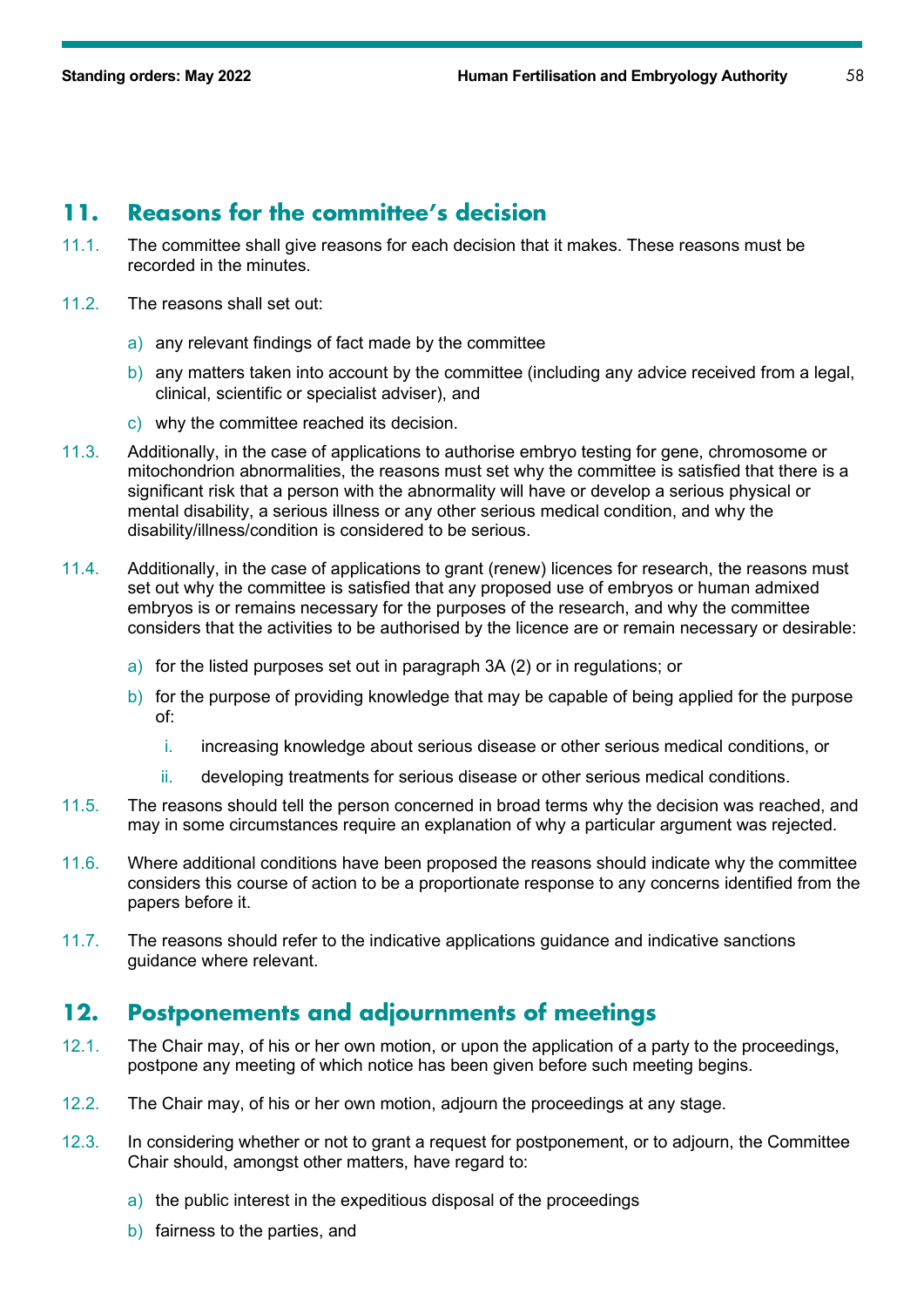- c) the conduct of the person seeking the postponement or adjournment.
- 12.4. Where the proceedings have been postponed or adjourned, the secretary should, as soon as practicable, notify the parties of the date and time of the postponed or resumed meeting.

# **13. Burden and standard of proof**

- 13.1. The Authority's inspector dealing with the matter should bear the burden of establishing that a licence should be revoked, varied (otherwise than on application) or that a licence should be suspended.
- 13.2. The person to whom the notice under section 19(1) is given should bear the burden of establishing that a licence should not be refused or additional conditions should not be imposed.
- 13.3. Where facts are in dispute, the Licence Committee should consider whether they have been established in accordance with the civil standard of proof.
- 13.4. Where the committee considers that a finding on disputed facts can only be made after oral evidence is heard, it shall refuse the application and issue a notice of proposal under Section 19; invite the person to whom the notice is addressed to make oral representations and hold a hearing in accordance with the Human Fertilisation and Embryology Act (procedure for revocation, variation or refusal of a licence) regulations 2009 (as amended).

#### **14. Evidence at meetings**

- 14.1. The committee may receive any written or real evidence whether or not such evidence would be admissible in a civil court of law in England and Wales, provided that it is satisfied that such evidence is relevant to the issues on which it has to make a decision, and that it is fair to admit such evidence.
- 14.2. The committee shall have regard to the Code of Practice issued by the Authority in the circumstances set out in section 25(6) of the Act.

# **15. Directions**

- 15.1. The Authority has delegated to the Licence Committee the power to issue directions under sections 24(5A) to (5E) and 24(13) of the Act.
- 15.2. When:
	- a) postponing or adjourning the consideration of a matter
	- b) making a proposed decision to refuse, vary, suspend or revoke a licence, or
	- c) considering evidence of an adverse incident or non-compliance with the Act, Code of Practice, licence conditions or directions issued by the Authority,

the Chair should consider whether or not to issue directions under section 24 of the Act.

# **16. Evaluation and report to the Authority**

16.1. The Chair and Deputy Chair of the Licence Committee shall hold regular periodic meetings for the purpose of reviewing decisions taken by the Committee to ensure consistency in the decision-making processes of the Committee, and to hear updates from the Chair of the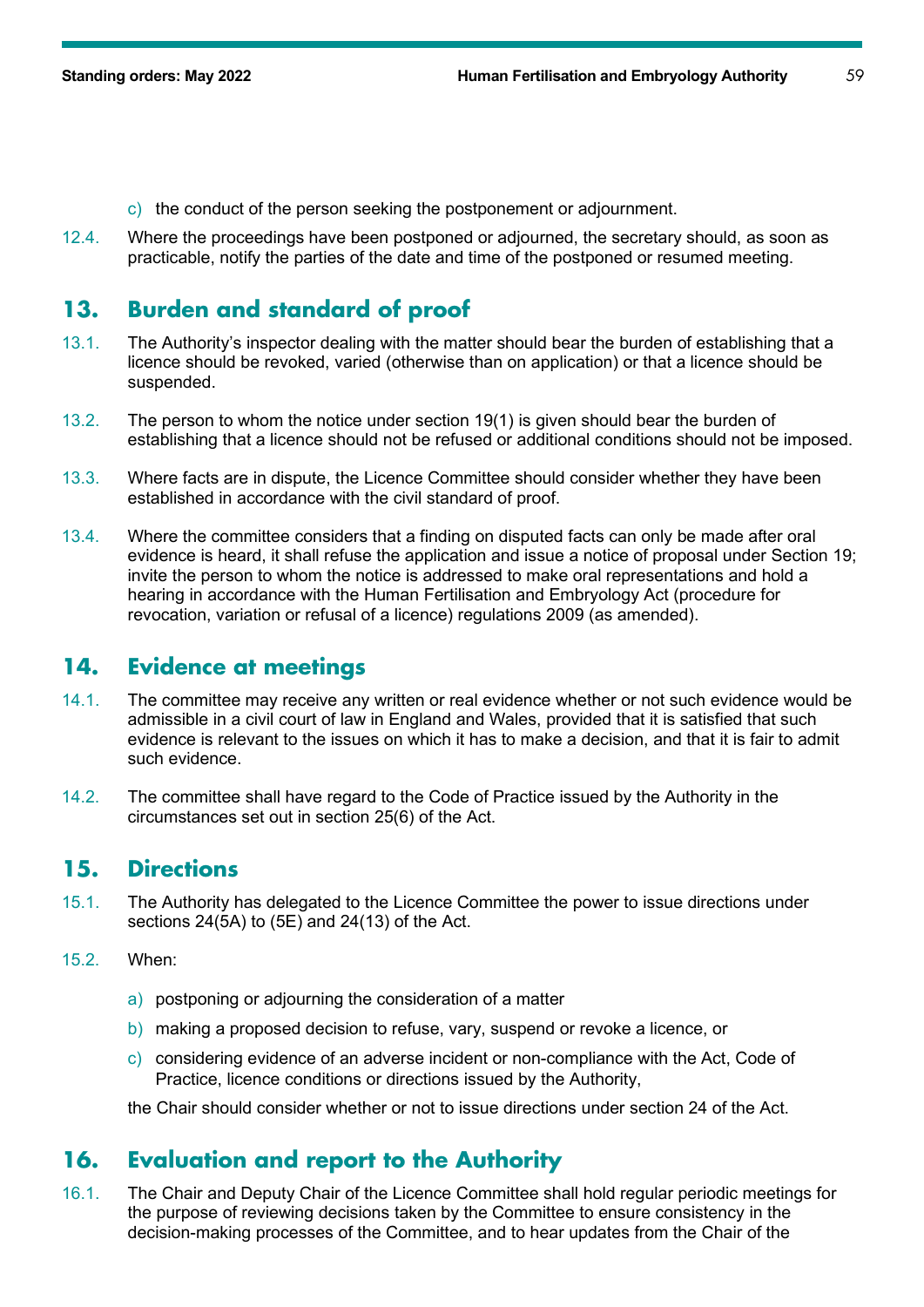Executive Licensing panel on the activities of the panel. The Chair may also reflect on any general licensing trends or issues arising from such review and propose such action to the Executive or Authority as they consider appropriate.

16.2. The Chair of the Licence Committee shall report to each Authority meeting on the activities of the Committee.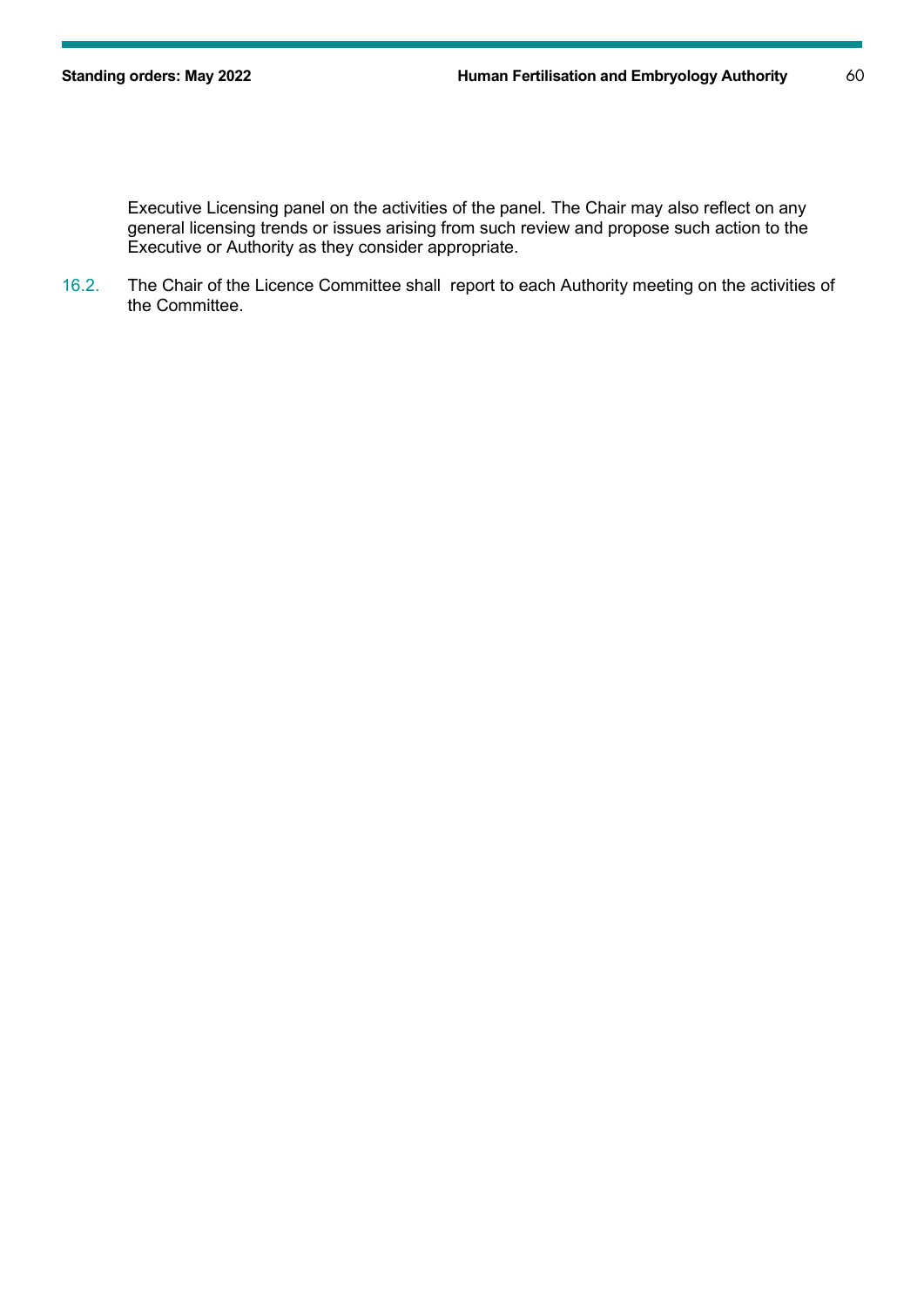#### Standing orders: Annex E

#### **Code of Conduct for Authority members and the seven principles underpinning public life**

# 1. Code of Conduct for Authority members

All HFEA members and its Committees undertake to:-

- a. have regard (as and when relevant) to the functions and duties of the Authority set out in sections 8 and 8ZA of the Human Fertilisation and Embryology Act 1990 (as amended) ("the Act") and which are annexed to this Code, when undertaking the business of the Authority or a Committee;
- b. comply with the Standing Orders and relevant protocols and policies approved by the Authority when undertaking the business of the Authority or a Committee;
- c. follow and support by example the principles published by the Committee on Standards in Public Life (the Nolan Principles) which are annexed to this Code;
- d. follow and support by example best practice on equality, diversity and inclusion issues and promote compliance by others.
- e. in assisting with the conduct of Authority business, treat people equally and fairly and not discriminate unlawfully against anyone on the basis of any protected characteristics including their race or racial group, sex (including gender reassignment), sexual orientation, religion or belief marriage or civil partnership, pregnancy and maternity, age or disability.
- f. in carrying out any applicable public functions, have due regard to the need to eliminate any conduct prohibited under equality legislation including the Equality Act 2010, and to promote equality of opportunity and foster good relations between people with protected characteristics and others.
- g. comply with the statement of general principles published by the Authority in accordance with Section 8(ca) (ii) of the Human Fertilisation and Embryology Act 1990 (as amended);
- h. ensure that actions taken in a personal capacity do not bring the Authority into disrepute;
- i. be alert to the possibility of any conflicts of interest, and to declare any potential conflicts as soon as practicable;
- j. in the event of a potential conflict of interest, consult and follow the Authority's Guidance for Authority and Committee members on Handling Conflicts of Interest;
- k. ensure that entries relating to them in the register of interests maintained by the Authority are accurate, complete and up-to-date;
- l. declare any hospitality received which may be relevant to their work as an expert adviser in the register of interests maintained for that purpose;
- m. only discuss Committee papers at formal meetings of the Committee to which the papers relate;
- n. keep the deliberations of the Committee meetings which are not open to the public confidential, and not to disclose such deliberations to any external party (save in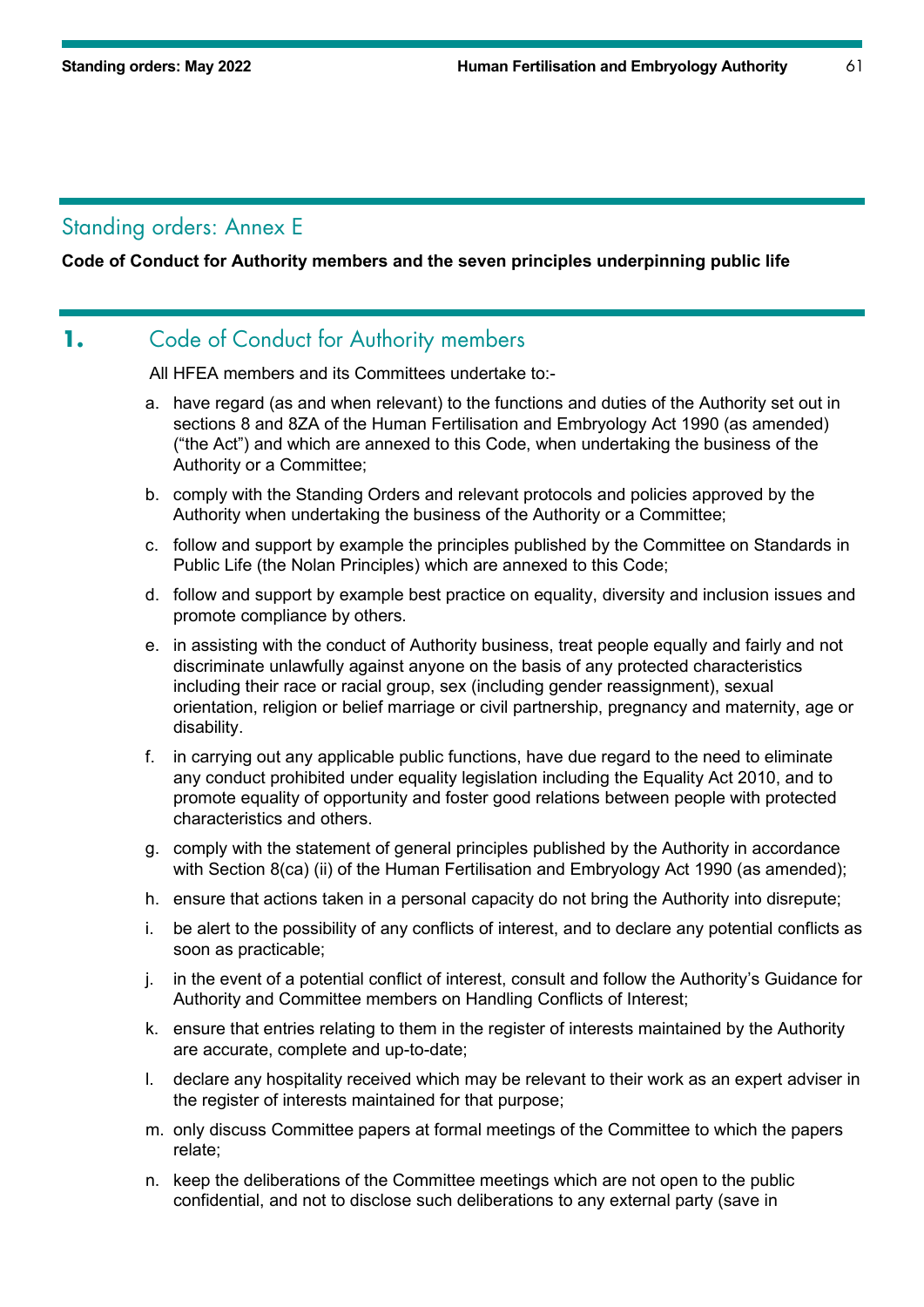accordance with the Authority's publication policy or where required to by a Court, or by law);

- o. ensure that any external telephone or videoconferencing facilities used to attend Committee meetings are appropriate and ensure confidentiality;
- p. use any information acquired solely by virtue of their membership of the Committee only for the purpose of Committee proceedings, and not to use such information for personal gain;
- q. comply with the provisions of section 33A of the Human Fertilisation and Embryology Act 1990 (as amended) and to uphold strictly the confidentiality of any patient identifying information that may be revealed to them as members of the Committee;
- r. make no public comment on behalf of the Committee without first obtaining approval from both the Chair of the Committee and the Chair of the Authority;
- s. make every effort to attend all meetings and training sessions at which their presence is required;
- t. once diaries have been checked and meetings scheduled, only cancel their attendance under exceptional and wholly unavoidable circumstances;
- u. take all reasonable steps to give advance warning of absence to the Chair of the Committee of which they are a member in the event that they are unable to attend a scheduled meeting;
- v. prepare for any meeting by reading any papers sent to them beforehand; and
- w. undertake any required training provided or organised by the HFEA.